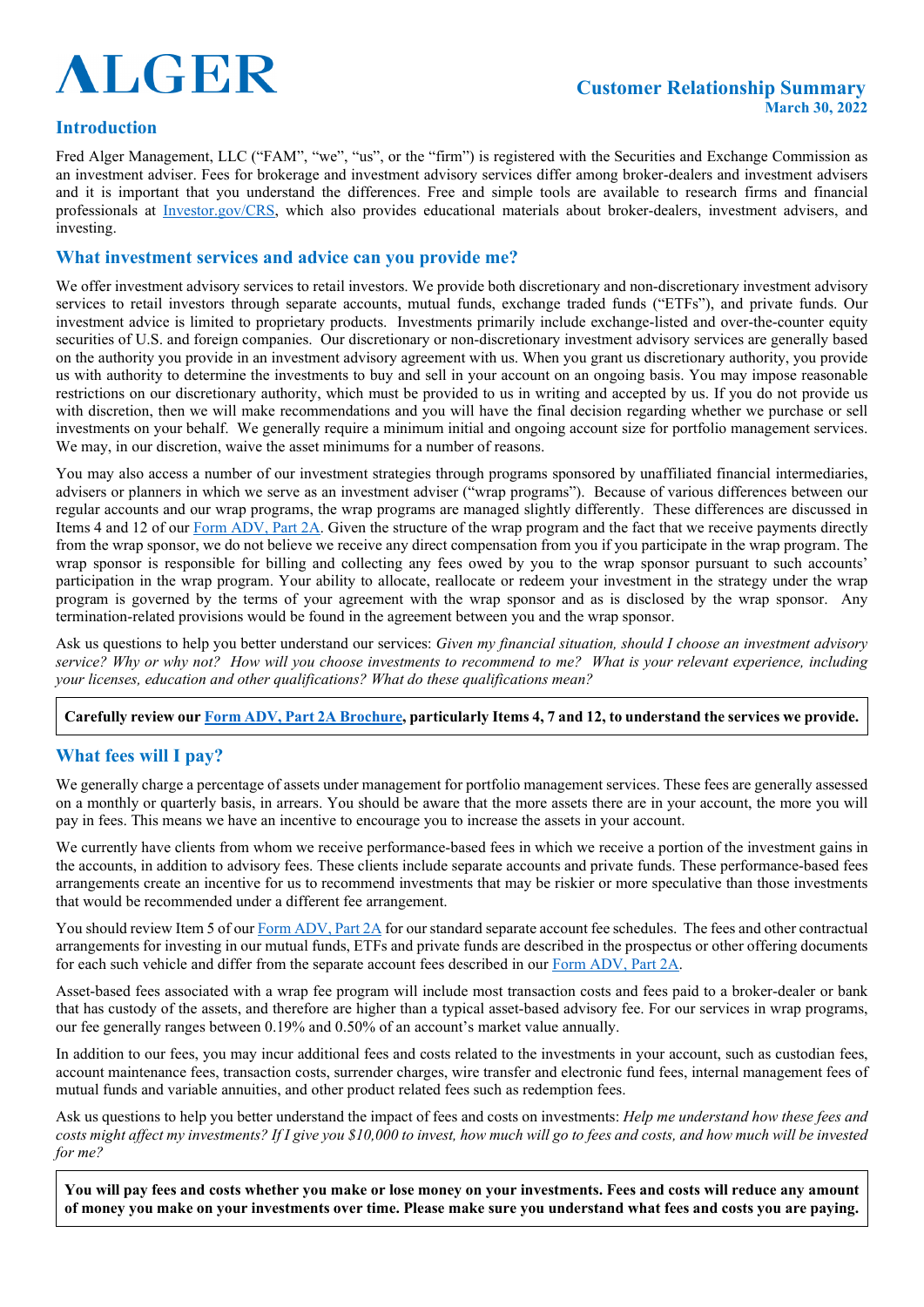**Carefully review our Form ADV, [Part 2A Brochure,](https://adviserinfo.sec.gov/firm/brochure/106750) particularly Items 5, 6 and 12, to understand the fees and costs you will pay.**

#### **What are your legal obligations to me when acting as my investment adviser? How else does your firm make money and what conflicts of interest do you have?**

*When we act as your investment adviser*, we have to act in your best interest and not put our interest ahead of yours. At the same time, the way we make money creates some conflicts with your interests. You should understand and ask us about these conflicts because they can affect the investment advice we provide you. Here are some examples to help you understand what this means.

We rely primarily on our own internal research to provide primary research in connection with our selection of securities; however, we also purchase research and execution services with commission dollars generated by investment transactions in your accounts. This is a conflict of interest because we have an incentive to use broker dealers who allow us to use your commission dollars to purchase research and execution services rather than other broker dealers who do not allow us to commission dollars. We also have an incentive to arrange more transactions in your accounts because the more frequently your accounts are traded the more commissions we generate to use for our purchase of research and execution services.

We receive client referrals from third parties to whom we pay referral fees. This is a conflict of interest because we have an incentive to pay referral fees so that the third parties will refer clients to us that they otherwise might not refer to us.

We have an affiliated business that is a broker-dealer. This is a conflict of interest because our affiliated business receives additional compensation for providing these other services to you. We have an incentive to recommend and provide these other services to you.

We have an affiliated business that is another investment adviser. This is a conflict of interest because our affiliated business receives compensation for providing these other services to you. We have an incentive to recommend and provide these other services to you.

Ask us questions to help you better understand our conflicts of interest: *How might your conflicts of interest affect me, and how will you address them?*

**Carefully review our [Form ADV, Part 2A Brochure,](https://adviserinfo.sec.gov/firm/brochure/106750) particularly Items 10, 11, 12 and 14, for more detailed information about our conflicts of interest.**

#### **How do your financial professionals make money?**

Our financial professionals receive a salary and a discretionary bonus based on, among other factors, their individual performance and the success of the firm.

We also give key personnel the opportunity to share in our long-term growth and profitability through The Alger Profit Participation Plan ("PPP"). Senior members of the firm are eligible to receive "awards" annually in the PPP. The awards track the returns of our mutual funds and have a four-year vesting schedule. The total award earned can increase or decrease with our investment and earnings growth over the four-year period.

We also incentivize key investment and non-investment executives through a phantom equity program that grants pro-rata rights to growth in our book value, dividend payments and participation in any significant corporate transactions (e.g. partial sale, initial public offering, merger, etc.).

The compensation structure is a conflict of interest because our financial professionals have an incentive to encourage a retail investor to increase the assets in a retail investor's accounts.

#### **Do you or your financial professionals have legal or disciplinary history?**

Yes, please visit [Investor.gov/CRS](https://www.investor.gov/CRS) for a free and simple search tool to research our firm and our financial professionals.

Ask us questions to help you better understand our disciplinary history: *As a financial professional, do you have any disciplinary history? For what type of conduct?*

#### **Additional Information**

#### **Carefully review our [Form ADV, Part 2A Brochure](https://adviserinfo.sec.gov/firm/brochure/106750) for additional information about our services. You may request updated information and a copy of our Customer Relationship Summary by contacting us at (212) 806-8800.**

Ask us questions to help you better understand who to contact with any questions or complaints: *Who is my primary contact person? Is he or she a representative of an investment adviser or a broker-dealer? Who can I talk to if I have concerns about how this person is treating me?*

The [Customer Relationship Summary](https://www.alger.com/AlgerDocuments/Form_CRS_FAC.pdf) for our affiliate Fred Alger & Company, LLC may be requested by contacting us at the above phone number and the [Customer Relationship Summary](https://www.alger.com/AlgerDocuments/Form_CRS_Weatherbie.pdf) for our affiliate Weatherbie Capital, LLC may be requested by contacting Weatherbie at (617) 951-2550.

**Fred Alger Management, LLC** 100 Pearl Street, 27th Floor, New York, NY 10004 [/ www.alger.com](http://www.alger.com/)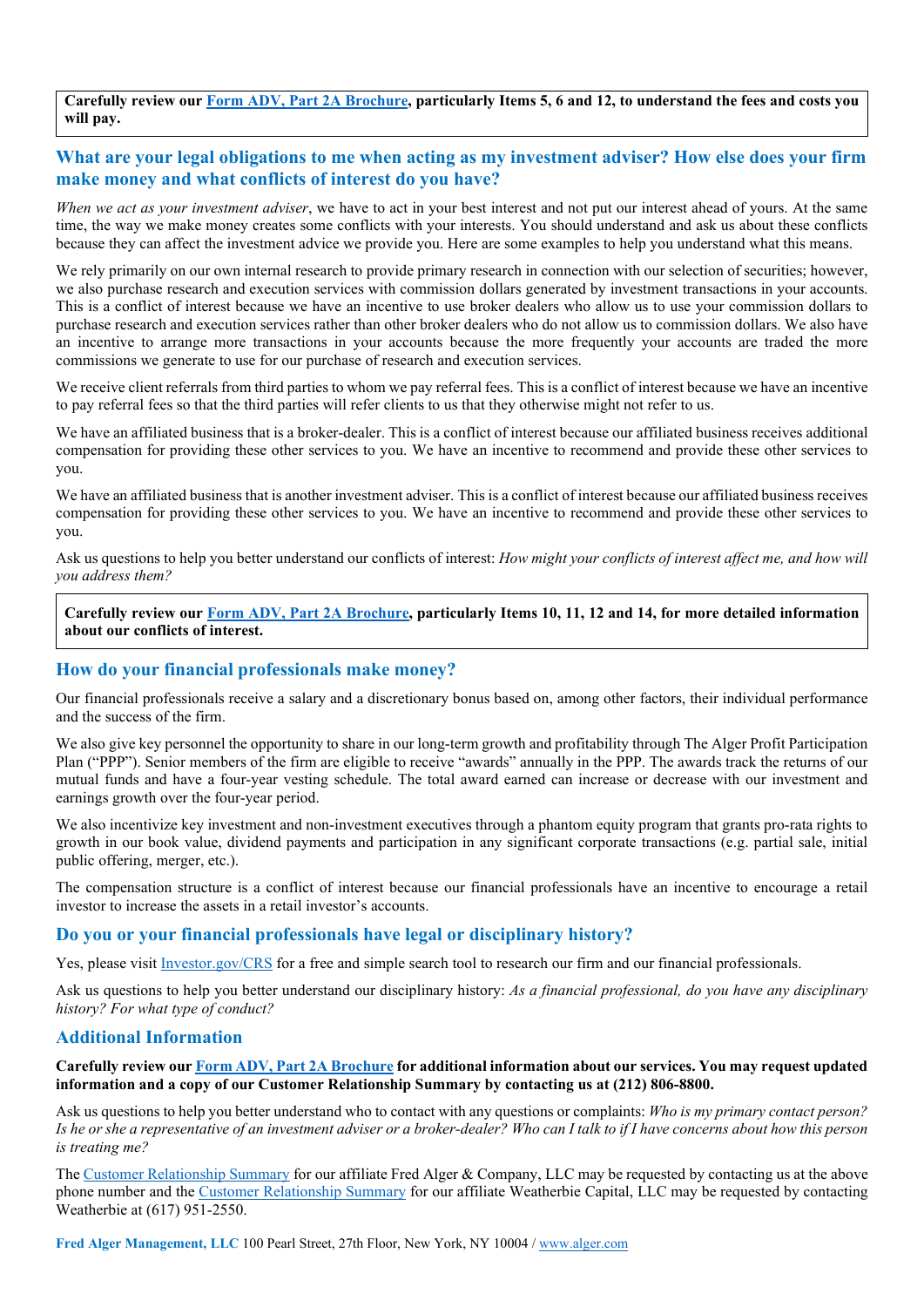<span id="page-2-0"></span>**Form ADV Part 2A Brochure (1) Cover Page:**

#### **Fred Alger Management, LLC**

100 Pearl Street, 27th Floor New York, NY 10004 Phone: (212) 806-8800 Fax: (212) 806-2994 [www.alger.com](http://www.alger.com/)

Brochure Date: March 30, 2022

**This brochure provides information about the qualifications and business practices of Fred Alger Management, LLC ("FAM"). If you have any questions about the contents of this brochure, please contact us at (212) 806-8800. The information in this brochure has not been approved or verified by the United States Securities and Exchange Commission (the "SEC") or by any state securities authority.** 

**Additional information about FAM is available on the SEC's website at**  [www.adviserinfo.sec.gov](http://www.adviserinfo.sec.gov/)**.** 

**Please note that registration of FAM with the SEC does not imply any level of skill or training.**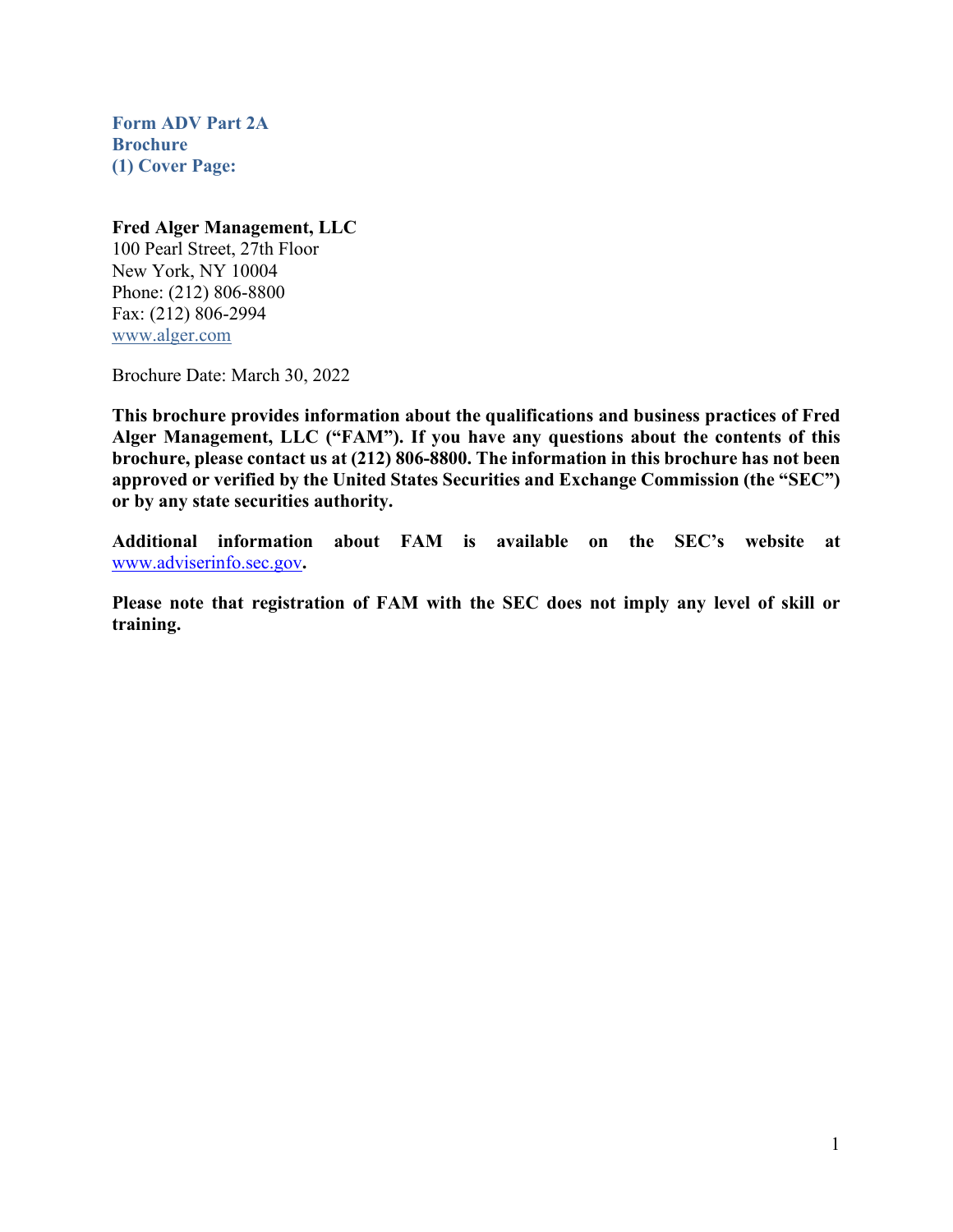# <span id="page-3-0"></span>**(2) Material Changes:**

The last annual updating amendment to this brochure was dated March 29, 2021. Material changes to this brochure since the March 2021 annual update include amendments to the following items:

**Item 4 — Advisory Business**: Updated disclosure regarding strategies offered by affiliate; disclosure regarding liquidation of the Alger 25 Strategy removed; additional disclosure regarding cash and security limits on wrap program accounts

**Item 5 – Fees and Compensations**: Fee schedules for new strategies added

**Item 7 — Types of Clients**: Revisions to minimum asset size for wrap program accounts

**Item 8 — Methods of Analysis, Investment Strategies and Risk of Loss**: Disclosure revised for certain investment strategies and processes; disclosure regarding investments within an industry and single security revised; revised and/or added certain risk disclosure; additional disclosure regarding Growth & Income Strategy

**Item 14 — Client Referrals and Other Compensation**: Additional disclosure regarding FAM's solicitation agreements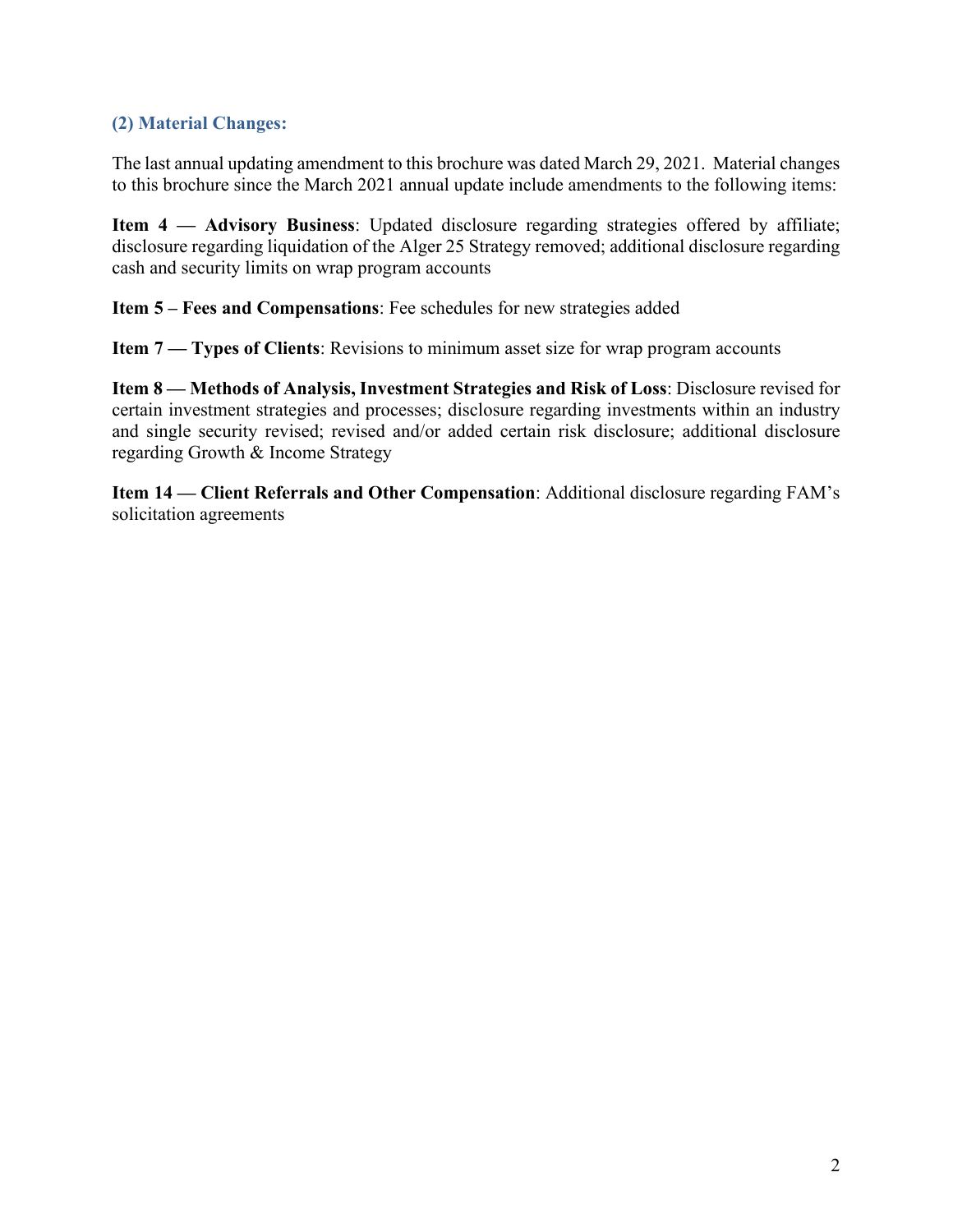# <span id="page-4-0"></span>(3) Table of Contents:<sup>1</sup>

| (9) Disciplinary Information:                                                       |  |
|-------------------------------------------------------------------------------------|--|
|                                                                                     |  |
| (11) Code of Ethics, Participation in Client Transactions and Personal Trading:  29 |  |
|                                                                                     |  |
|                                                                                     |  |
|                                                                                     |  |
|                                                                                     |  |
|                                                                                     |  |
|                                                                                     |  |
|                                                                                     |  |
|                                                                                     |  |
|                                                                                     |  |

<span id="page-4-1"></span><sup>&</sup>lt;sup>1</sup> The SEC requires advisers to use a certain format and certain headings for this Brochure. To the extent that a particular item does not apply to FAM's business, we will indicate that it is not applicable.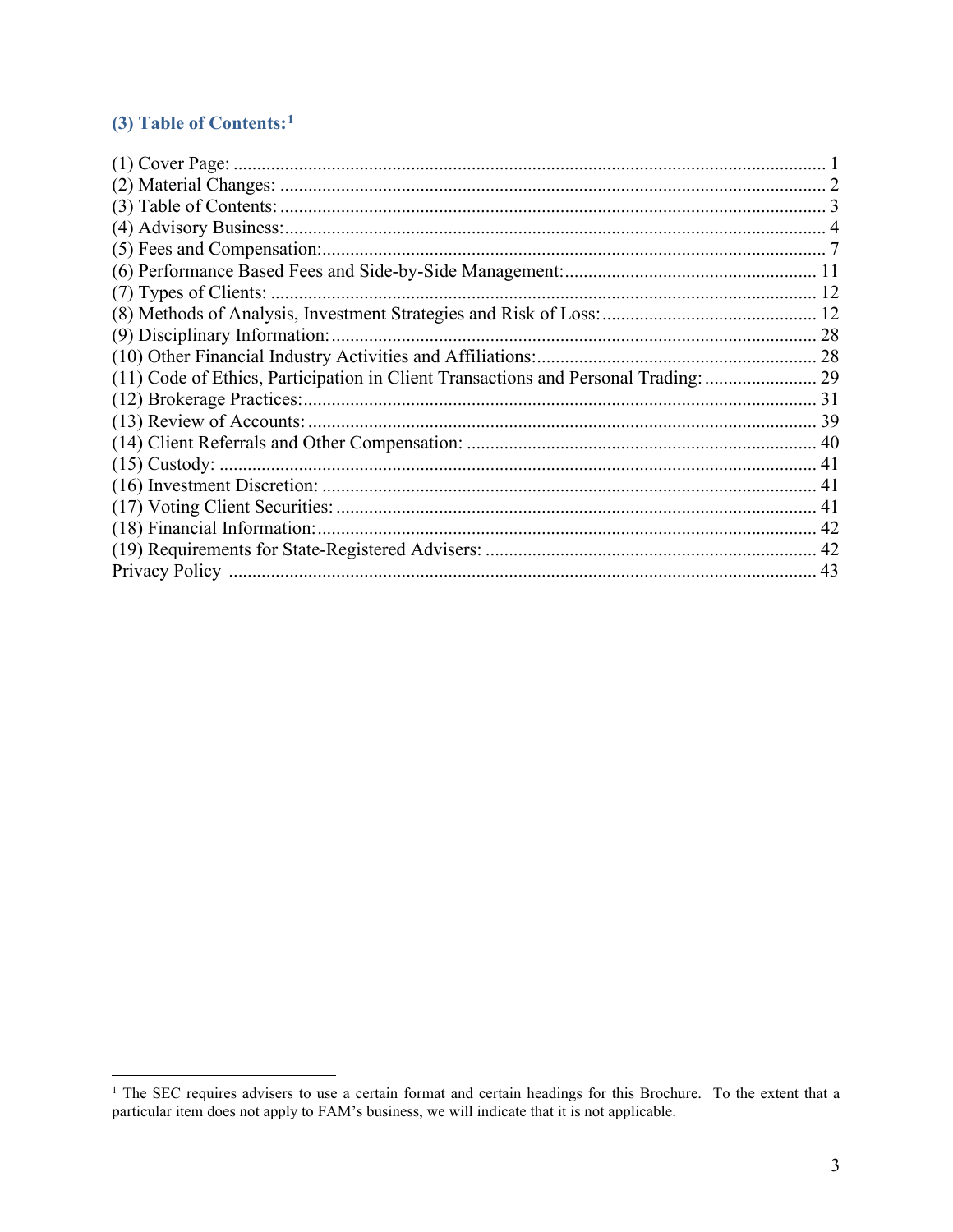#### <span id="page-5-0"></span>**(4) Advisory Business:**

#### **Introduction**

FAM has been an independent, privately owned firm since its inception in October 1964. FAM is wholly-owned by Alger Group Holdings, LLC ("AGH"), which is wholly-owned by Alger Associates, Inc. ("AAI"). Alexandra D. Alger, Hilary M. Alger and Nicole D. Alger together own (directly or through trusts they have created for the benefit of their families) 35%, 35% and 29%, respectively, of AAI.

FAM provides both discretionary and non-discretionary investment advisory services to institutional investors through separate accounts, U.S. and foreign registered and privately offered pooled investment vehicles, as well as through third-party sponsored pooled investment vehicles and bank collective investment trusts; and to retail investors through wrap programs and U.S. and foreign registered pooled investment vehicles. FAM's investments primarily include exchangelisted and over-the-counter equity securities of U.S. and foreign companies. To a lesser extent, FAM also provides investment advice with respect to other securities, including options contracts on various securities and securities indices, warrants, private placements, convertible securities, corporate debt securities, mutual fund shares, swaps, United States Government and Agency securities and currency contracts. FAM is also registered as an investment adviser in Australia, Ireland, and Canada.

FAM offers multiple investment strategies, including Spectra, Capital Appreciation, Socially Responsible ("SRI") Capital Appreciation, Focus Equity, Large Cap Growth, Alger 35, Dynamic Opportunities, Dynamic Return, Dynamic Growth, Growth & Income, Mid Cap Growth, Mid Cap Focus, Mid Cap 40, Small Cap Growth, Small Cap Focus, Global Focus, International Focus, Emerging Markets, Health Sciences, Responsible Investing, and Balanced. The Specialized Growth, Enduring Growth and Select 15 Strategies are managed by FAM's affiliate Weatherbie Capital, LLC. Please see Weatherbie Capital, LLC's Form ADV Part 2A for additional information on these strategies.

Clients and/or relevant laws, rules, or regulations may impose restrictions on investing in certain securities, certain types of securities, or the percentage of ownership in any single security, sector or industry that FAM can make. In addition, each of FAM's strategies follows a specific investment discipline with their own portfolio construction parameters. Accordingly, FAM will not enter into an advisory relationship with any prospective client whose investment objectives are incompatible with FAM's investment philosophy or strategies or who seeks to impose unduly restrictive guidelines.

#### *Limited Availability of Small Cap Focus Strategy:*

The Small Cap Focus strategy is currently available only on a limited basis. For pooled vehicles, including the U.S. mutual funds and SICAV, subscriptions are limited to new and existing shareholders, investors using certain intermediaries, and/or certain investor types. For individual investors utilizing discretionary or non-discretionary separate managed accounts, the Small Cap Focus strategy will only be available at certain intermediaries. For institutional investors, capacity for additional separate accounts will be limited at the discretion of FAM.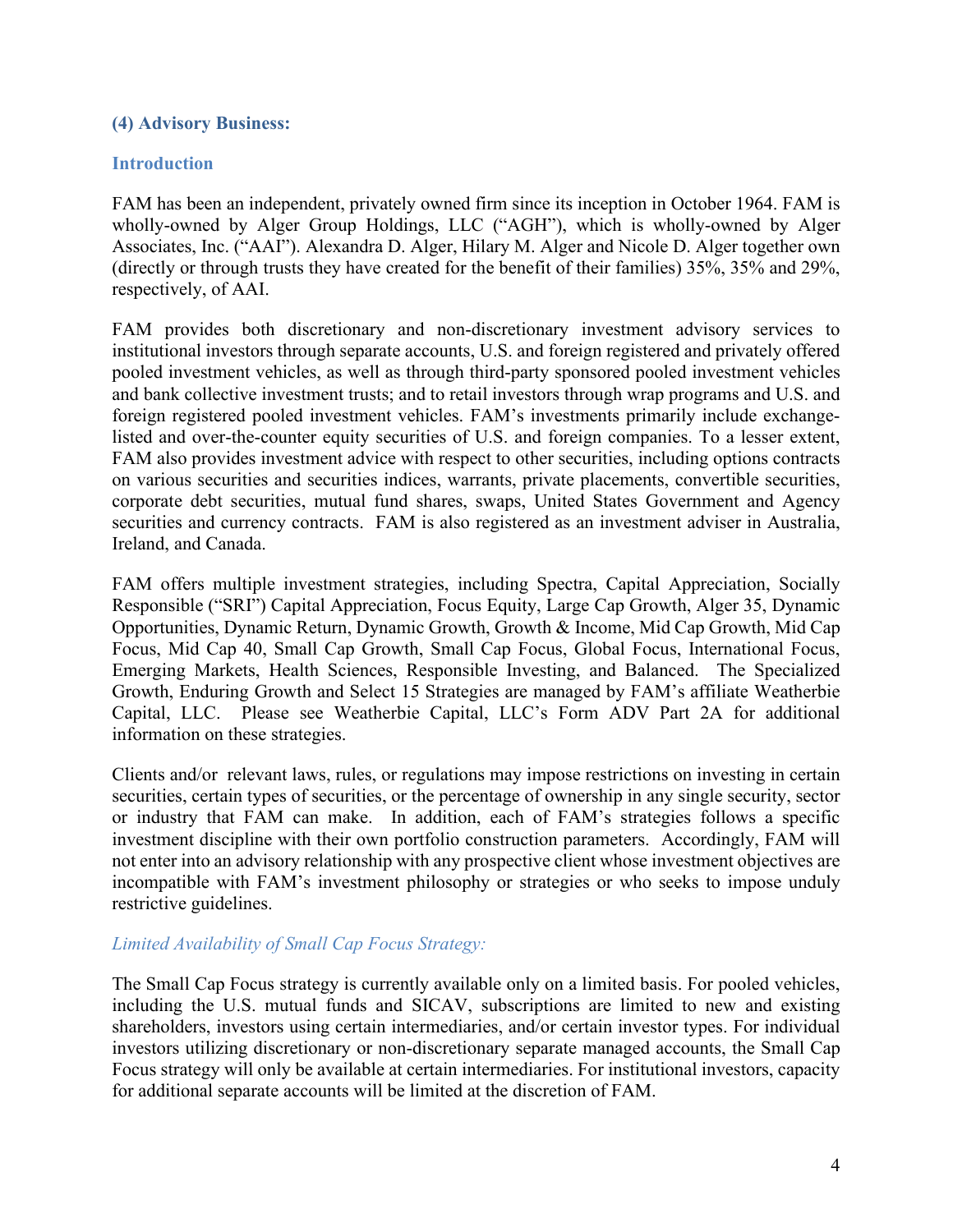#### **Wrap Fee Programs**

Clients may access certain of FAM's investment strategies through programs sponsored by unaffiliated financial intermediaries, advisers or planners in which FAM serves as an investment adviser ("wrap programs"). The wrap programs for which FAM serves as a Portfolio Manager are listed in Section 5.I.(2) of FAM's Form ADV Part 1, a copy of which is available either 1) on request or 2) on the Securities and Exchange Commission's website at the following link:

#### [https://www.adviserinfo.sec.gov/IAPD/IAPDFirmSummary.aspx?ORG\\_PK=106750](https://www.adviserinfo.sec.gov/IAPD/IAPDFirmSummary.aspx?ORG_PK=106750)

In managing accounts in a wrap program, FAM seeks to avoid investing in illiquid or foreign securities, which are not traded on a U.S. exchange, and such accounts will not participate in allocations of initial public offerings. FAM also attempts to minimize the tax impact of portfolio transactions. FAM will seek to avoid purchasing partnerships or securities taxed as partnerships for wrap clients due to the tax implications of such investments. In an effort to minimize the volume of trading for accounts in a wrap program, FAM generally has a minimum position size for a transaction. Such minimum position size may not exist for non-wrap accounts. Finally, certain wrap sponsors or clients may impose security restrictions as well as minimum cash limits on their accounts. As a result, FAM may choose to impose the most restrictive minimum cash limit to all accounts in the affected strategy(ies), impacting all wrap sponsors' accounts.

Additionally, because wrap clients generally pay the wrap sponsor to effect transactions for their accounts, FAM generally does not aggregate transactions on behalf of wrap program accounts with other accounts including funds it advises. Because of the distinct trading process FAM follows for wrap accounts and the portfolio limitations discussed above, the timing of trades for wrap accounts may differ from other accounts and will generally be made later in time than for other accounts managed by FAM (see Item 12: Brokerage Practices, for details about FAM's trading practices for wrap accounts). Further, FAM maintains relationships with multiple sponsors, and transactions through different sponsors are also not aggregated. As a result of limitations imposed by such sponsors, trades placed by FAM for wrap accounts are on a "rotational" basis among all sponsors. Trade allocation of the wrap programs is discussed in more detail in Item 12: Brokerage Practices.

The practices described above may cause a wrap program account's performance to diverge from another account managed by FAM according to the same strategy.

With respect to wrap program accounts subject to the Employee Retirement Income Security Act of 1974, as amended ("ERISA" and such accounts "Plan Accounts"), FAM provides services both as a registered investment adviser under the Investment Advisers Act of 1940, as amended (the "Advisers Act") and as a fiduciary as that term is defined in Section  $3(21)(A)$  of ERISA with respect to the Plan Accounts. Under these arrangements, FAM is selected on behalf of the Plan Accounts by the wrap sponsor or by a plan fiduciary other than FAM or its affiliates to supervise and direct the investment of certain assets of the Plan Accounts, in accordance with the investment strategy selected for the Plan Accounts. FAM may also, from time to time, perform certain related services in respect of the supervision and direction of the investment of such assets of the Plan Accounts and in relation to the wrap program. These may include, for example, account reconciliation, data management, provisions of research or market-related information or other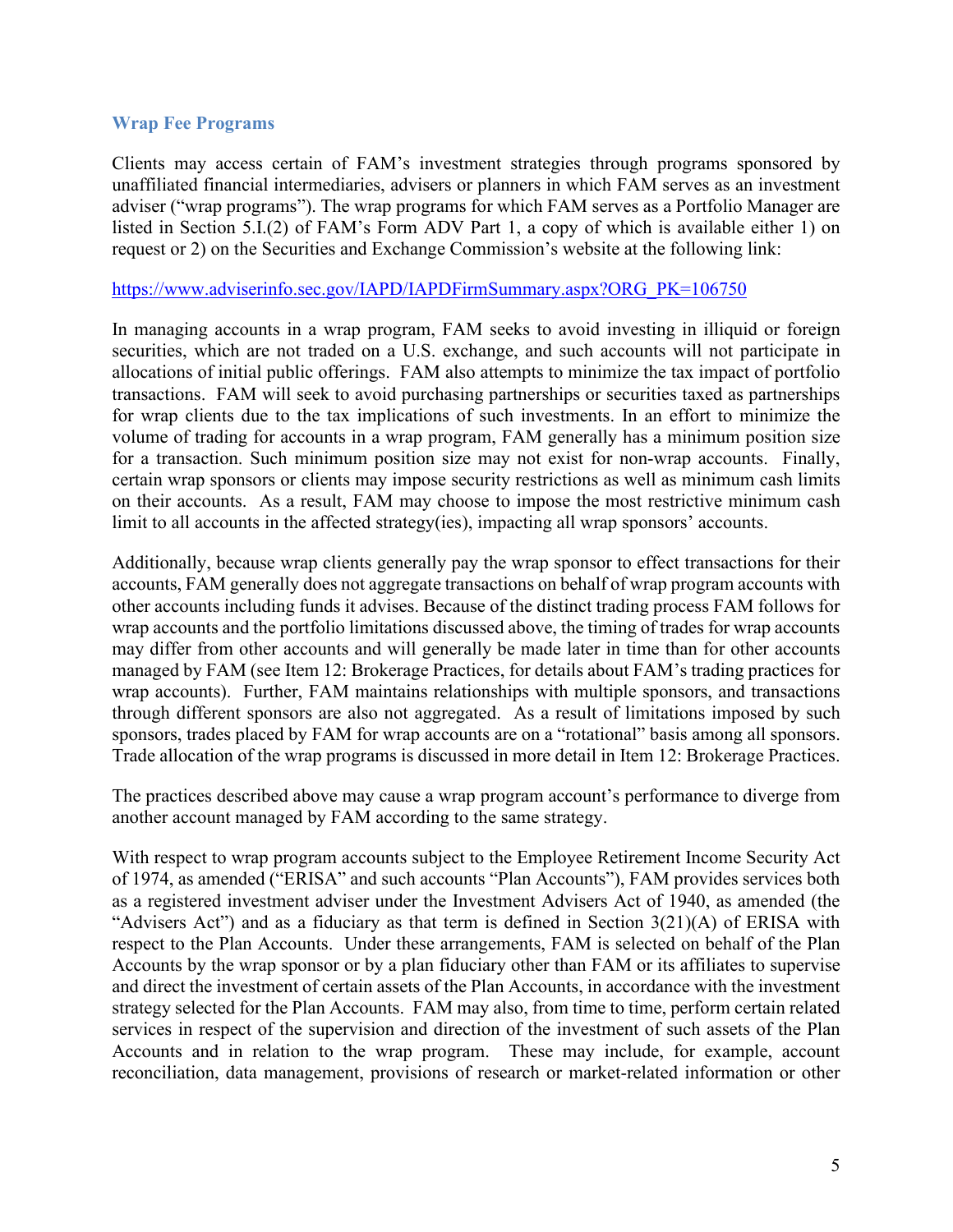customary ancillary services. These additional services are provided at no cost to the wrap sponsor or any Plan Account.

Given the structure of the wrap program and the fact that payments to FAM are paid directly by the wrap sponsor, FAM does not believe it receives any direct compensation from clients who participate in the wrap programs (including Plan Accounts). The wrap sponsor is responsible for billing and collecting any fees owed by clients to the wrap sponsor pursuant to such accounts' participation in the wrap program.

Each client's ability to allocate, reallocate or redeem its investment in the strategy under the wrap program is governed by the terms of the client's agreement with the wrap sponsor and as is disclosed by the wrap sponsor. Any termination-related provisions would be found in the agreement between the client and the wrap sponsor.

As discussed below under the heading "Custodial and Brokerage Fees", with respect to the wrap program, FAM does not direct client brokerage transactions, including those of the Plan Accounts, to any broker-dealer in exchange for products and services (e.g., research) or otherwise participate in "soft dollar" arrangements.

FAM offers advisory services through the following types of wrap programs:

## *Single Contract Program*

In Single Contract Wrap Programs, clients generally pay the sponsor a single fee (the wrap fee), FAM receives a percentage of the wrap fee for its services from the sponsor, and the sponsor executes trades and administers the account without additional charges. Each client enters into an agreement with the sponsor of the wrap program, and each investment manager available in the program maintains a sub-advisory agreement with the sponsor of the wrap program, to provide discretionary advisory services to the clients.

## *Dual Contract Program*

In Dual Contract Wrap Programs, sponsors offer clients a package of services including trade execution and account administration. FAM is directed by clients in these wrap programs to effect transactions for their accounts through the program sponsor or the sponsor's broker-dealer affiliate. Fees and services are unbundled, and FAM enters into an investment advisory agreement with the client, who then enters into a separate contract with the sponsor, which covers custodian, brokerage and other service provider fees. Although fees and services are unbundled, clients do not pay FAM directly for its investment management services, but instead direct payments through the program sponsor or the sponsor's broker-dealer affiliate.

# *Model Portfolio Program*

In a Model Portfolio Program, FAM enters into an agreement with the sponsor to provide an initial model portfolio, which the sponsor then seeks to replicate for its clients. FAM will then regularly provide updated model portfolio information to sponsors. FAM does not place trades on behalf of accounts in these programs and therefore has no ability to ensure that accounts conform to the model portfolio provided. Trades for model portfolios may be placed by the sponsor after FAM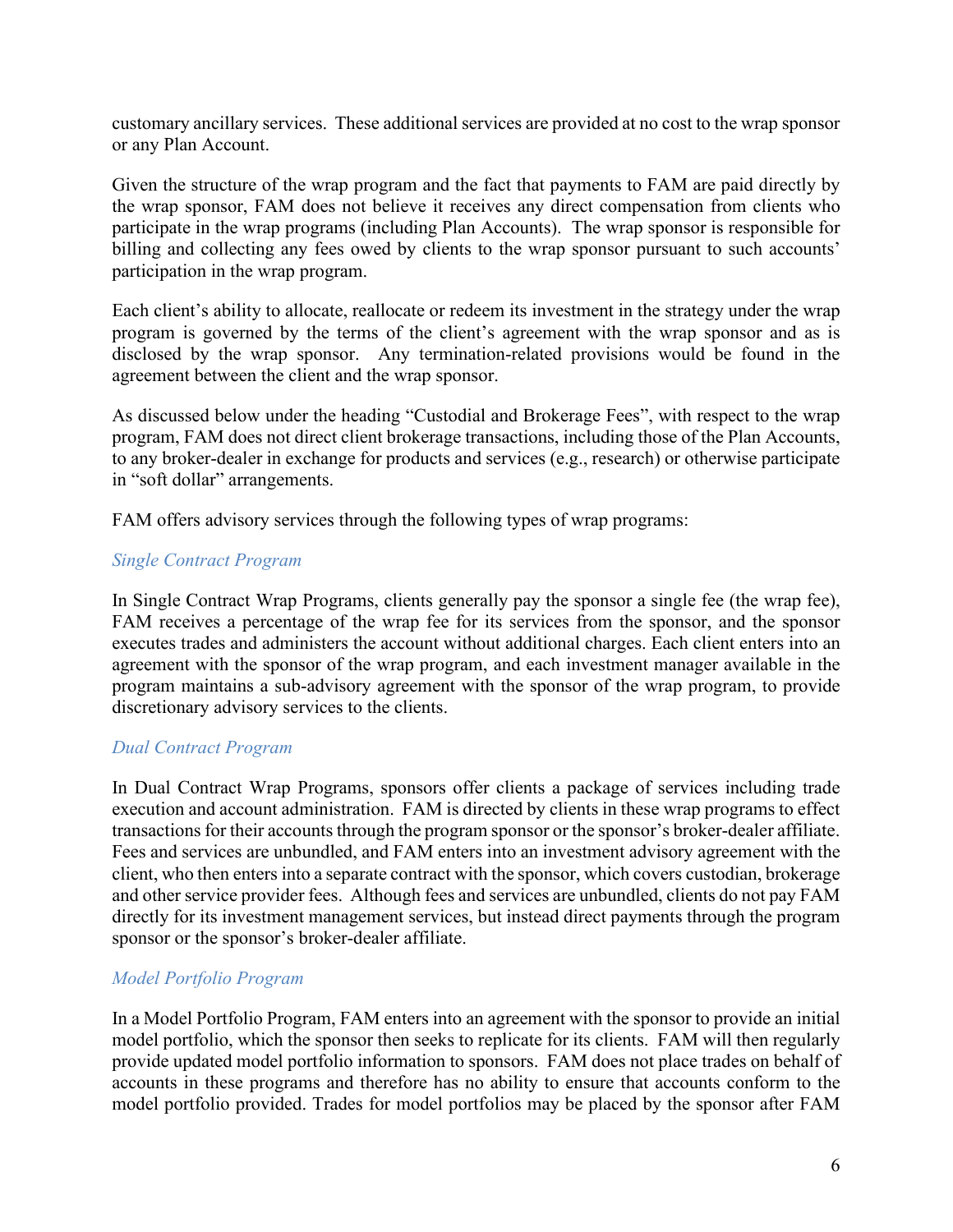has placed trades for wrap programs and other clients for which it serves as investment adviser. FAM provides a model portfolio to the wrap program sponsor to duplicate on behalf of the client.

#### **Client Assets Under Management**

As of December 31, 2021, FAM managed \$35,982,967,779 of client assets on a discretionary basis, and \$995,994,394 of client assets on a non-discretionary basis.

#### <span id="page-8-0"></span>**(5) Fees and Compensation:**

FAM is generally paid an advisory fee, calculated as a percentage of assets under management. FAM's standard fee schedules are presented below. Fees are negotiable, and as a result, potential or existing clients may pay higher or lower fees than noted below and one client may pay a higher fee to FAM than a second client who is receiving substantially similar services. For example, FAM generally applies an alternate schedule with lower fees to clients whose assets under management ("AUM") are greater than \$100 million. In addition, there are many other factors which could lead to a client paying a fee which deviates from the standard fee schedule or from a different client who is receiving substantially similar services. Such factors may include, but are not limited to, the level of investment management activity and supervision required, the size of the client's account, the number of client accounts managed, the length of the relationship, the nature of the discretionary service provided, the types of investment guidelines and restrictions applicable to the account, the level of client service required, or FAM's addition of a new strategy or attempt to increase assets in an existing strategy or in a new distribution channel. In addition, as is more fully discussed below, some clients may pay FAM a performance-based fee for its services.

Clients are generally billed in arrears either on a monthly or quarterly basis with billing generally based on the account total market value at the end of the billing periods or the average net asset value over the billing period. With respect to the clients that are billed in advance if the advisory contract is terminated before the end of the billing period, FAM will generally refund a pro-rata portion of the advisory fee.

Employees and affiliates of FAM may hire FAM and may be charged reduced or no advisory fees. Wrap account clients are generally billed by the wrap program sponsor, with a portion of such fee paid to FAM as discussed below.

| Large Cap Growth |                    | <b>Mid Cap Growth</b> |                    |
|------------------|--------------------|-----------------------|--------------------|
| $0.65\%$         | First \$25 million | $0.70\%$              | First \$25 million |
| $0.55\%$         | Next \$25 million  | $0.65\%$              | Next \$25 million  |
| $0.45\%$         | Next \$50 million  | $0.55\%$              | Next \$50 million  |
| $0.35\%$         | Over \$100 million | $0.50\%$              | Over \$100 million |

## **Fee Schedule**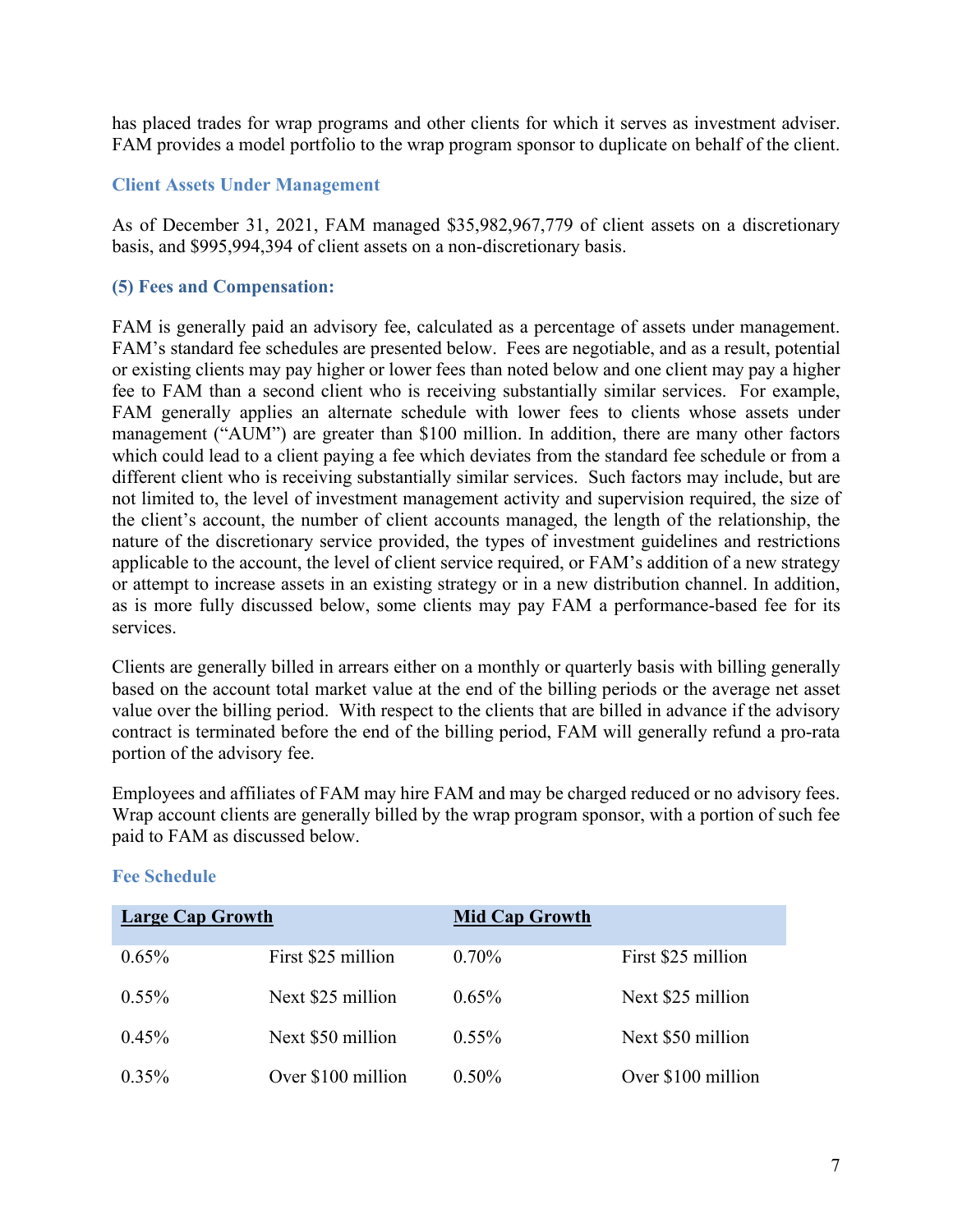| <b>Small Cap Growth</b>     |                     | <b>Responsible Investing</b> |                    |
|-----------------------------|---------------------|------------------------------|--------------------|
| 0.85%                       | First \$25 million  | 0.65%                        | First \$10 million |
| 0.80%                       | Next \$25 million   | 0.55%                        | Next \$15 million  |
| 0.70%                       | Next \$50 million   | 0.50%                        | Next \$25 million  |
| 0.60%                       | Next \$150 million  | 0.45%                        | Next \$50 million  |
| 0.50%                       | Over \$250 million  | .40%                         | Over \$100 Million |
| <b>Capital Appreciation</b> |                     | <b>Focus Equity</b>          |                    |
| 0.65%                       | First \$50 million  | 0.40%                        | First \$50 million |
| $0.55\%$                    | Next \$50 million   | 0.35%                        | Next \$50 million  |
| 0.45%                       | Next \$150 million  | 0.30%                        | Over \$100 million |
| 0.35%                       | Over \$250 million  |                              |                    |
| <b>Small Cap Focus</b>      |                     | <b>Spectra</b>               |                    |
| 0.75%                       | First \$100 million | 0.74%                        | First \$50 million |
| 0.65%                       | Next \$150 million  | 0.64%                        | Next \$50 million  |
| 0.60%                       | Over \$250 million  | 0.54%                        | Next \$150 million |
|                             |                     | 0.44%                        | Over \$250 million |
| <b>Growth &amp; Income</b>  |                     | <b>Emerging Markets</b>      |                    |
| 0.50%                       | First \$25 million  | $0.80\%$                     | First \$25 million |
| 0.40%                       | Next \$25 million   | 0.75%                        | Next \$25 million  |
| 0.35%                       | Next \$50 million   | 0.70%                        | Next \$50 million  |
| 0.30%                       | Over \$100 million  | 0.65%                        | Next \$150 million |
|                             |                     | $0.60\%$                     | Over \$250 million |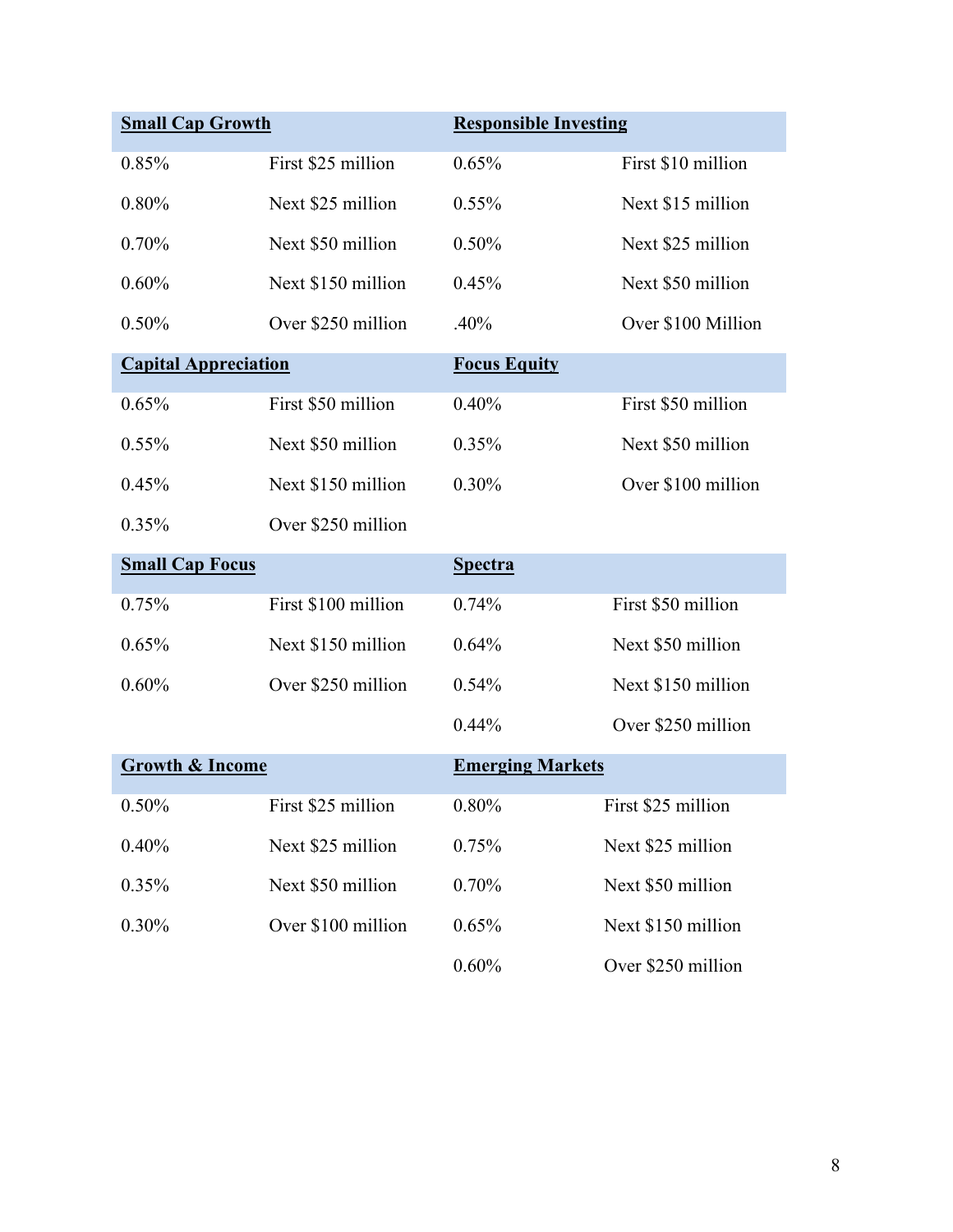| <b>International Focus</b> |                    | <b>Global Focus</b>             |                    |
|----------------------------|--------------------|---------------------------------|--------------------|
| 0.75%                      | First \$25 million | 0.75%                           | First \$25 million |
| 0.65%                      | Next \$75 million  | 0.65%                           | Next \$75 million  |
| 0.60%                      | Over \$100 million | 0.60%                           | Over \$100 million |
| <b>Dynamic Growth</b>      |                    | <b>SRI Capital Appreciation</b> |                    |
| 0.75%                      | First \$50 million | 0.68%                           | First \$10 million |
| 0.65%                      | Next \$50 million  | 0.60%                           | Next \$40 million  |
| 0.55%                      | Over \$100 million | 0.55%                           | Next \$50 million  |
|                            |                    | 0.45%                           | Next \$150 million |
|                            |                    | 0.40%                           | Over \$250 million |
| <b>Dynamic Return</b>      |                    | <b>Dynamic Opportunities</b>    |                    |
| 1.00% of total assets      |                    | 1.00% of total assets           |                    |
| <b>Mid Cap Focus</b>       |                    | Mid Cap 40                      |                    |
| 0.65%                      | 0.65%              | 0.60%                           | First \$25 million |
| 0.55%                      | $0.55\%$           | 0.55%                           | Next \$25 million  |
| 0.50%                      |                    |                                 |                    |
|                            | 0.50%              | 0.50%                           | Next \$50 million  |
|                            |                    | 0.45%                           | Over \$100 million |
| Alger 35                   |                    |                                 |                    |
| 0.40%                      | First \$50 million |                                 |                    |
| 0.35%                      | Next \$50 million  |                                 |                    |

# **Wrap Program Fee Structures**

For its services in wrap programs, FAM's fee generally ranges between 0.19% and 0.50% of an account's market value annually.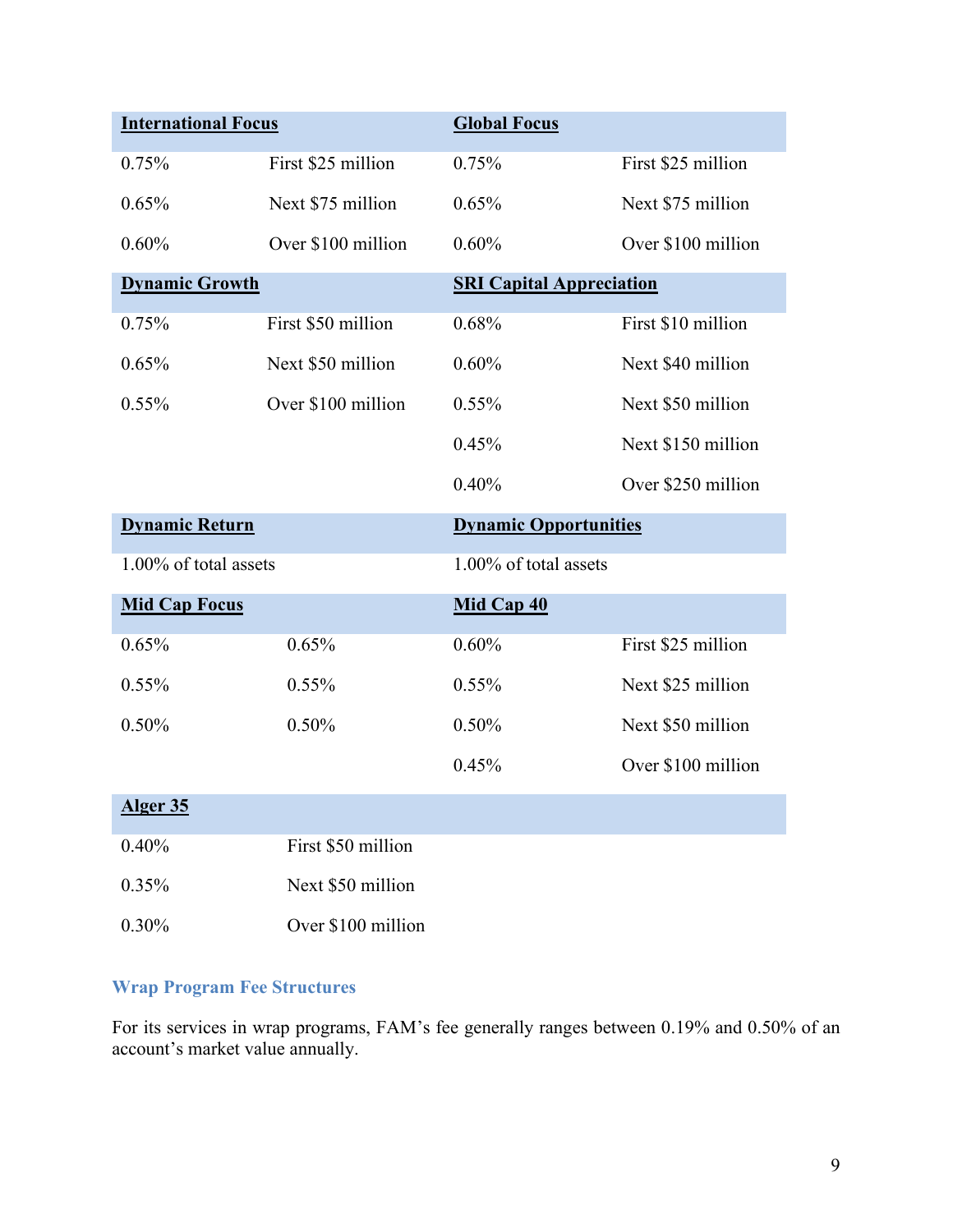## **Custodial and Brokerage Fees**

Each client (other than wrap program clients described above) must select a custodian (generally a bank or broker-dealer) to provide custodial services in connection with the management of its account. The cost of these services is not included in FAM's advisory fees. Clients will also be responsible for paying any additional costs charged by custodians. These additional costs may include, but are not limited to:

- Costs relating to exchanging foreign currencies
- Odd lot differentials
- Regulatory fees (*e.g*., fees charged by the SEC or exchanges)
- Transfer taxes, wire transfer fees, postage fees, auction fees, foreign clearing and settlement fees, and other fees or taxes required by law
- Mutual fund expenses

FAM's advisory fees also generally do not include the costs, expenses or commissions that a broker or dealer may charge in connection with transactions executed on behalf of an account. Brokerage is discussed in more detail in Item 12: Brokerage Practices. These brokerage costs are generally borne directly by clients. FAM's fees also do not cover mark-ups and mark-downs or dealer spreads that broker-dealers may receive when acting as principal in certain transactions, or the amount of any annual retirement plan fees, or the fees and expenses a client may incur as a shareholder of a mutual fund.

For wrap program accounts, FAM generally does not negotiate brokerage commissions or other costs related to the execution of trades because those charges are generally included in the single fee paid by the client to the sponsor, and the client has generally contractually agreed to execute trades through the wrap sponsor. In the event that FAM was to pick a broker-dealer other than the sponsor, the client would typically pay a commission, concession, or dealer mark-up or markdown, in addition to the wrap fee paid to the sponsor as well as other administrative fees to settle such a transaction.

## **Brokerage Through FAC**

Fred Alger & Company, LLC ("FAC"), an affiliate of FAM, is a registered broker-dealer. FAC does not conduct public brokerage business and generally limits its execution services to acting as a broker-dealer for trades placed on behalf of FAM clients. Subject to the requirements of applicable law, it is at the client's discretion whether FAC will be included among other nonaffiliated broker-dealers selected by FAM for trade execution. FAM does not reduce its advisory fees to offset any commission fees FAC charges. On a regular basis, FAM evaluates whether the commissions, rates and fees charged by FAC are commercially reasonable. FAM has some accounts with alternative arrangements regarding commissions. For certain accounts, FAM does not charge management fees and instead, FAC collects a fee based on the transactions in the account. For other accounts, FAM charges only a fixed annual advisory fee and no commissions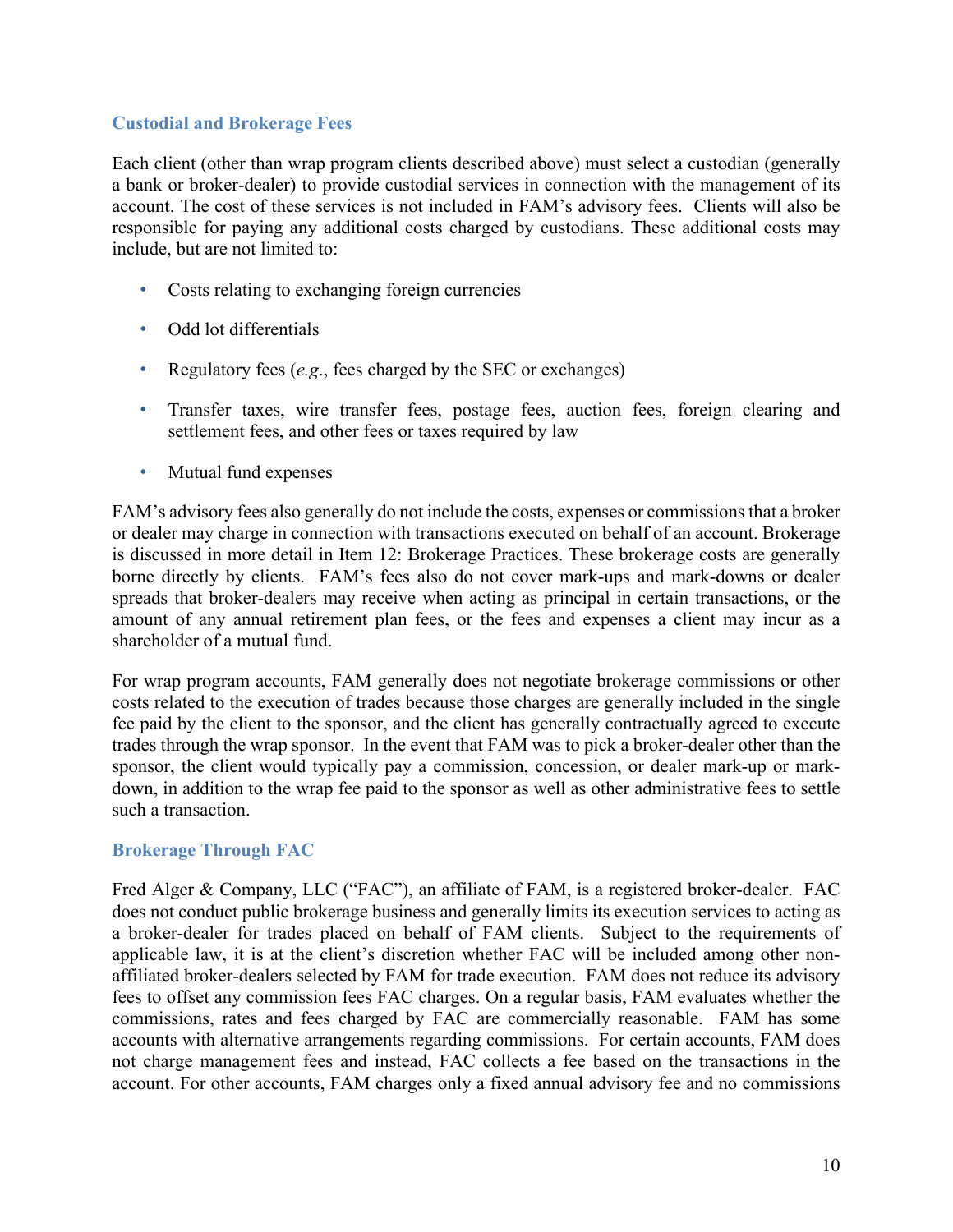are charged. Information about FAM's conflicts related to its affiliates, such as FAC, is described more fully below in Item 10: Other Financial Activities and Affiliations.

Further, Clients may instruct FAM to place trades with specific non-affiliated broker-dealers, which FAM will do on a best efforts' basis.

#### **Investment Vehicle Fees**

Investors may access FAM's capabilities through U.S. and foreign registered and privately offered pooled investment vehicles advised or sub-advised by FAM. In such cases, FAM or its affiliates may receive, in addition to advisory fees, performance-based, shareholder servicing, administration, co-administration and/or distribution fees directly from the vehicles, from the investors in the vehicles, and/or from other investment advisers' mutual funds for which FAM acts as an adviser or sub-adviser. The fees and other contractual arrangements for each of these vehicles are described in the prospectus or other offering documents for each such vehicle and differ from the separate account fees described above.

Subject to requirements of applicable law and the consent of each client (if applicable), FAM may invest its client assets in pooled investment vehicles managed by FAM or its affiliates, up to the limits permitted under the Investment Company Act of 1940, as amended. In the event of investment of a client's assets in such pooled vehicles, FAM will take steps to avoid having the client pay duplicative fees. There can be no assurance, however, that duplicative fees will not be charged.

## **Compensation for the Sale of Securities and Other Investment Products**

While FAM generally does not receive compensation for sales of FAM-advised investment products, FAC serves as the principal underwriter for certain mutual funds advised by FAM and generally receives an asset-based fee for distribution or shareholder servicing from the funds advised by FAM. Additionally, FAC may also receive fees related to contingent deferred sales charges of certain share classes of funds advised by FAM.

FAC sales personnel may receive as compensation a portion of the fees earned by FAM as well as a portion of the fees received by FAC. Such compensation may be higher for some products or services than others and thus the incentive to sell those products may be greater.

To the extent FAM offers its services through investment products such as mutual funds, clients may purchase these products through brokers or agents that are not affiliated with FAM. FAM may enter into revenue-sharing arrangements or other types of fee sharing arrangements, such as administrative and sub-transfer agency and accounting arrangements, with these brokers or agents and such arrangements differ depending on the broker-dealer or agent. A purchase or sale through a given broker or agent therefore may result in greater profit to FAM than a purchase or sale through another, depending on the particular revenue-sharing arrangement.

## <span id="page-12-0"></span>**(6) Performance Based Fees and Side-by-Side Management:**

FAM currently has clients from whom it receives performance-based fees, in addition to advisory fees. These clients include separate accounts and registered and unregistered pooled investment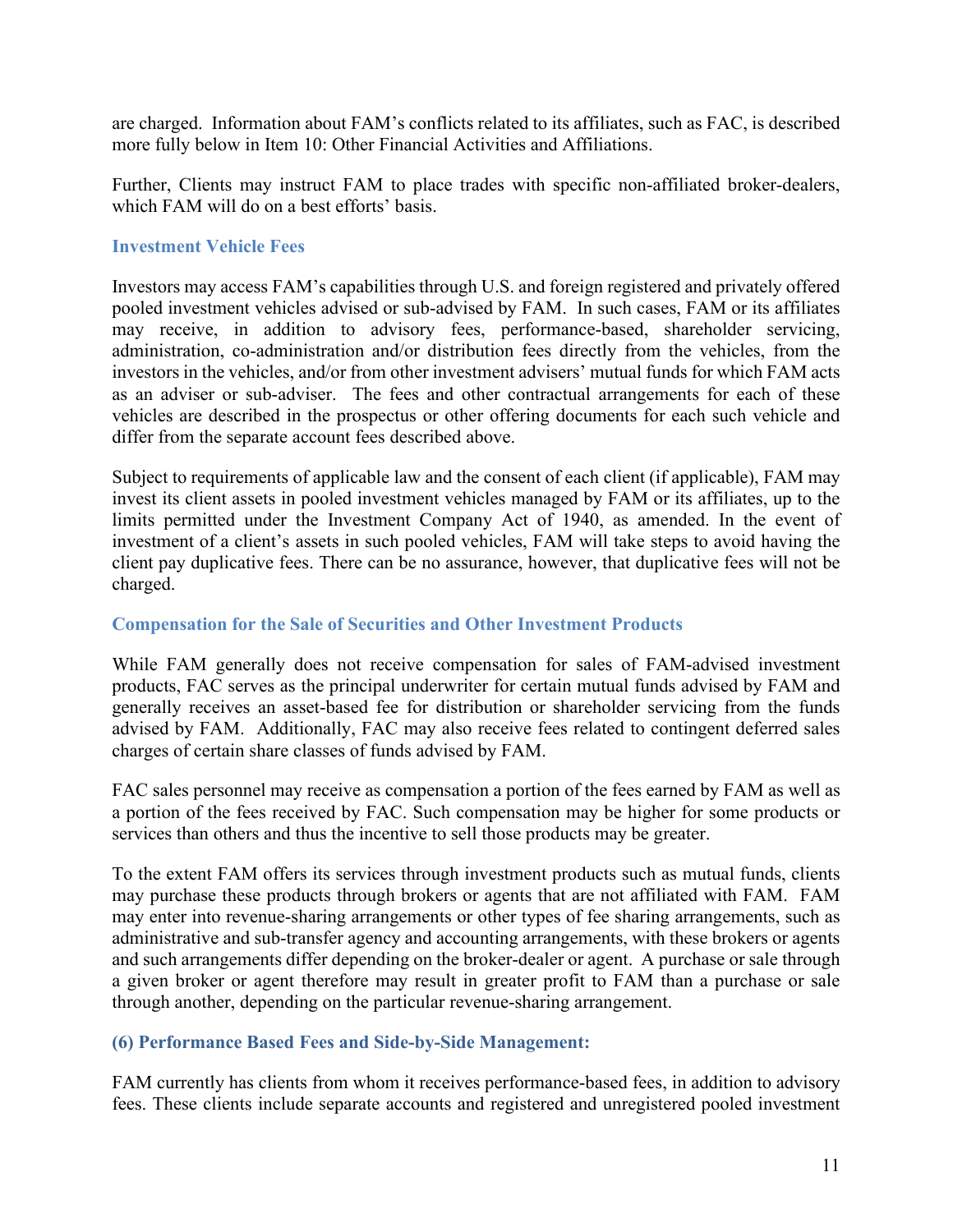vehicles. These accounts are managed by personnel of FAM who also have portfolio management responsibilities to accounts for which only asset-based advisory fees are received. FAM's fee rate will increase based on the performance of performance fee-based accounts, whereas FAM's fee rate with respect to non-performance fee-based accounts remains the same regardless of the accounts' performance. As a result, in situations where FAM personnel have portfolio management responsibilities for both performance fee-based accounts and non-performance feebased accounts, an inherent conflict of interest is present.

To mitigate these conflicts, FAM's policies and procedures seek to ensure that investment personnel make decisions based on the best interests of clients, without consideration of FAM's economic or pecuniary interests. Please see Item 12: Brokerage Practices for more information about FAM's trading aggregation, allocation, and best execution policies. Trades for performance fee-based accounts are reviewed periodically to ensure such accounts are not systematically favored.

# <span id="page-13-0"></span>**(7) Types of Clients:**

FAM offers investment advice to religious organizations, foundations/endowments, corporate pensions, public plans, Taft-Hartley clients, sub-advisory clients, and other types of institutional investors and platforms.FAM also offers investment advice to individual investors through separately managed accounts (including wrap fee programs).

FAM's clients also include various taxable and tax-exempt institutions, and publicly and privately offered pooled investment vehicles, both domestic and foreign.

FAM typically requires a minimum asset size of \$10 million for separate account advisory services (other than wrap program accounts). FAM may, in its discretion, waive the asset minimum for a number of reasons, including, but not limited to, clients or consultants having multiple relationships with FAM, specialty asset class assignments such as socially responsible mandates, or clients who are willing to pay the fee equivalent of the minimum asset size. FAM may also waive the asset minimum when it is adding a new strategy or trying to increase assets in an existing strategy or distribution channel. FAM generally requires a minimum asset size ranging from \$50,000 to \$100,000 for wrap program accounts, depending on investment strategy and sponsor arrangement. The minimum asset size may be waived in some cases (see Item 5: Fees and Compensation). Please confirm with the sponsor prior to investing.

Minimum investments for mutual fund shares, exchange-traded funds and interests in privately offered pooled investment vehicles are listed in the offering material for each such fund or vehicle.

# <span id="page-13-1"></span>**(8) Methods of Analysis, Investment Strategies and Risk of Loss:**

FAM's strategies, summarized in the "Investment Strategies" section below, generally follow the philosophy and investment process described in the "Investment Philosophy" and "Investment Process" sections below.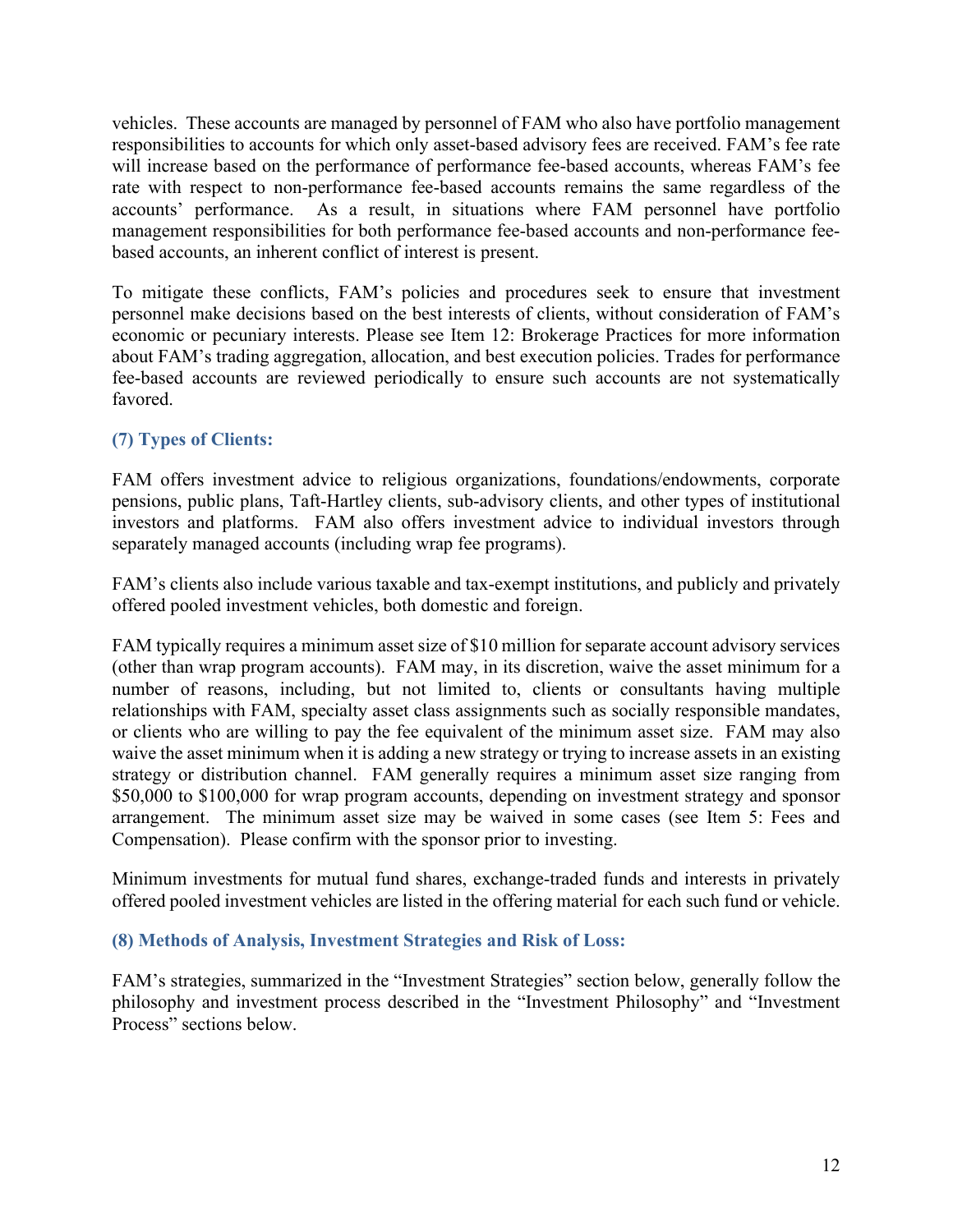#### **Investment Philosophy**

Since FAM's founding in 1964, we have focused on investing in companies undergoing Positive Dynamic Change, which we believe offer the best investment opportunities for our clients. Our competitive edge is identifying these companies and capitalizing on the change before it is recognized by the market. We embrace change found in "traditional" growth companies and in companies experiencing a "growth renaissance".

We define Positive Dynamic Change as:

Companies experiencing **High Unit Volume Growth**: "Traditional" growth companies that are experiencing rapidly growing demand, have a strong business model, or have market dominance.

Companies undergoing **Positive Life Cycle Change**: A catalyst drives these companies to experience a "growth renaissance," resulting in an improving earnings trajectory leading to P/E expansion. Companies experiencing Positive Life Cycle Change may be benefitting from new management, product innovation, merger & acquisition restructuring, or new regulations.

#### **Investment Strategies**

The following is a brief description of each of FAM's strategies. More detailed information about additional considerations for FAM's strategies can be found at [www.alger.com.](http://www.alger.com/)

*Spectra*: the Alger Spectra strategy primarily invests in growth equity securities of U.S. companies identified through our fundamental research as demonstrating promising growth potential and may engage in short selling to hedge a portfolio position or to seek to profit on the decline in value of the securities sold.

*Capital Appreciation*: the Alger Capital Appreciation strategy primarily invests in growth equity securities of U.S. large cap companies identified through our fundamental research as demonstrating promising growth potential.

*SRI Capital Appreciation*: the Alger SRI Capital Appreciation strategy utilizes negative/exclusionary screening. Alger uses MSCI ESG Research, whose products and services are designed to provide in-depth research, ratings and analysis of environmental, social and governance-related business practices, for pre-screening based on the following categories: Alcohol, Abortion/Contraceptives, Defense & Weapons, Gambling, Global Sanctions, Global Sanction - Sudan Specific, Nuclear Power, Pork, Tobacco, Global Weapons Production, Global Weapons - Cluster Bomb Specific, Adult Entertainment, Labor Relations and OFAC.

*Focus Equity*: the Alger Focus Equity strategy primarily invests in a focused portfolio of approximately 50 holdings of U.S. large cap companies identified through our fundamental research as demonstrating promising growth potential. The strategy may invest a significant portion of its assets in securities of companies conducting business within a single sector. The number of securities held in the strategy may occasionally exceed this range for a variety of reasons including, among others, because of extreme market volatility, such as when the strategy has entered a temporary defensive position.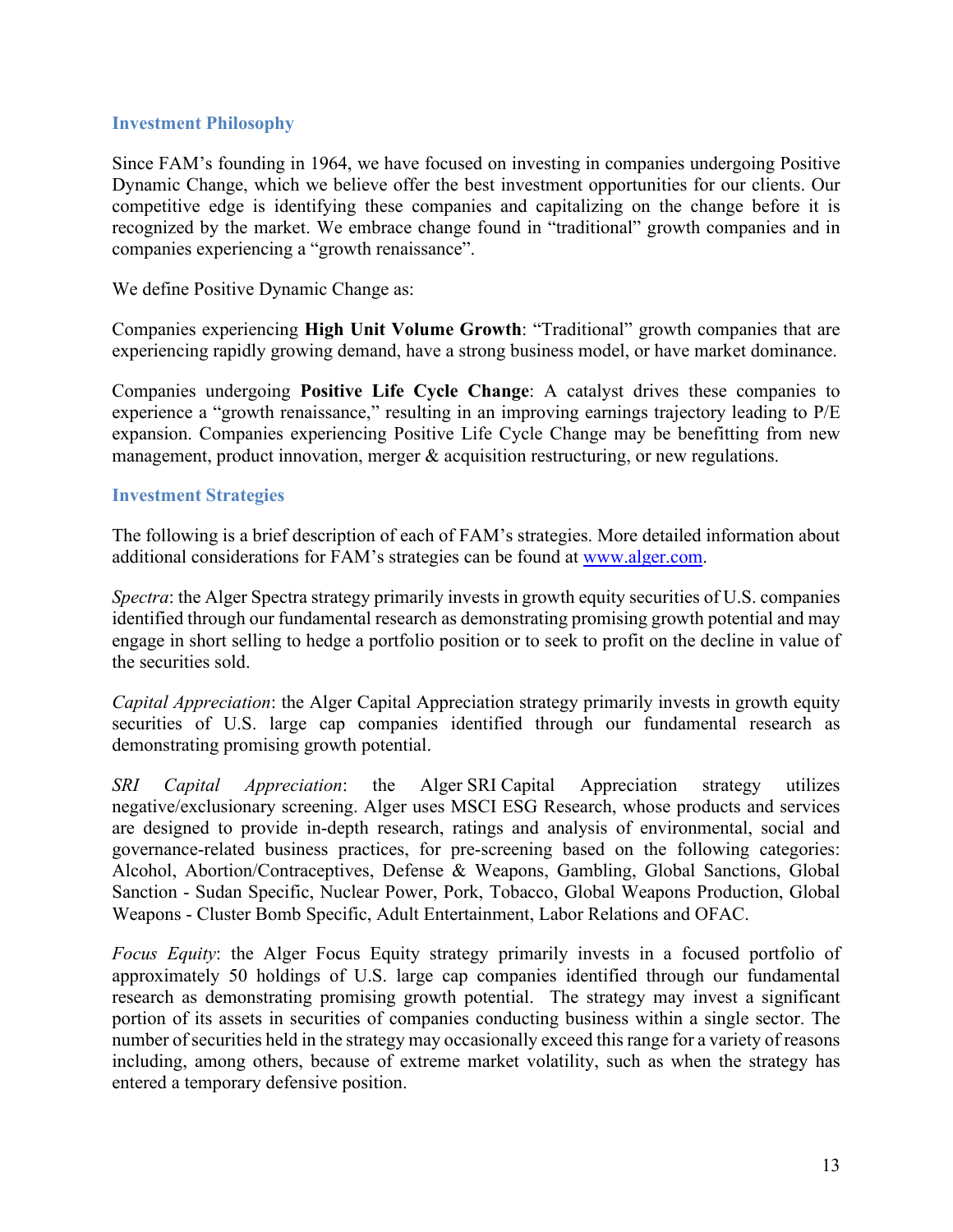*Large Cap Growth*: the Alger Large Cap Growth strategy primarily invests in equity securities of U.S. large cap companies identified through our fundamental research as demonstrating promising growth potential.

*Alger 35*: the Alger 35 strategy primarily invests in a focused portfolio of approximately 35 holdings of U.S. and foreign companies of any capitalization identified through our fundamental research as demonstrating promising growth potential. The strategy may invest a significant portion of its assets in securities of companies conducting business within a single sector. The number of securities held in the strategy may occasionally exceed this range for a variety of reasons such as market conditions and an initial offering investment.

*Dynamic Opportunities*: the Alger Dynamic Opportunities strategy is a long/short hedged equity strategy that seeks long-term capital appreciation with lower volatility than its benchmark. Utilizing a multi-discipline approach, the managers primarily invest in U.S. equities across the market cap spectrum. Short positions (single name and index) are and have historically been implemented to both generate return, and hedge portfolio exposures. The portfolio managers have expressed views on individual companies as well as indexes using derivatives in the past and may or may not do so going forward.

*Dynamic Return*: the Alger Dynamic Return strategy is a long/short hedged equity strategy that seeks long-term capital appreciation with lower volatility than its benchmark. Utilizing a multidiscipline approach, the managers primarily invest in U.S. equities across the market cap spectrum. Short positions (single name and index) are and have historically been implemented to both generate return, and hedge portfolio exposures. The portfolio managers have expressed views on individual companies as well as indexes using derivatives in the past and may or may not do so going forward.

*Dynamic Growth*: the Alger Dynamic Growth strategy primarily invests in U.S. growth equity securities of all market capitalizations. The accounts in this strategy pursue this objective by purchasing equity securities (i.e., taking long positions) that it believes will outperform, and selling securities short that it believes will underperform. The strategy also uses quantitative analysis to further select short positions to improve risk/return characteristics. The strategy normally employs leverage and typically invests up to 130% in long positions and 30% in short positions.

*Growth & Income:* the Alger Growth & Income strategy primarily invests in growth equity securities of U.S. companies identified through our fundamental research as paying a high dividend yield, having a history of strong and consistent dividend growth, or having the potential for capital appreciation and the ability to return cash to investors. In considering such companies, FAM classifies them into three categories: (1) dividend leaders–companies that generate high dividend yields; (2) dividend growers–companies that have a history of strong and consistent dividend growth; and (3) kings of cash flow–companies that have strong potential for generating capital appreciation and the ability to return significant amounts of cash to investors as a result of their free cash flow.

*Mid Cap Growth*: the Alger Mid Cap Growth strategy primarily invests in growth equity securities of U.S. mid cap companies identified through our fundamental research as demonstrating promising growth potential.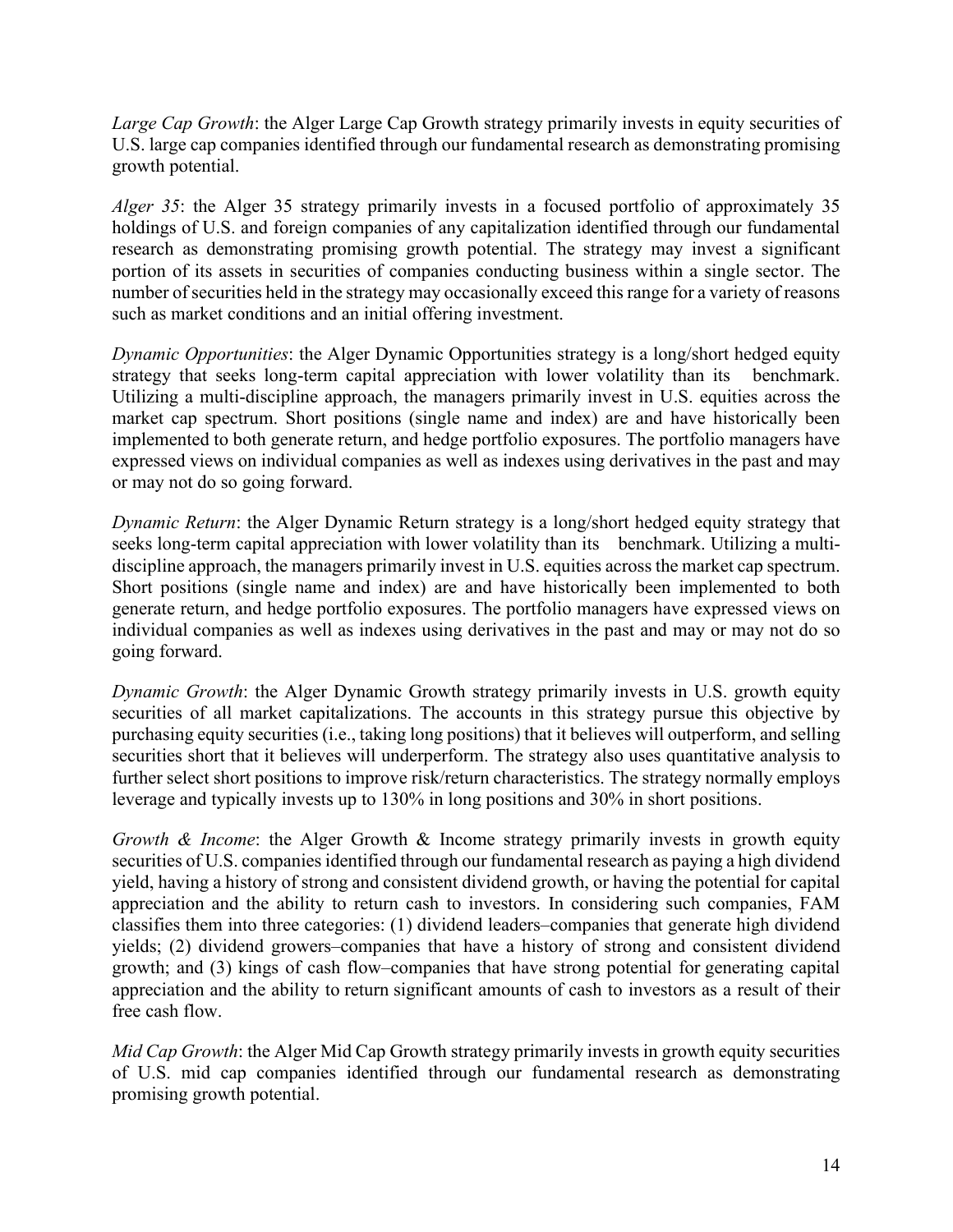*Mid Cap Focus*: the Alger Mid Cap Focus strategy primarily invests in a focused portfolio of approximately 50 holdings of mid cap companies identified through our fundamental research as demonstrating promising growth potential. The strategy may invest a significant portion of its assets in securities of companies conducting business within a single sector. The number of securities held in the strategy may occasionally exceed this range for a variety of reasons such as market conditions and an initial offering investment.

*Mid Cap 40*: the Alger Mid Cap 40 strategy primarily invests in a focused portfolio of approximately 40 holdings of mid cap companies, generally concentrating in industries undergoing positive dynamic change. The number of securities held in the strategy may occasionally exceed this range for a variety of reasons such as market conditions and an initial offering investment.

*Small Cap Growth*: the Alger Small Cap Growth strategy primarily invests in growth equity securities of U.S. small cap companies identified through our fundamental research as demonstrating promising growth potential.

*Small Cap Focus*: the Alger Small Cap Focus strategy primarily invests in a focused portfolio of approximately 50 holdings of small cap companies identified through our fundamental research as demonstrating promising growth potential. The strategy may invest a significant portion of its assets in securities of companies conducting business within a single sector. The number of securities held in the strategy may occasionally exceed this range for a variety of reasons such as market conditions and an initial offering investment.

*Global Focus*: the Global Focus strategy primarily invests in a focused portfolio of approximately 50 growth equity securities of companies all over the world identified through our bottom-up, fundamentally driven approach within a macro country/sector/industry framework as demonstrating promising growth potential. The strategy is an all-cap, all-country, opportunistic focused strategy. The strategy may invest a significant portion of its assets in securities of companies conducting business within a single sector. The number of securities held in the strategy may occasionally exceed this range for a variety of reasons such as market conditions and an initial offering investment.

*International Focus*: the International Focus strategy primarily invests in a focused portfolio of approximately 50 holdings of non-U.S. growth equity securities that are identified through our bottom-up, fundamentally driven approach within a macro country/sector/industry framework as demonstrating promising growth potential. The strategy is an all-cap, opportunistic focused strategy. The strategy may invest a significant portion of its assets in securities of companies conducting business within a single sector. The number of securities held in the strategy may occasionally exceed this range for a variety of reasons such as market conditions and an initial offering investment.

*Emerging Markets Focus*: the Alger Emerging Markets strategy invests in a focused portfolio of generally fewer than 50 holdings, primarily growth equity securities, of companies of all market caps, domiciled in emerging market countries, and identified through our bottom-up, fundamentally driven approach within a macro country/sector/industry framework as demonstrating promising growth potential. The strategy may invest a significant portion of its assets in securities of companies conducting business within a single sector. The number of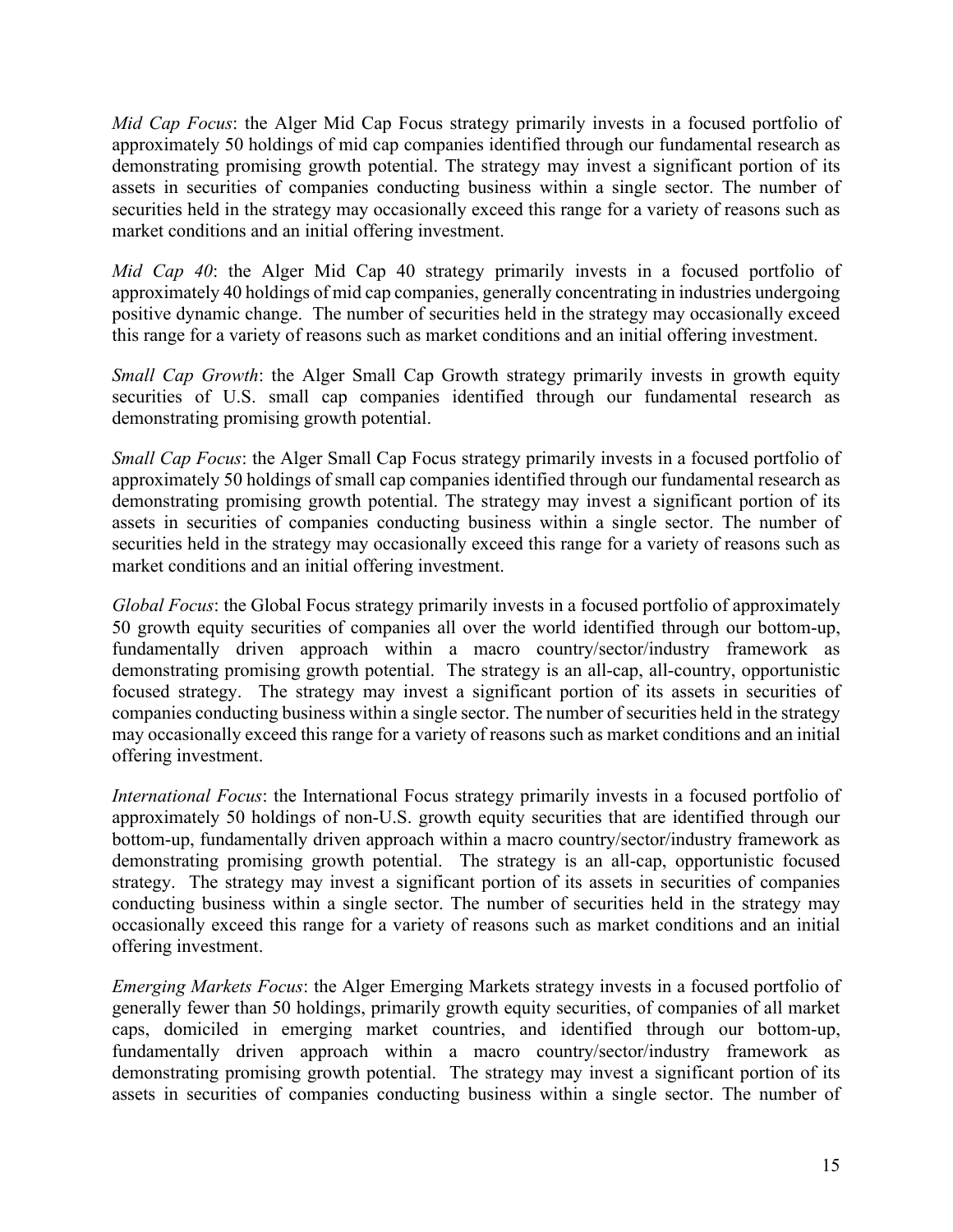securities held in the strategy may occasionally exceed this range for a variety of reasons such as market conditions and an initial offering investment.

*Health Sciences*: the Alger Health Sciences strategy primarily invests in equity securities of companies in the health sciences sector identified through our fundamental research as demonstrating promising growth potential.

*Responsible Investing*: the Responsible Investing strategy primarily invests in dynamic, large capitalization growth-oriented companies. The strategy seeks to generate competitive riskadjusted returns by incorporating ESG factors to analyze securities. ESG factors are added as an additional lens to analyze securities, using a qualitative approach rather than a mechanistic screen.

*Balanced*: the Balanced strategy primarily invests in equity and fixed income securities of companies identified through our fundamental research as demonstrating promising growth potential. The equity portion is managed similarly to the Growth & Income strategy described above.

#### **Investment Process**

Research is the foundation of FAM's investment process and robust idea generation is a key component of our long-term success. FAM's focus on growth investing and belief that companies undergoing "*Positive Dynamic Change"* offer the best investment opportunities is the lens through which we view all potentially attractive investments.

The search for new investment ideas derives from multiple sources including, but not limited to meetings with company management, industry seminars, independent research and analysis, and frequent discussions with customers, suppliers, and competitors of companies already followed.

#### *Analysis*

At FAM, we believe we are experts in identifying and analyzing change occurring in sectors, industries, and companies. We concentrate on having a deeper understanding of the underlying drivers of change, including technological advances, evolving customer preferences, and new government regulations.

As our analysts seek to identify companies with the potential for significant change, there are two ways their skills are used to develop a critical, differentiated view. The first is fundamental. This would be a variant opinion of business prospects typically arising from intensive research and fieldwork. Our analysts meet regularly with industry participants and do surveys routinely to gauge customer opinions. Our team forecasts winners and losers by investigating the customer demand for a new product or service or a company's source of competitive advantage such as intellectual property, brand, platform, and management capability.

The second way we build a differentiated view is analytical and is driven by taking a different approach or perspective in analysis relative to other investors. An example would be to understand the drivers of a business better than other investors. This could come from more detailed modeling of the building blocks of demand rather than simply assuming revenue growth rates.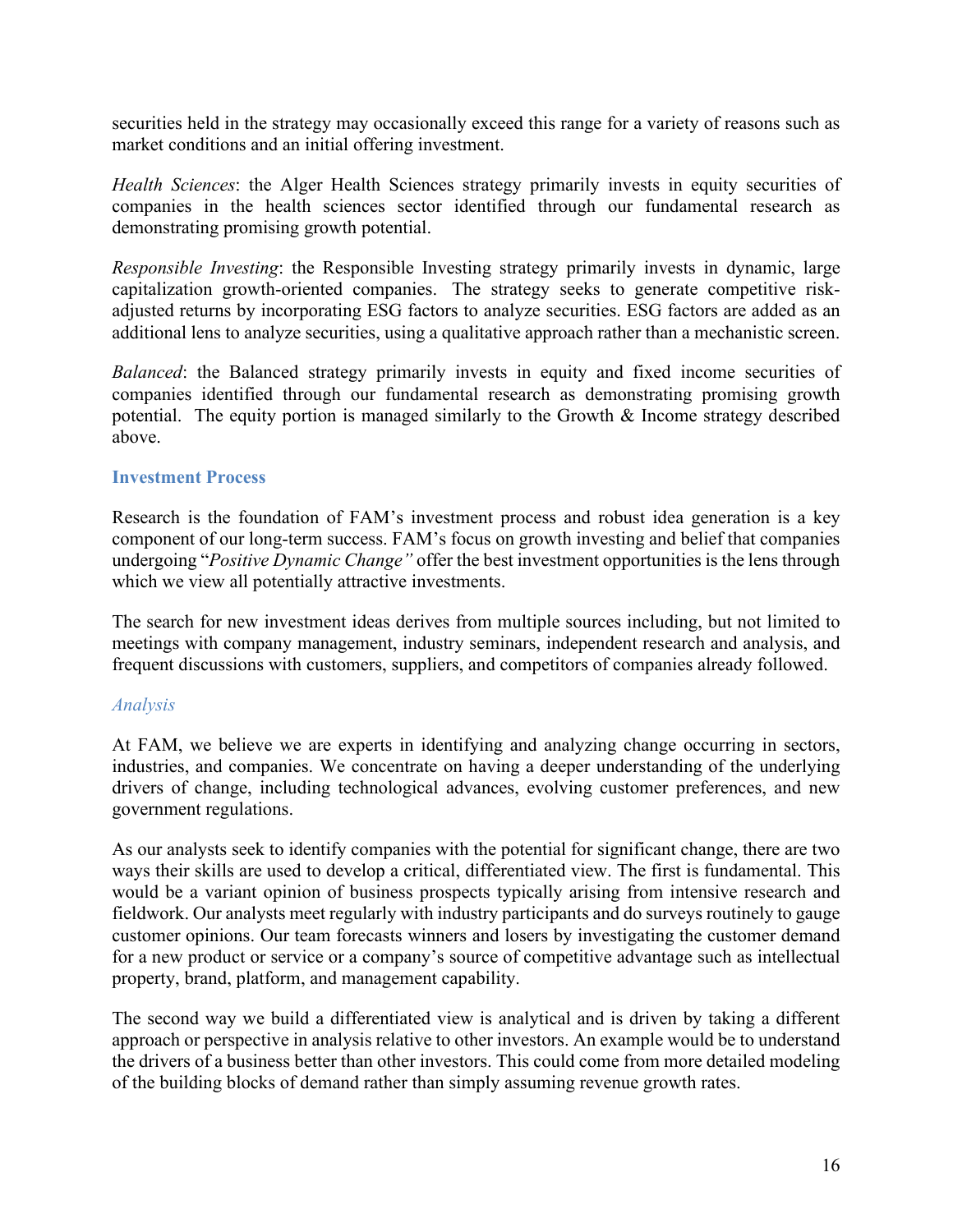FAM analyst financial models specific to a company's key drivers typically include:

• Detailed multi-scenario analysis statement, balance sheet, and cash flow models. Valuation analysis based on discounted cash flows (e.g., EV/FCF) and comparable industry multiples (e.g., EV/EBITDA, Price/Sales, and Price/Earnings)

## *Scenario Forecasting*

In growth investing, we believe that valuation matters. FAM analysts base their investment thesis on a company's five-year forward-looking fundamentals and translate that into a one-year forwardlooking price target for the company's stock. In addition to forecasting the most likely outcome, a base-case model and corresponding one-year forward price target, analysts also construct bull- (best) and bear-(worst) models and price targets.

Alger's scenario forecasting is a framework for dialogue between the portfolio manager and analysts as they assess the relative expected return and risk of each current or potential holding in the portfolio. After initial purchase, it is helpful in monitoring the realization of the investment thesis.

## *Dialogue*

For new ideas, analysts generally provide the portfolio manager(s) an executive summary of his/her investment thesis in person, and through publication on FAM's research database. Generally included is the rationale for purchase, key drivers and catalysts, financial models and risk measurements, and any other data that may be pertinent to the buy decision. The portfolio manager(s) and analyst generally discuss the merits of the investment thesis and go through the underlying assumptions in detail. In order to build conviction for a new idea, analysts often invite portfolio manager(s) to participate in meetings with company managements. FAM may also utilize general information with respect to regulatory developments and industry trends affecting or potentially affecting small cap equities, and/or research on specific companies provided by Weatherbie Capital, LLC.

After this collaborative process, the portfolio manager(s) ultimately determine whether the investment is appropriate for the portfolio, and at what position size. On an ongoing basis, FAM's analysts seek to constantly communicate with portfolio managers on developments in their securities, industries or sectors.

When a strategy is co-managed, the responsibilities of such portfolio managers may be shared, divided or otherwise assigned based on various factors including, but not limited to, level of strategy assets to be managed, their experience, their sector expertise, and such other factors as FAM believes is most efficient and effective. In all cases, each portfolio manager collaborates with the other portfolio manager(s) and analysts to develop overall strategy, outlook, and themes, which impact industry, sector and security allocations in the strategy. Responsibilities amongst portfolio managers may be fully or partially allocated to one of the portfolio managers for the purposes of day-to-day portfolio management and stock selection, implementation of trades, strategic and performance oversight, risk management, or oversight of guidelines, whether externally driven or internally developed by FAM.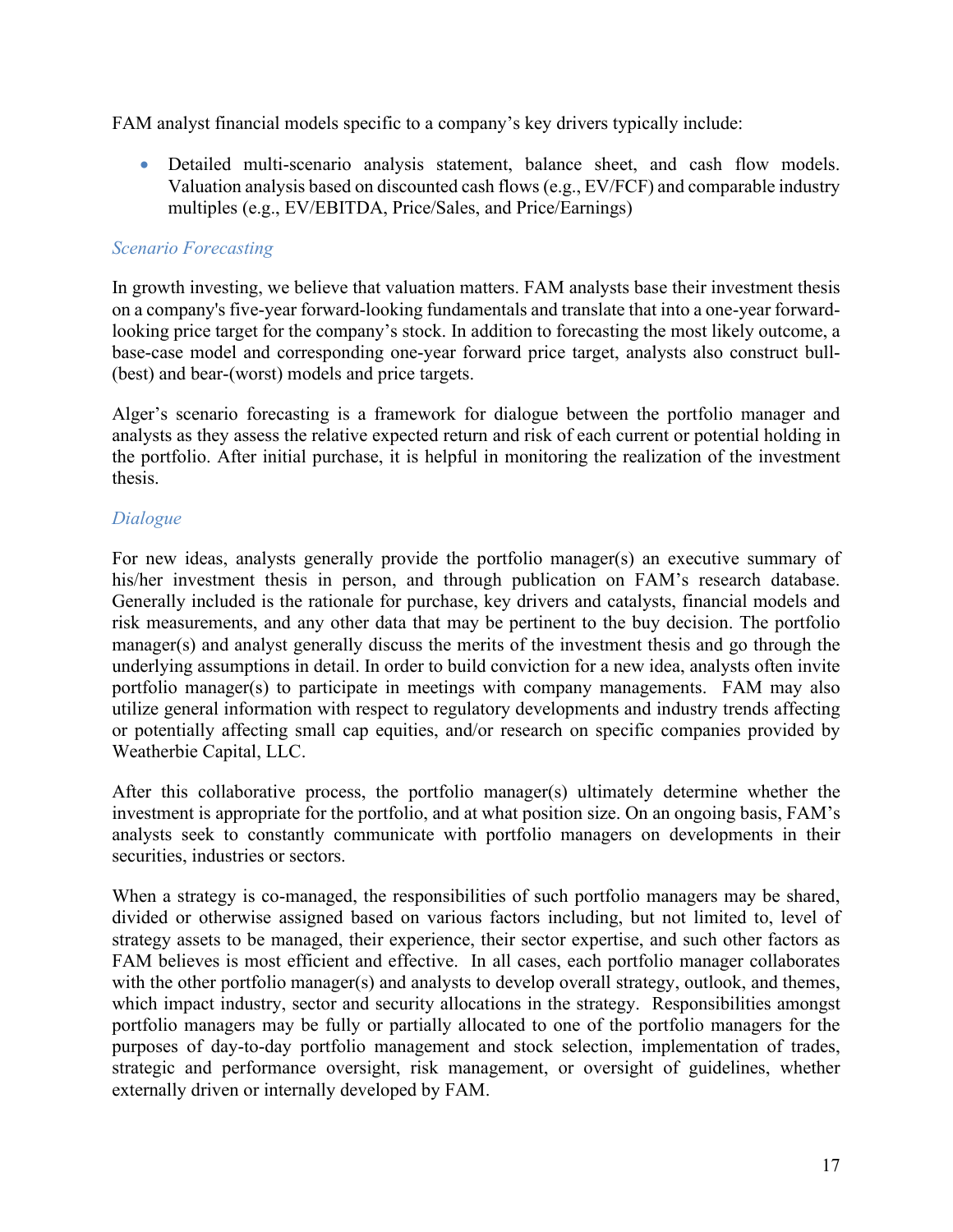For certain strategies, such as the Small Cap Focus, Small Cap Growth, Mid Cap Focus, Mid Cap 40, Global Focus, International Focus, Emerging Markets, and Health Sciences strategies, a team of dedicated analysts who specialize in such strategies review and recommend investment opportunities to the portfolio managers responsible for such strategies.

## *Environmental, Social, Governance ("ESG")*

FAM's belief is that further ESG analysis of certain owned issuers will lead to a more in-depth and comprehensive understanding of the company, in addition to fostering communication with the issuer regarding ESG considerations. We believe that innovative companies embracing sustainable ESG practices may be able to improve the bottom line for both shareholders and broader society.

Currently, Alger uses third-party research, including Sustainalytics, MSCI ESG Research, and other means, to provide information and guidance on ESG considerations at an industry and security specific level. We recently partnered with Truevalue Labs, which provides our analysts with an alternative way to analyze companies on ESG factors. Using machine learning, Truevalue Labs creates quantitative signals based on ESG information from unstructured text.

Alger may change the sources for such information, including by adding or modifying the information it receives from third-party firms, by selecting another third-party firm, using company provided information, or performing internal assessments. To assist with our efforts to incorporate ESG considerations in the investment process, all FAM's investment professionals have access to reports and ratings of securities (where the information is available) across all current FAM offerings.

With respect to no less than 75% of the assets under management at FAM, analysts will review the ESG scores of those companies that have been assigned to them. FAM's current AUM is biased towards larger cap companies, thus, much of the ESG work conducted is oriented to these companies. FAM believes these larger cap companies can have an even more meaningful impact on ESG issues than smaller cap companies. If the company's ESG rating is 25.0 or below and our research uncovers no other ESG issues, no further ESG analysis is required. If the company is ranked 25.1 or above by the third-party market application, the Analyst will:

- 1. Identify drivers of ESG score.
- 2. Interview management with key questions about ESG issues, progress and evaluate the prospect of positive change.
- 3. Based on the above research and inquiry, rate the company on two scales of  $1 5$  on the probability and magnitude of the potential for positive ESG change.
- 4. Publish a report to ensure that all portfolio managers have access to the report that summarizes the company's ESG issues, the results of the meeting/interview with the company, an ESG rating of the company and any other views the analyst may have.
- 5. Meet with PMs as necessary to discuss the ESG report and the impact it may have on their overall view of the company.

FAM's Chief Executive Officer and Chief Investment Officer has ultimate oversight for the implementation of FAM's ESG Policy. A group of senior personnel at FAM support him, overseeing the ESG initiative.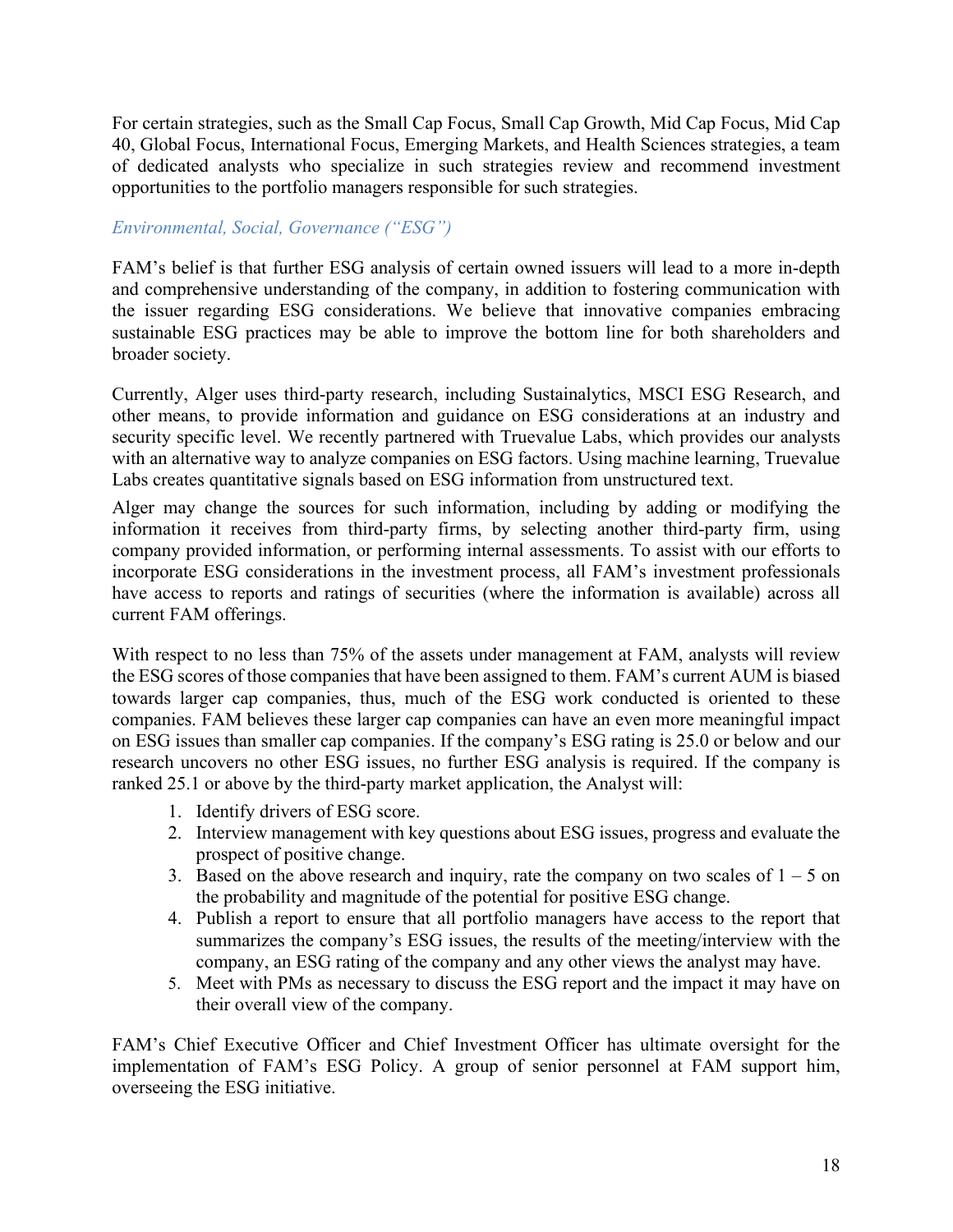#### **Risk Controls**

FAM endeavors to monitor portfolio risk by seeking to ensure that all of its portfolios are comprised of securities where its analysts have a high degree of conviction. FAM's investment philosophy and proprietary research capabilities are designed to help FAM mitigate risk by thoroughly understanding the securities in its portfolios. Through careful securities selection, diversification of holdings (certain FAM strategies, however, may not be diversified or may be considered 'concentrated') and our investment process, FAM seeks to maintain the desired portfolio characteristics that our Portfolio Managers expect while managing overall risk.

FAM's Portfolio Managers and analysts monitor securities held in client accounts. Portfolio Managers monitor changes at the portfolio, industry and economic level and analysts focus on the specific companies. As FAM is a bottom-up securities selector, the portfolio weighting in a particular industry or economic sector is generally the result of individual security selection.

FAM manages multiple strategies and clients that, at times, can have exposure to a company through ownership of common stock, debt, warrants or other securities issued by the same company. When such situations exist, FAM will take steps to identify any potential conflicts, seek to mitigate any such conflicts and provide adequate disclosures and reporting to clients.

FAM additionally analyzes each portfolio and considers a number of measures, including attribution analysis, to help the Portfolio Managers to fully understand certain risk parameters of their portfolios. FAM also uses other tools to monitor the risk profile of portfolios versus their relevant benchmarks. FAM does not actively manage a portfolio's sector exposures but uses such reports to seek to understand portfolio characteristics and any unintentional exposure.

Under normal market conditions, for most strategies, FAM generally limits exposure to:

(A) any one economic sector to the greater of (i)  $40\%$  of a portfolio or (ii) the strategy's benchmark weight plus 5%;

(B) any one industry to the greater of (i) 20% of a portfolio or (ii) the strategy's benchmark weight plus 5%; and

(C) any single security to the greater of (i) 10% of the portfolio or (ii) benchmark weight.

For certain pooled investment vehicles in the Focus Equity, Alger 35, Mid Cap Focus, Mid Cap 40, Small Cap Focus, Global Focus, International Focus, Emerging Markets and Health Sciences strategies, FAM has no sector, industry, or individual security limits, but generally tries to limit exposure in any one economic sector to 50% of a portfolio, exposure to any one industry to 25% of a portfolio, and exposure to any single security to the greater of 10% or benchmark weight of the portfolio, at purchase or otherwise follow any limits imposed by the offering documents of such pooled investment vehicles and regulations governing such vehicles. These sector and industry limits are generally based on third party determinations (e.g., Global Industry Classification Standard ("GICS")). FAM may deviate from these limits when, for example, it believes that a sector/industry/security is undergoing profound change; offers what it thinks is a compelling opportunity; represents a larger percentage of an applicable benchmark; or it is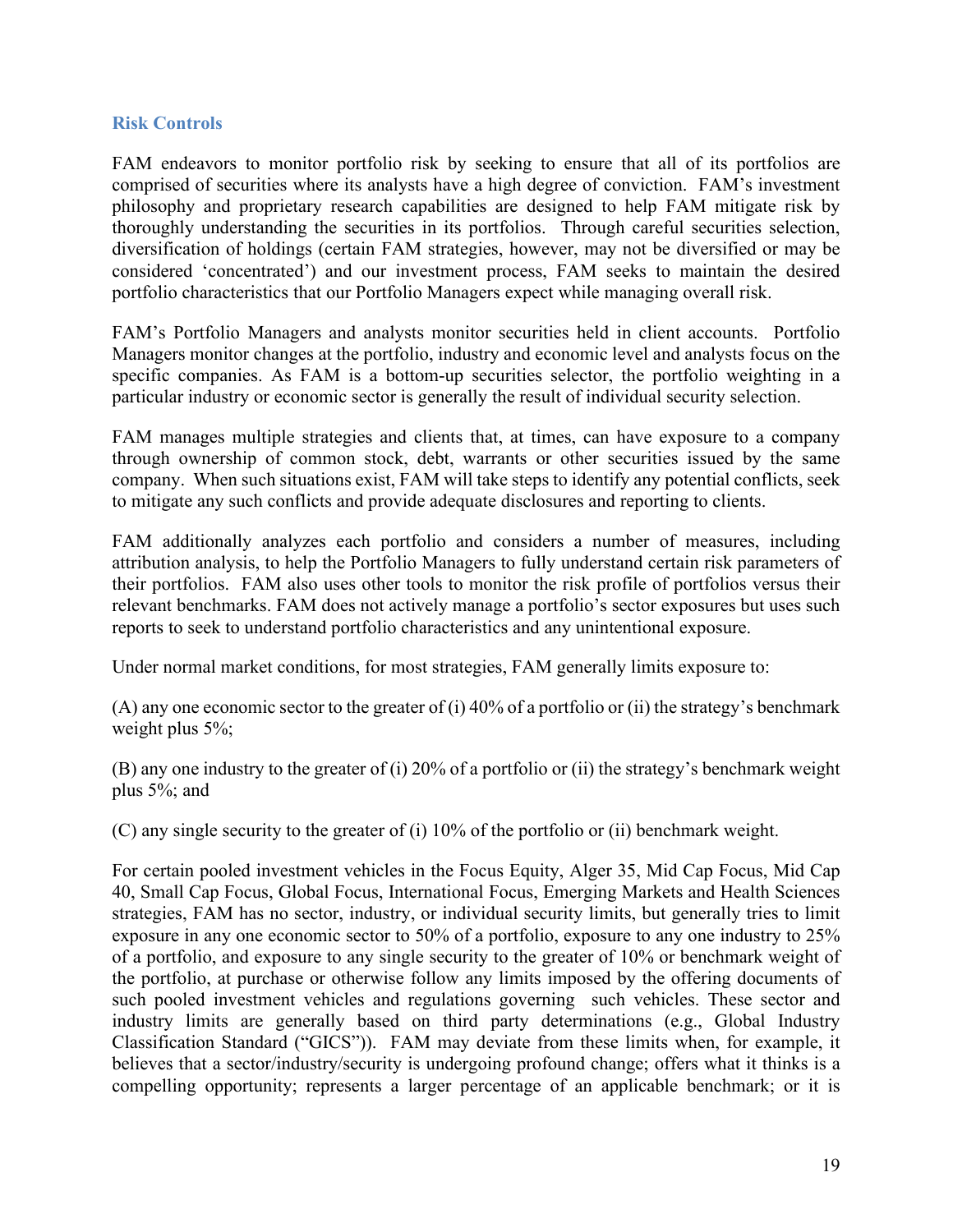weighted highly on an applicable benchmark. Additionally, if a client has a limit that is more restrictive, FAM will apply such guidelines to the client's account.

Notwithstanding the risk control measures FAM has in place, it is important for clients to consider the risk of loss associated with investing in securities, and the particular risks associated with their accounts. All clients should recognize that investing in securities involves the risk of loss.

#### **General Risks**

As with any account that invests in equity securities, an investment held in an account advised by FAM will fluctuate in value due to changes in the market prices of its investments. The loss of your investment is a risk of investing. In addition, the account's investments may not grow as fast as the rate of inflation and equity securities tend to be more volatile than some other investments you could make.

Prices of growth stocks tend to be higher in relation to their companies' earnings and may be more sensitive to market, political and economic developments than other stocks, making their prices more volatile. An investment advised by FAM may be better suited to investors who can tolerate fluctuations in their investment's value.

The following risks apply generally to strategies managed by FAM:

#### *Equity Securities Risk*

As with any strategy that invests in stocks, your investment will fluctuate in value, and the loss of your investment is a risk of investing. Because stock markets tend to move in cycles, stock prices overall may decline. A particular stock's market value may decline as a result of general market conditions that are not related to the issuing company (e.g., adverse economic conditions or investor sentiment) or due to factors that affect the particular company (e.g., management performance or factors affecting the industry). Also, a strategy's investments may not grow as fast as the rate of inflation and stocks tend to be more volatile than some other investments you could make, such as bonds.

#### *Growth Stocks Risk*

Prices of growth stocks tend to be higher in relation to their companies' earnings and may be more sensitive to market, political and economic developments than other stocks, making their prices more volatile. An investment in a strategy may be better suited to investors who seek long-term capital growth and can tolerate fluctuations in their investment's value. Expected growth may not be realized.

#### *Small Cap Securities Risk*

There may be greater risk investing in small capitalization companies rather than larger, more established companies owing to such factors as more limited product lines or financial resources or lack of management depth. They may be less financially secure than larger, more established companies. They may depend on a small number of key personnel. If a product fails or there are other adverse developments, or if management changes, an investment in a small cap company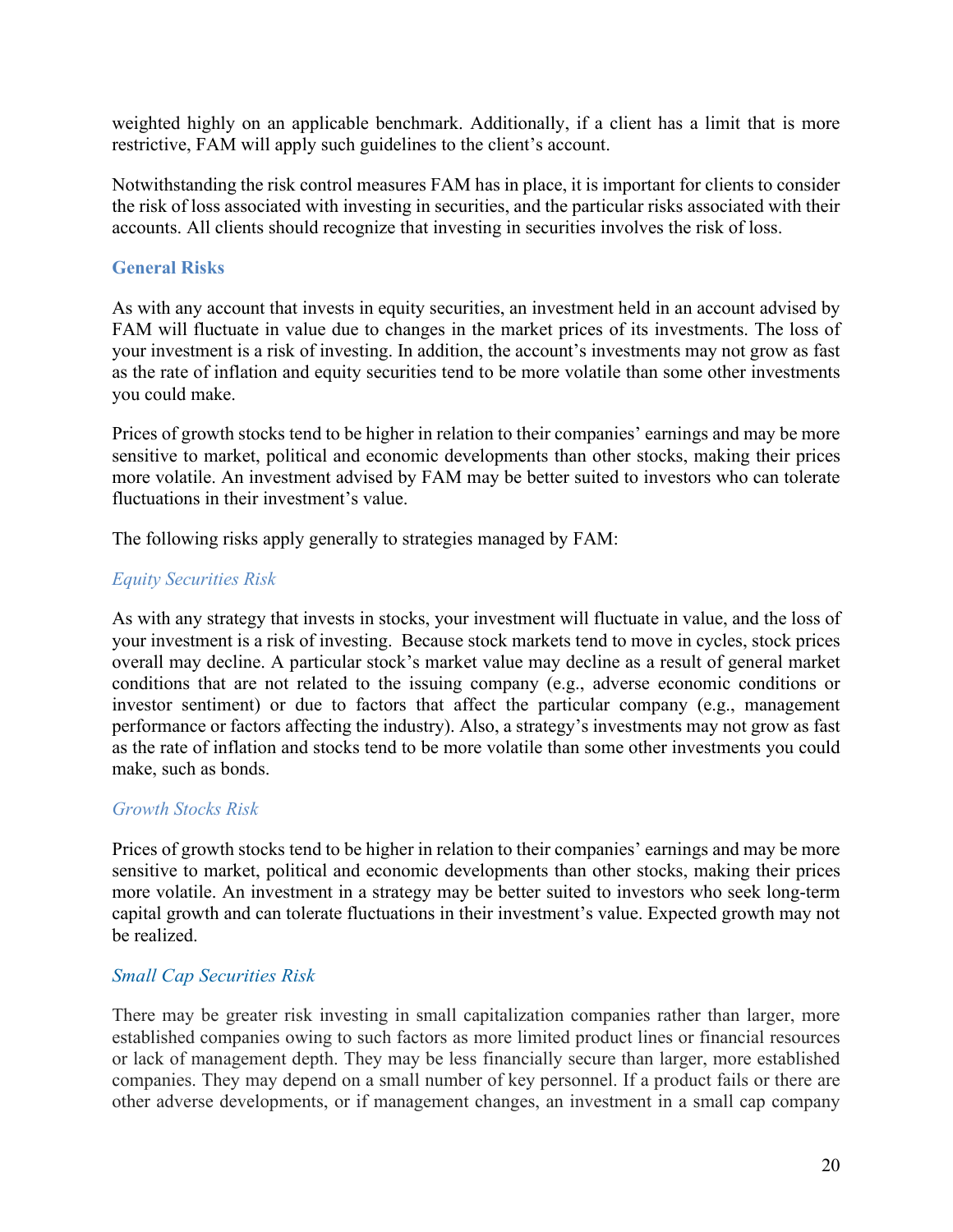may lose substantial value. In addition, it is more difficult to get information on smaller companies, which tend to be less well known, have shorter operating histories, do not have significant ownership by large investors and are followed by relatively few securities analysts. The securities of small cap companies generally trade in lower volumes and are subject to greater and more unpredictable price changes than larger cap securities or the market as a whole. In addition, it may be difficult or impossible to liquidate a security position at a time and price acceptable to an account because of the potentially less frequent trading of stocks of smaller market capitalization. Small cap securities may be particularly sensitive to changes in interest rates, borrowing costs and earnings. Investing in small cap securities requires a longer-term view.

## *Mid Cap Securities Risk*

There may be greater risk in investing in medium-capitalization companies rather than larger, more established companies due to such factors as inexperienced management and limited product lines or financial resources. It may also be difficult or impossible to liquidate a security position at a time and price acceptable to the strategy because of the potentially less frequent trading of stocks of medium market capitalization.

## *Diversification*

A client's account may be exposed to market risk due to many factors, including the movements in interest rates, indexes, market volatility, and security values underlying these instruments. A client's portfolio may at certain times hold a few security positions that are relatively large in relation to its capital, with the result that a loss in any such position could have a material adverse impact on a client's portfolio.

## *Initial Public Offerings ("IPO") or ("New Issues") Risk*

The volume of IPOs and the levels at which the newly issued stocks trade in the secondary market are affected by the performance of the stock market overall. If IPOs are brought to the market, availability may be limited and an account may not be able to buy any shares at the offering price, or if it is able to buy shares, it may not be able to buy as many shares at the offering price as it would like. In addition, the prices of securities involved in IPOs are often subject to greater and more unpredictable price changes than more established stocks. IPOs have the potential to produce substantial gains. There is no assurance that an account will have access to profitable IPOs and therefore investors should not rely on any past gains from IPOs as an indication of future performance. The investment performance of a Strategy during periods when it is unable to invest significantly or at all in IPOs may be lower than during periods when it is able to do so. In addition, as a Strategy increases in size, the impact of IPOs on its performance will generally decrease. Securities issued in IPOs are subject to many of the same risks as investing in companies with smaller market capitalizations. Securities issued in IPOs have no trading history, and information about the companies may be available for very limited periods.

#### *Sector Risk*

Accounts invested in certain strategies may have a significant portion of their assets allocated to securities of companies conducting business within a single sector. Companies in the same sector may be similarly affected by economic, regulatory, political or market events or conditions, which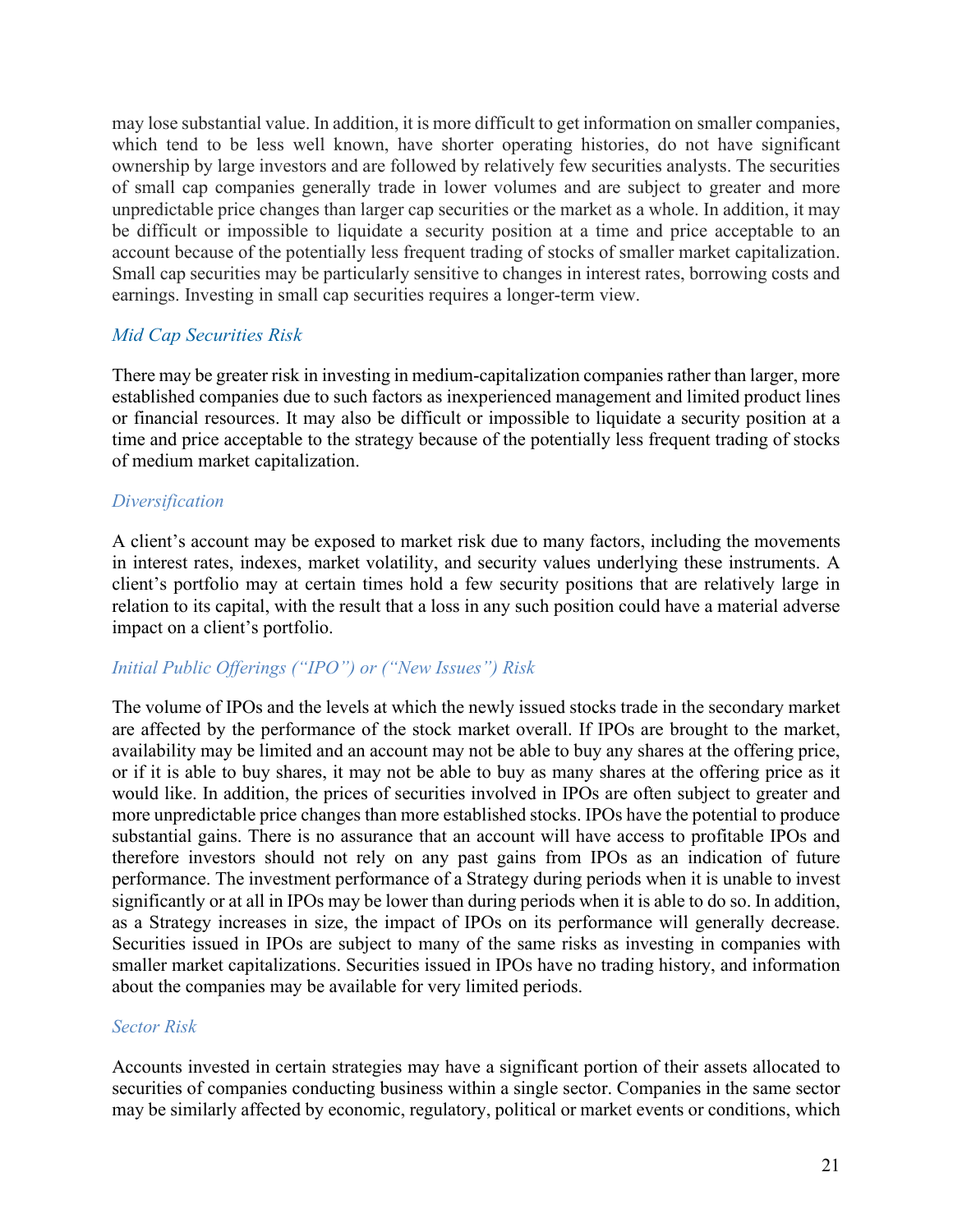may make the strategy's returns more vulnerable to unfavorable developments in that sector than a strategy that has a more diversified portfolio. Generally, the more broadly a strategy invests, the more it spreads risk and potentially reduces the risks of loss and volatility.

#### *Technology Sector Risk*

Certain accounts may be more susceptible to risks that may affect companies in the technology sector than if it were invested in a wider variety of companies in unrelated sectors. At times, the performance of such companies will lag the performance of other industries or the broader market as a whole. Certain technology related companies may face special risks that their products or services may not prove to be commercially successful. Technology related companies are also strongly affected by worldwide scientific or technological developments. As a result, their products may rapidly become obsolete. Such companies are also often subject to governmental regulation and may, therefore, be adversely affected by governmental policies. These factors may lead to limited earnings and/or failing profit margins. As a result, the value of technology related companies' securities may fall or fail to rise. Many technology related companies' securities have historically been more volatile than other securities, especially over the short term.

## *Healthcare Sector Risk*

Certain accounts may be more susceptible to risks that may affect companies in the healthcare sector than if it were invested in a wider variety of companies in unrelated sectors. At times, the performance of such companies will lag the performance of other industries or the broader market as a whole, and the performance of such companies may be more volatile. The healthcare field is subject to substantial governmental regulation and may, therefore, be adversely affected by changes in governmental policies. These factors may lead to limited earnings and/or failing profit margins. As a result, the value of healthcare companies' securities may fall or fail to rise. In addition, companies in the healthcare sector can be significantly affected by intense competition, aggressive pricing, technological innovations, product obsolescence, patent considerations, product compatibility and consumer preferences.

#### *Risks of Foreign Investment*

Investing in foreign securities involves risks related to the political, social and economic conditions of foreign countries, particularly emerging market countries. These risks may include political instability, exchange control regulations, expropriation, lack of comprehensive information, national policies restricting foreign investment, currency fluctuations, lack of liquidity, potential for market manipulation, less developed or less efficient trading markets, limited access to reliable capital, lack of comprehensive company information, political instability, differing auditing, regulatory and legal standards and lack of accounting and financial reporting standards, inflation and rapid fluctuations in inflation, withholding or other taxes, and operational risks. There may be less stringent government supervision and oversight of foreign markets than in the United States. There may be less corporate financial information publicly available, less stringent investor protection and disclosure standards, and differing auditing and legal standards.

Investment in foreign currencies is subject to the risk that those currencies will decline in value relative to the U.S. dollar, or, in the case of hedged positions, that the U.S. dollar will decline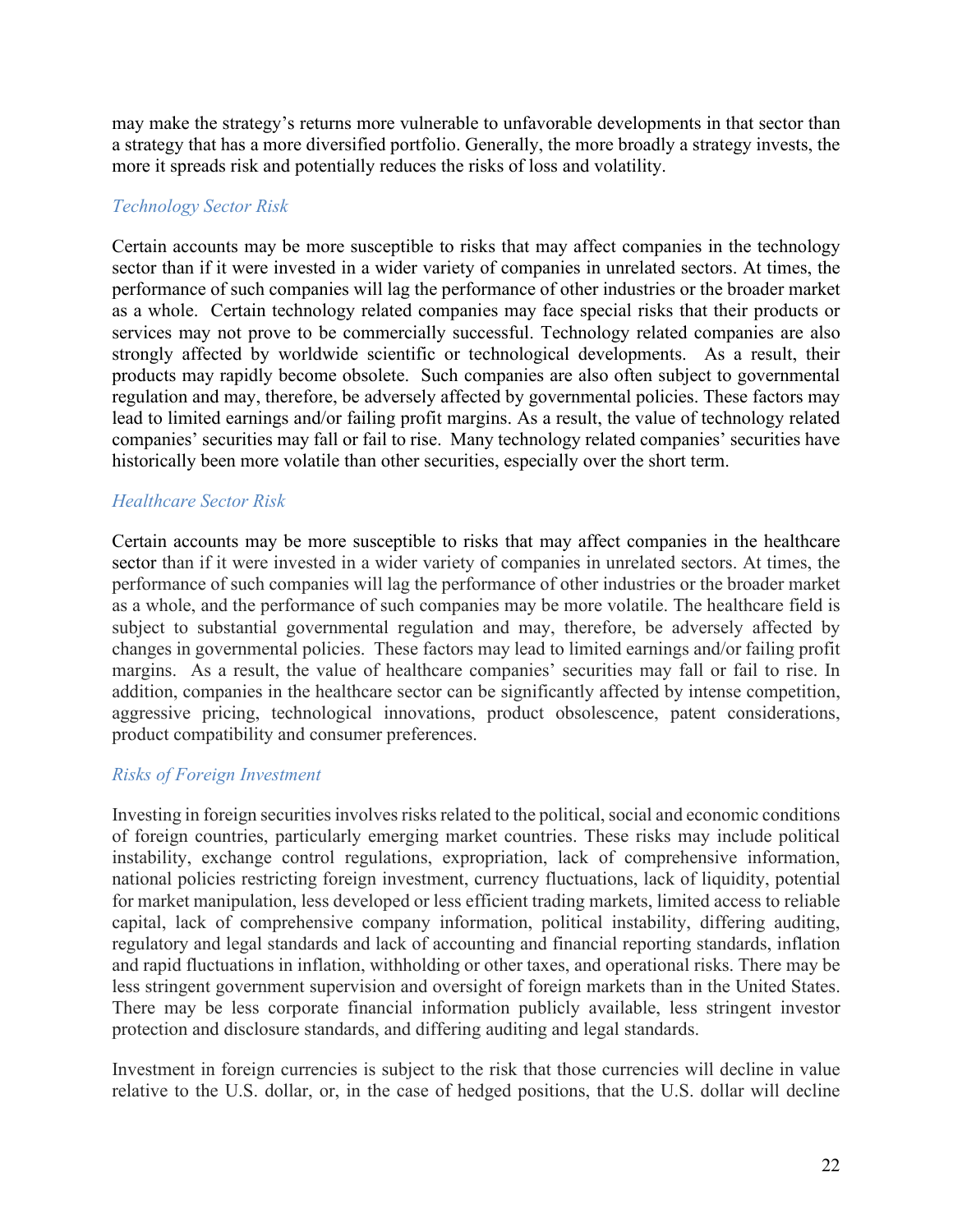relative to the currency being hedged. Currency rates in foreign countries may fluctuate significantly over short periods of time. A decline in the value of foreign currencies relative to the U.S. dollar will reduce the value of securities held by an account and denominated in those currencies. Foreign currencies also are subject to risks caused by inflation, interest rates, budget deficits and low savings rates, political factors and government controls.

## *Emerging Markets Risk*

Certain accounts' performance will be influenced by political, social and economic factors affecting investments in emerging country issuers. The risks of foreign investments are usually much greater for emerging markets. Investments in emerging markets may be considered speculative. Emerging markets may include those in countries considered emerging or developing by the World Bank, the International Finance Corporation or the United Nations. Emerging markets are riskier than more developed markets because they tend to develop unevenly and may never fully develop. They are more likely to experience hyperinflation and currency devaluations, which adversely affect returns to U.S. investors. In addition, many emerging markets have far lower trading volumes and less liquidity than developed markets. Since these markets are often small, they may be more likely to suffer sharp and frequent price changes or long-term price depression because of adverse publicity, investor perceptions or the actions of a few large investors. In addition, traditional measures of investment value used in the United States, such as price to earnings ratios, may not apply to certain small markets. Also, there may be less publicly available information about issuers in emerging markets than would be available about issuers in more developed capital markets, and such issuers may not be subject to accounting, auditing and financial reporting standards and requirements comparable to those to which U.S. companies are subject.

Many emerging markets have histories of political instability and abrupt changes in policies. As a result, their governments are more likely to take actions that are hostile or detrimental to private enterprise or foreign investment than those of more developed countries, including expropriation of assets, confiscatory taxation, high rates of inflation or unfavorable diplomatic developments. In the past, governments of such nations have expropriated substantial amounts of private property, and most claims of the property owners have never been fully settled. There is no assurance that such expropriations will not reoccur. In such an event, it is possible that a strategy could lose the entire value of its investments in the affected market. Some countries have pervasive corruption and crime that may hinder investments. Certain emerging markets may also face other significant internal or external risks, including the risk of war, and ethnic, religious and racial conflicts. In addition, governments in many emerging market countries participate to a significant degree in their economies and securities markets, which may impair investment and economic growth. National policies that may limit investment opportunities include restrictions on investment in issuers or industries deemed sensitive to national interests.

Emerging markets may also have differing legal systems and the existence or possible imposition of exchange controls, custodial restrictions or other foreign or U.S. governmental laws or restrictions applicable to such investments. Sometimes, they may lack or be in the relatively early development of legal structures governing private and foreign investments and private property. Many emerging markets do not have income tax treaties with the United States, and as a result, investments by a Fund may be subject to higher withholding taxes in such countries. In addition,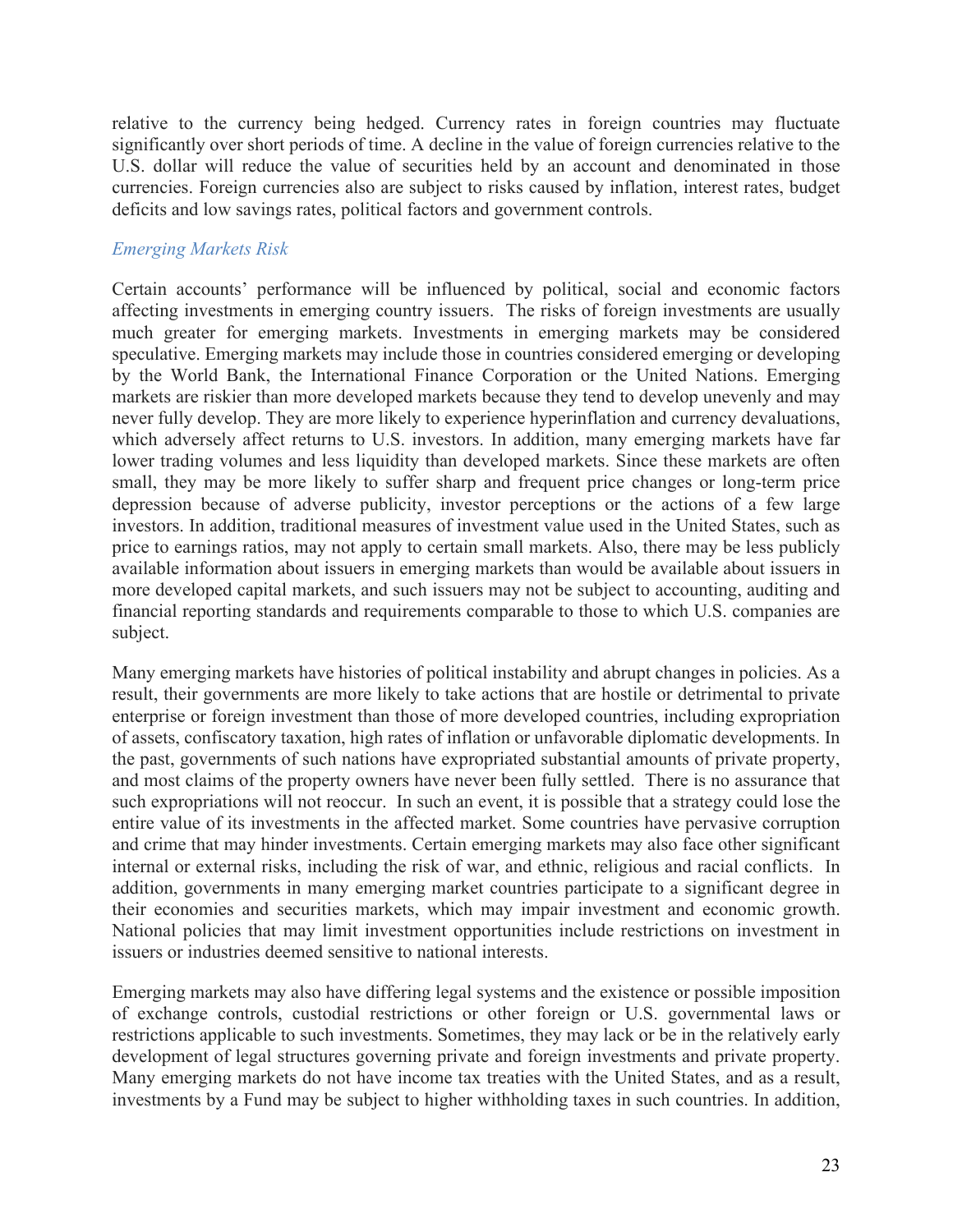some countries with emerging markets may impose differential capital gains taxes on foreign investors.

Practices in relation to settlement of securities transactions in emerging markets involve higher risks than those in developed markets, in part because a Fund will need to use brokers and counterparties that are less well capitalized, and custody and registration of assets in some countries may be unreliable. The possibility of fraud, negligence, undue influence being exerted by the issuer or refusal to recognize that ownership exists in some emerging markets, and, along with other factors, could result in ownership registration being completely lost. A Fund would absorb any loss resulting from such registration problems and may have no successful claim for compensation. In addition, communications between the United States and emerging market countries may be unreliable, increasing the risk of delayed settlements or losses of security certificates.

#### *Unforeseen Market Events Risk*

Unpredictable events such as environmental or natural disasters, war, terrorism, pandemics, outbreaks of infectious diseases, and similar public health threats, recessions, or other events may significantly affect the economy and the markets and issuers in which a Strategy invests. Certain events may cause instability across global markets, including reduced liquidity and disruptions in trading markets, while some events may affect certain geographic regions, countries, sectors, and industries more significantly than others and exacerbate other preexisting political, social, and economic risks. Since early 2020, a novel strain of coronavirus (COVID-19) has resulted in disruptions to global business activity and caused significant volatility and declines in global financial markets.

These types of events, such as the global pandemic caused by COVID-19, may also cause widespread fear and uncertainty and result in, among other things: enhanced health screenings, quarantines, cancellations, and travel restrictions, including border closings; disruptions to business operations, supply chains and customer activity; exchange trading suspensions and closures, and overall reduced liquidity of securities, derivatives, and commodities trading markets; reductions in consumer demand and economic output; and significant challenges in healthcare service preparation and delivery. A Strategy could be negatively impacted if the value of a portfolio holding were harmed by such political or economic conditions or events. In addition, the operations of a Strategy, FAM, and a Strategy's service providers may be significantly impacted, or even temporarily halted, as a result of any impairment to their information technology and other operational systems, extensive employee illnesses or unavailability, government quarantine measures, and restrictions on travel or meetings and other factors related to public emergencies. Governmental and quasi-governmental authorities and regulators have in the past responded to major economic disruptions with a variety of significant fiscal and monetary policy changes, including but not limited to, direct capital infusions into companies, new monetary programs, and dramatically lower interest rates. An unexpected or quick reversal of these policies, or the ineffectiveness of these policies, could negatively impact overall investor sentiment and further increase volatility in securities markets. The impact of this outbreak has adversely affected the economies of many nations and the entire global economy and may impact individual issuers and capital markets in ways that cannot be foreseen. Other infectious illness outbreaks that may arise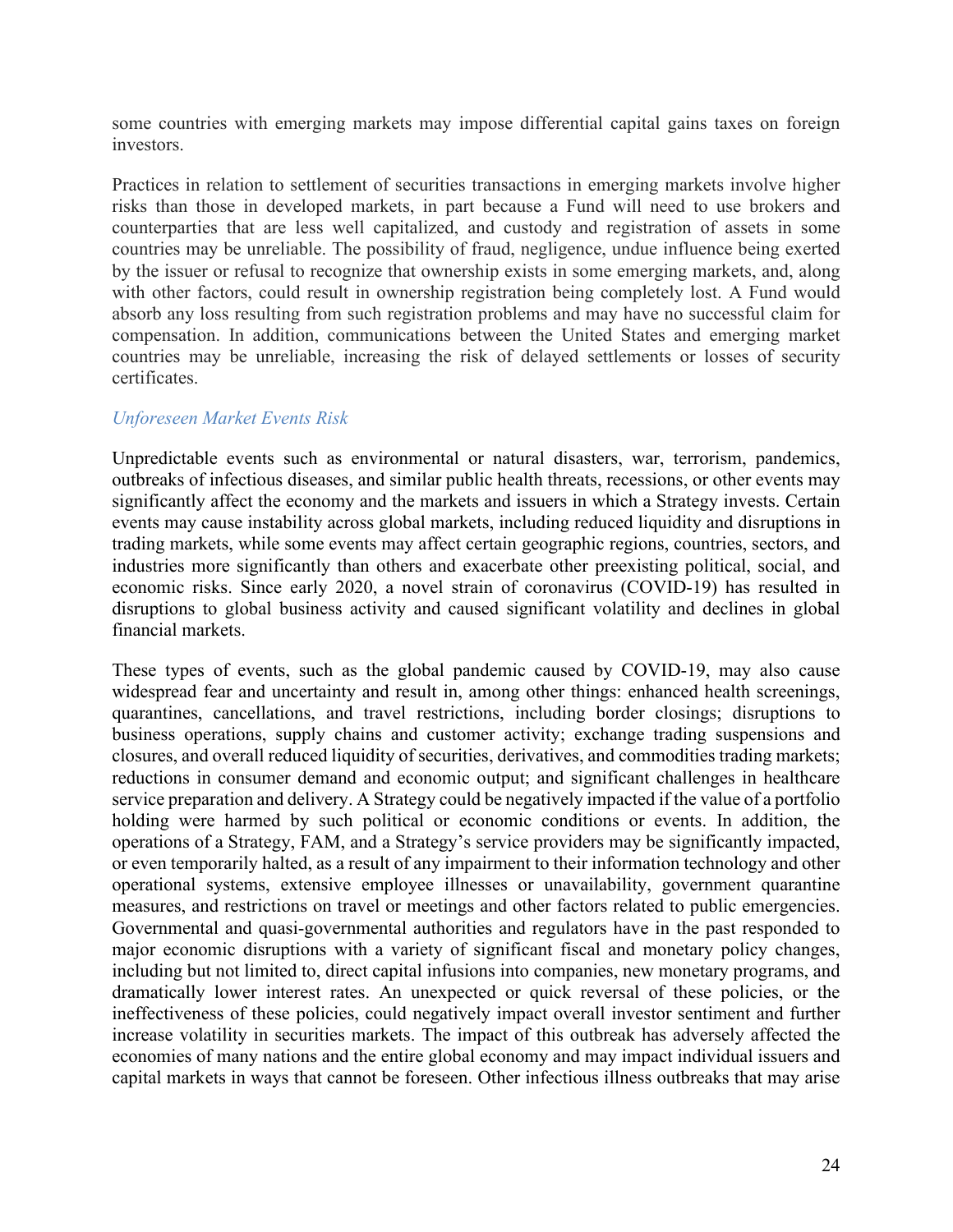in the future could have similar or other unforeseen effects. The duration of this outbreak or others and their effects cannot be determined with certainty.

In addition, global climate change may have an adverse effect on the value of securities and other assets. Economists and others have expressed increasing concern about the potential effects of global climate change on property and security values. Impacts from climate change may include significant risks to global financial assets and economic growth. Certain issuers, industries and regions may be adversely affected by the impacts of climate change, including on the demand for and the development of goods and services and related production costs, and the impacts of legislation, regulation and international accords related to climate change, as well as any indirect consequences of regulation or business trends driven by climate change.

#### *Portfolio Turnover (Active Trading) Risk*

Because FAM may engage in active trading of securities held in a client account, such client accounts may incur increased transaction costs and brokerage commissions, both of which can lower the actual return on an investment. Active trading may also increase short-term gains and losses, which may affect the taxes a client has to pay.

#### *Cyber Security Risk*

With the increasing use of the internet and technology in connection with business operations, the Strategies and related service providers are susceptible to greater operational and information security risks through breaches of cyber security. Cyber security breaches include stealing or corrupting data maintained online or digitally, "denial of service" attacks on websites, the unauthorized monitoring, misuse, loss, destruction or corruption of confidential information, unauthorized access to systems, compromises to networks or devices that the Strategies and their service providers use to service operations, and operational disruption or failures in the physical infrastructure or operating systems that support the Strategies and their service providers. Cyber security breaches affecting a Strategy or a Strategy's service providers may adversely impact the Strategy and its shareholders, potentially resulting in financial losses or the inability of the Strategy to transact business. For instance, cyber security breaches may interfere with the processing of shareholder transactions, impact a Strategy's ability to calculate NAVs, cause the release of private shareholder information or confidential business information, impede trading, subject the Strategies to regulatory fines or financial losses and/or cause reputational damage. The Strategies may also incur additional costs for cyber security risk management programs designed to mitigate or prevent the risk of cyber security breaches. Such costs may be ongoing because threats of cyber attacks are constantly evolving. Issuers of securities in which the Strategies invest are also subject to similar cyber security risks, which could result in material adverse consequences for such issuers and may cause the Strategy's investment in such companies to lose value. There can be no assurance that the Strategies or their service providers, or the issuers of the securities in which the Strategies invest, will not suffer losses relating to cyber security breaches in the future. In addition, FAM has no control over the cybersecurity protections established by its service providers or third-party vendors. Despite reasonable precautions, the risk remains that such incidents could occur, and that such incidents could cause damage to individual investors due to the risk of exposing confidential personal data about investors to unintended parties.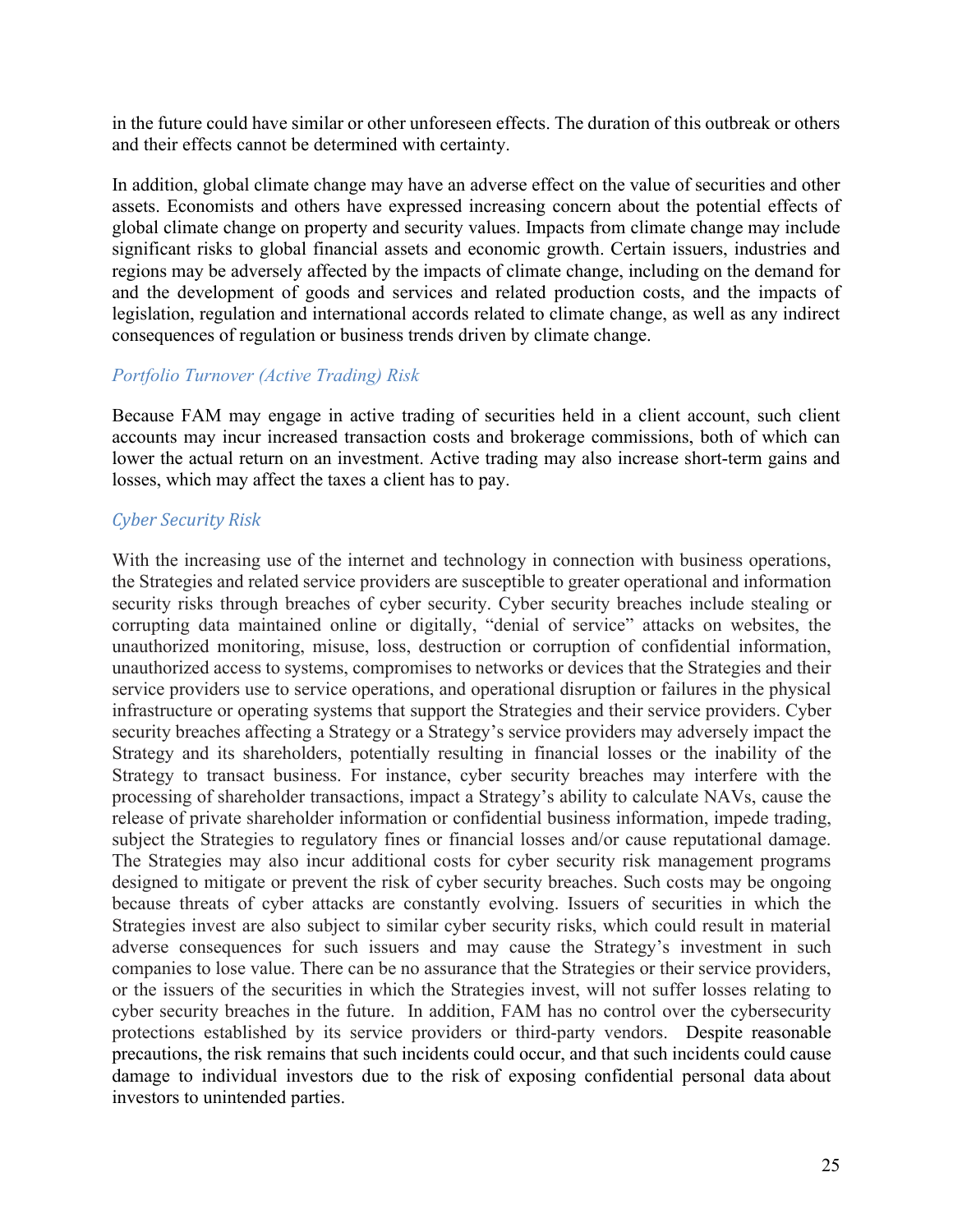#### **Additional Risks Associated with Certain FAM Strategies**

Some of the specific types of strategies FAM employs can create additional risks beyond those already discussed. Listed below are these strategies and a description of these additional risks.

The following risks apply to the Spectra, Dynamic Opportunities, Dynamic Return and Dynamic Growth strategies:

## *Risks of Selling Securities Short*

Certain accounts may sell securities short, which is the sale of a security the account does not own. The account arranges with a broker to borrow the security being sold short and replaces the security by buying it at the current market price when it closes the short sale. If the price of the security sold short has increased since the time of the short sale, the account will incur a loss in addition to the costs associated with establishing, maintaining and closing out the short position. If the price of the security sold short has decreased since the time of the short sale, the account will experience a gain to the extent the difference in price is greater than these costs. A short sale creates the risk of a theoretically unlimited loss, in that the price of the underlying security could increase without limit. Furthermore, there can be no assurance that the security necessary to cover a short position will be available for purchase. Purchasing securities to close out the short position can itself cause the price of securities to rise further, thereby exacerbating the loss.

#### *Risks of Levered Accounts*

The cost of borrowing money to leverage may exceed the returns for the securities purchased, or securities purchased may actually go down in value; thus, an account's value can decrease more quickly than if the account had not borrowed.

#### *Risks of Investing in Derivative Instruments*

Certain accounts can invest in derivative instruments. FAM currently expects that the primary uses of derivatives will involve: (1) purchasing put and call options and selling (writing) covered put and call options, on securities and securities indexes, to increase gain, to hedge against the risk of unfavorable price movements in the underlying securities, or to provide diversification of risk, (2) entering into forward currency contracts to hedge the account's foreign currency exposure when it holds, or proposes to hold, non-U.S. dollar denominated securities, and (3) entering into total return swap contracts on securities or securities indexes to increase gain by obtaining short exposure to securities or securities indexes that FAM believes will underperform on a relative or absolute basis.

A small investment in derivatives could have a potentially large impact on an account's performance. When purchasing options, the account bears the risk that if the market value of the underlying security does not move to a level that would make exercise of the option profitable, the option will expire unexercised. When a covered call option written by the account is exercised, the account will not participate in any increase in the underlying security's value above the exercise price. When a put option written by the account is exercised, the account will be required to purchase the underlying security at a price in excess of its market value. Use of options on securities indexes is subject to the risk that trading in the options may be interrupted if trading in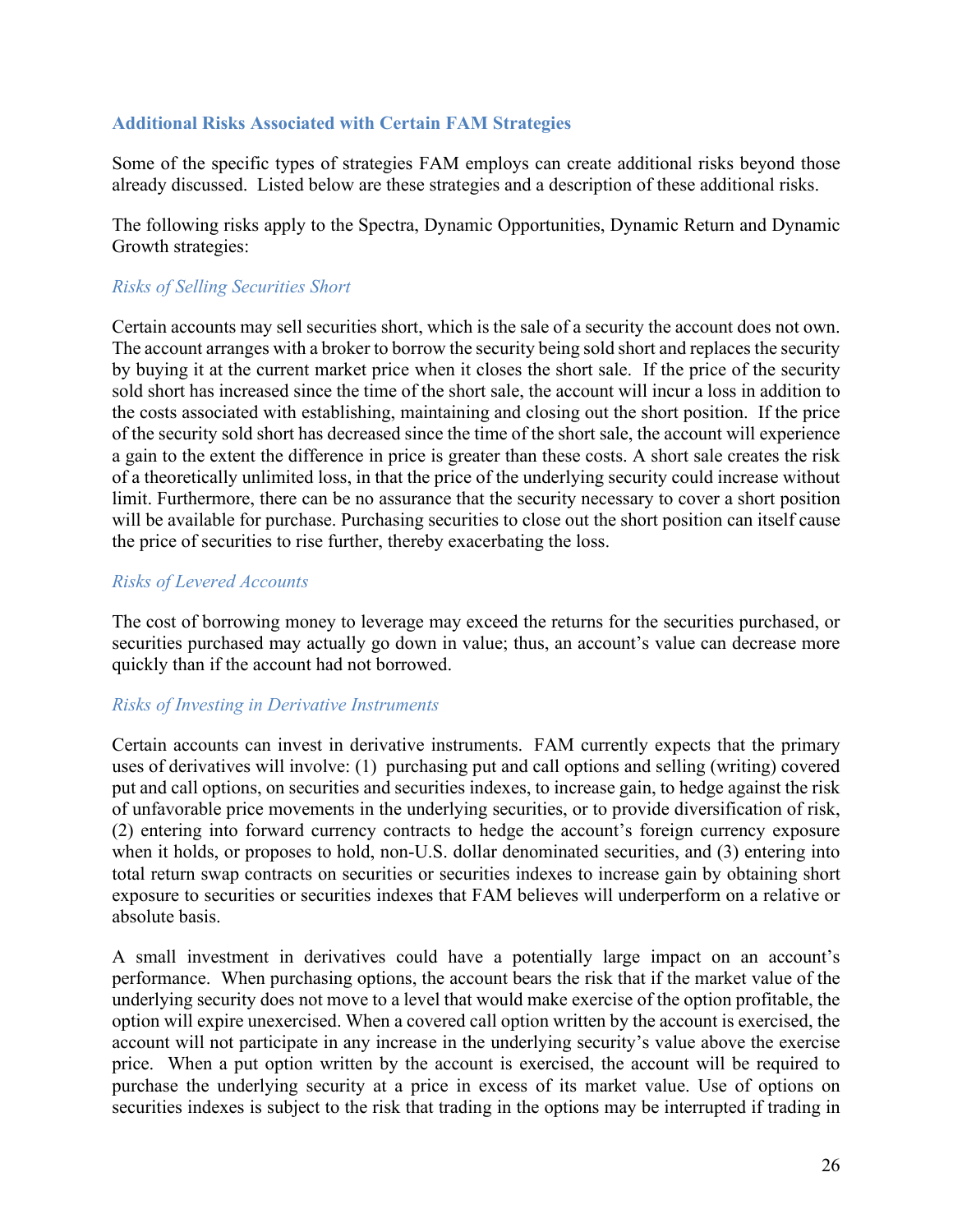certain securities included in the index is interrupted, the risk that price movements in the account's portfolio securities may not correlate precisely with movements in the level of an index, and the risk that FAM may not correctly predict movements in the direction of a particular market or of the stock market generally. Because certain options may require settlement in cash, the account may be forced to liquidate portfolio securities to meet settlement obligations. Forward currency contracts are subject to currency exchange rate risks. All derivatives are subject to the risk of nonperformance by the contract counterparty.

#### *Focus Strategies*

This risk applies to any FAM strategy with typically 50 or fewer holdings including the Focus Equity, Alger 35, Mid Cap Focus, Mid Cap 40, Small Cap Focus, Global Focus, International Focus, and Emerging Markets strategies.

These strategies invest a substantial portion of their assets in a small number of issuers, and so may be more vulnerable to changes in the market value of a single issuer and more susceptible to risks associated with a single economic, political, or regulatory occurrence than a strategy that has a higher number of holdings. At times, the performance of shares of particular companies will lag the performance of other sectors or the market as a whole. This risk is magnified when a strategy has a small number of holdings. Generally, the more broadly a strategy invests, the more it spreads its risks and potentially reduces the risk of loss and volatility.

#### *Socially Responsible Strategy*

This risk applies to the Responsible Investing strategy.

Accounts invested primarily utilizing socially responsible investment criteria may limit the number of available investment opportunities, and as a result, at times the accounts' returns may be less than those of accounts that are not subject to such special investment considerations. Moreover, companies that promote socially responsible programs may not perform as well as companies that do not pursue such goals.

#### *Health Sciences Strategy*

This risk applies to the Health Sciences strategy.

The value of accounts that invest a significant portion of their assets in the health sciences sector may be more volatile than that of accounts that do not similarly concentrate their investments. Accounts following such a strategy will be substantially more susceptible to the risks which affect companies in the health sciences sector.

#### *Growth & Income Strategy*

This risk applies to the Growth & Income strategy.

Companies may cut or fail to declare dividends for a variety of reasons. Additionally, returns from income producing securities may trail returns from the overall stock market. Specific types of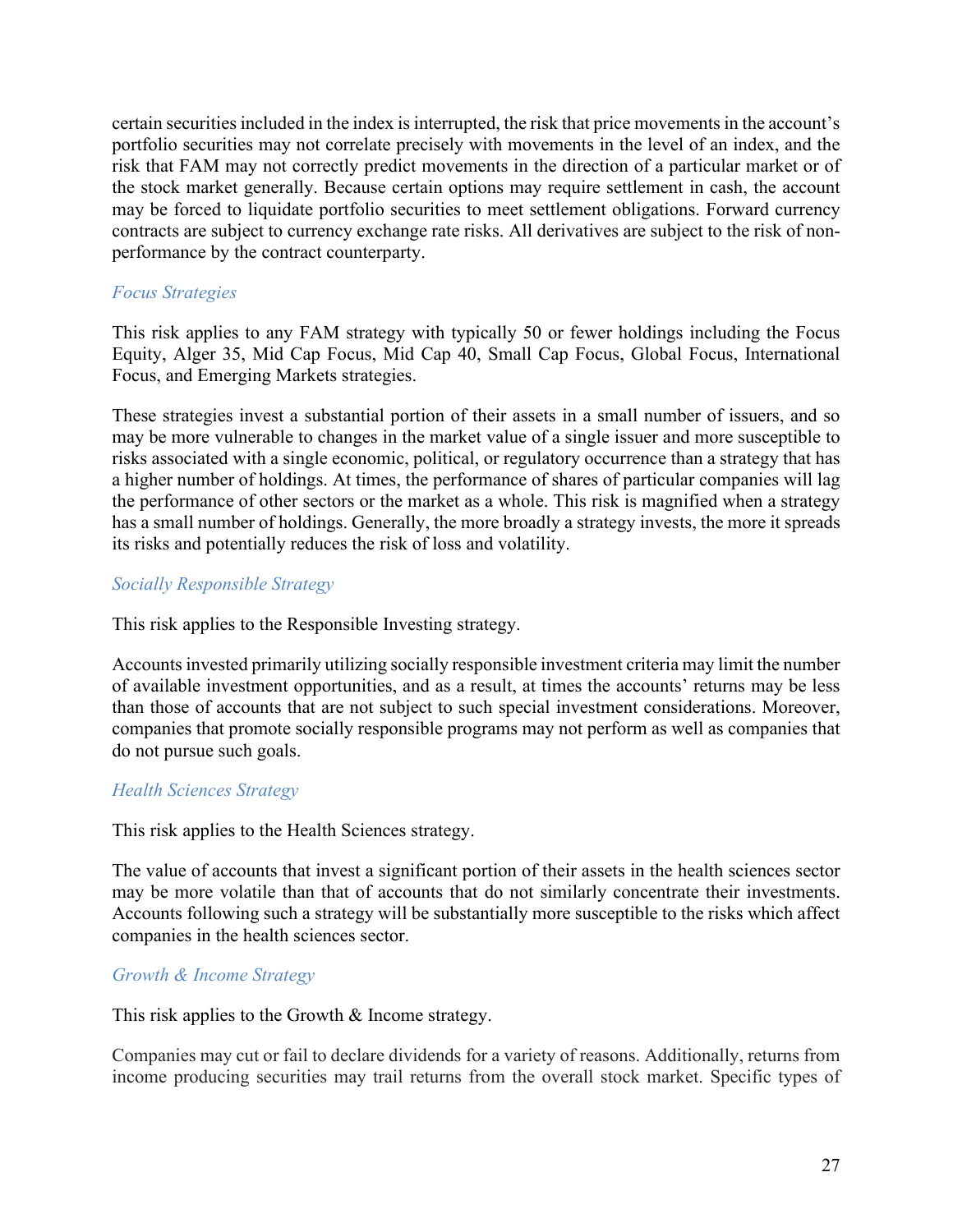securities tend to go through cycles of doing better—or worse—than the stock market in general. These periods have, in the past, lasted for as long as several years.

## <span id="page-29-0"></span>**(9) Disciplinary Information:**

We do not believe that there have been any legal or disciplinary events that are material to a client's or a prospective client's evaluation of FAM's advisory business or the integrity of FAM's management that have occurred in the past ten years.

A complete description of all disciplinary events impacting FAM, its advisory personnel and affiliates can be found in Part 1 of FAM's Form ADV and is available upon request. FAM's Form ADV Part 1 is also available on the SEC's website at the following link:

#### <https://www.adviserinfo.sec.gov/Firm/106750>

## <span id="page-29-1"></span>**(10) Other Financial Industry Activities and Affiliations:**

FAM is affiliated with FAC, a registered broker-dealer. FAC serves as the principal underwriter for the mutual funds advised by FAM and as a broker-dealer for securities trades placed on behalf of FAM clients. FAC does not conduct public brokerage business and substantially all of its transactions are for those FAM clients who authorize FAM to use FAC as a broker and provided that relevant regulations that govern their accounts allow it. From time to time, FAC, FAM, AGH, or AAI, or other affiliated persons may hold controlling positions in certain pooled investment vehicles, such that they are considered affiliates. Additionally, FAM is under common ownership with Weatherbie Capital, LLC, an investment adviser based in Boston, Massachusetts.

Please see the response to Item 12: Brokerage Practices for more complete information regarding FAC's brokerage practices. FAM is the investment adviser to The Alger Funds, The Alger Funds II, The Alger Portfolios, The Alger Institutional Funds, Alger Global Growth Fund, and The Alger ETF Trust, each of which is a registered investment company. FAM is the investment manager for Alger Dynamic Return Fund, a privately offered pooled investment vehicle. FAM serves as the sub-Portfolio Manager for Alger SICAV, a publicly offered pooled investment vehicle registered in Luxembourg, other jurisdictions in the European Union, Switzerland, the United Kingdom, Japan, Korea, and Singapore. Not all sub-funds of the Alger SICAV are registered in these jurisdictions. FAM also serves as a sub-adviser to third-party registered investment companies, as well as bank collective investment trusts. From time to time, FAM, its affiliates or a related person ("Alger Affiliates") may own significant stakes in one or more of the above entities.

FAM may recommend to clients that they purchase interests in investment partnerships or funds for which FAM serves as investment adviser or sub-adviser and in which FAM and related persons have a financial interest. FAM and such related persons will fully disclose such financial interests to all clients to which such recommendations are given.

Alger Affiliates also have other direct and indirect interests in the equity markets, directly or through investments in pooled products in which accounts directly and indirectly invest.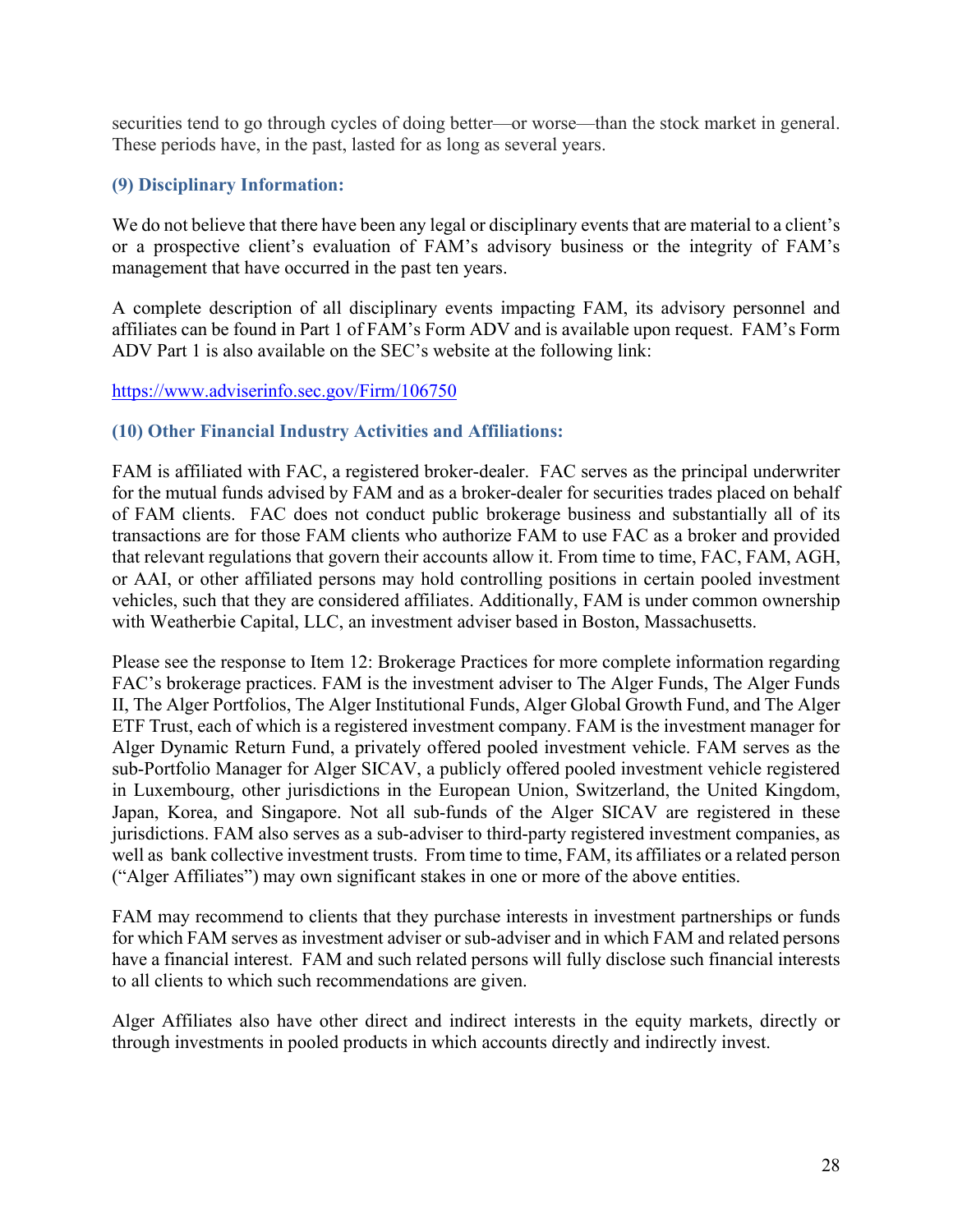# **Conflicts as a Result of FAM's Affiliates**

#### *Selection of Administrative and Other Service Providers*

FAM may choose to (and currently does) have Alger Affiliates provide administrative services, shareholder services, brokerage and other account services to certain of its clients. While any such engagement should be on market terms, it will nevertheless result in greater benefit to FAM than hiring a similarly qualified unaffiliated service provider.

In connection with these services and subject to applicable law, Alger Affiliates, including FAM, may from time to time, and without notice to investors or clients, in-source or outsource certain processes or functions that it provides in its administrative or other capacities. Such in-sourcing or outsourcing may give rise to additional conflicts of interest, including which processes or functions to in-source or outsource, which entity to outsource to, and the fees charged by the Alger Affiliates or the third party. FAM maintains policies designed to mitigate the conflicts described in these paragraphs; however, such policies may not fully address situations described above.

#### *Information FAM May Receive*

FAM and its affiliates may have or be deemed to have access to the current status of certain markets, investments, and funds because of Alger Affiliates' activities. Alger Affiliates may therefore possess information which, if known to FAM, might cause FAM to seek to dispose of, retain, or increase interests in investments held by accounts, or acquire certain positions for the accounts. Moreover, FAM and its affiliates may come into possession of material, non-public information that would prohibit or otherwise limit its ability to trade on behalf of client accounts. A client not advised by FAM would not be subject to these restrictions. FAM maintains policies designed to mitigate the conflicts described in this paragraph; however, such policies may not fully address situations described above.

#### <span id="page-30-0"></span>**(11) Code of Ethics, Participation in Client Transactions and Personal Trading:**

FAM maintains a Code of Ethics that establishes standards and procedures for detecting and preventing the abuse of fiduciary duties by persons with knowledge of recommended investments and investment restrictions of FAM's clients. In general, the fiduciary principles that govern personal investment activities reflect, at the minimum, the following:

- The duty at all times to place the interests of clients first,
- The requirement that all personal securities trades be conducted consistent with the Code of Ethics and in such a manner as to avoid any actual or potential conflict of interest or any abuse of a position of trust and responsibility, and
- The fundamental standard that one should not take advantage of their position.

With respect to personal securities transactions, employees are generally required to pre-clear transactions and are required to submit duplicate confirmations and account statements to FAM's Compliance Department. Further, a FAM employee may not:

• Engage in a personal securities transaction within seven days of a trade made on behalf of an advisory client in the same security, subject to a de minimis limit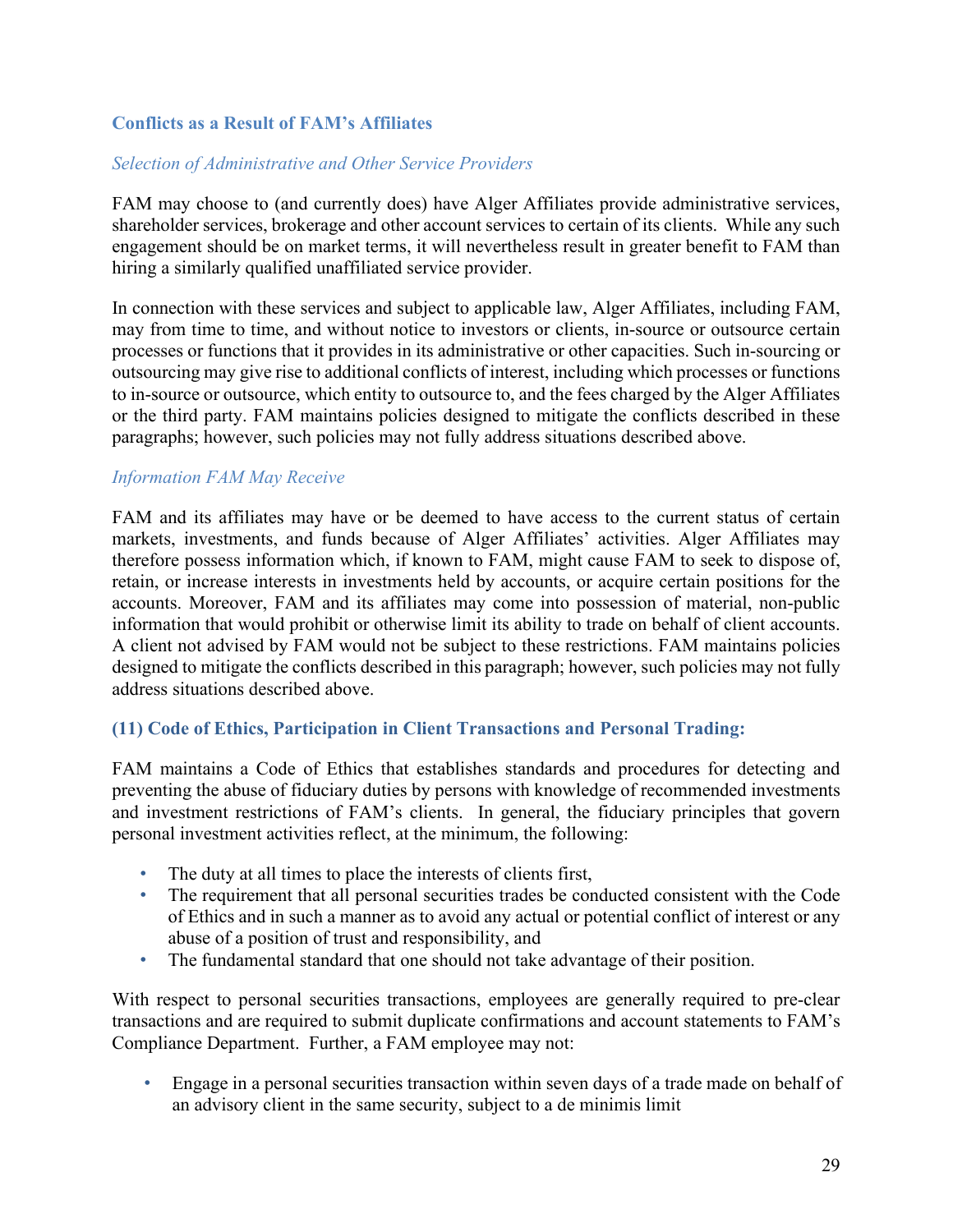- Engage in a personal securities transaction in the same security that is recommended for transaction in client accounts within the next seven days, subject to a de minimis limit
- Engage in a personal securities transaction in their primary industry or industries of coverage (applies to Portfolio Managers, Traders and Analysts)
- Engage in excessive trading, including successive transactions in the same security
- Purchase and sell or sell and purchase a security within sixty days unless done so at a loss
- Purchase securities in an initial public offering
- Engage in short sales in an individual security
- Invest in futures and options on an individual security
- Make an investment in a private placement (without prior approval)
- Serve on the board of directors of a publicly traded or private company without prior approval

The Code of Ethics will be provided to any client or prospective client upon request.

#### **Interest in Client Transactions**

A conflict of interest will exist to the extent that FAM recommends that its clients invest in securities in which one or more Alger Affiliates has a financial interest or position. Additionally, FAM has conflicts related to its management of client accounts alongside accounts (including FAM advised mutual funds) in which Alger Affiliates personnel have interests (collectively, the "Alger Affiliates Accounts"). For example, FAM and Alger Affiliates hold investments in certain investment companies or other publicly or privately offered pooled investment vehicles for which FAM acts as an investment adviser and from which FAM receives advisory, administration and/or distribution fees. FAM might recommend that its advisory clients purchase shares of such investment companies or other pooled vehicles.

Additionally, to the extent FAM or Alger Affiliates own a significant percentage of the outstanding shares of an investment company or the interests in a pooled investment vehicle, FAM may be deemed to control that entity, and may have enough shares to determine the outcome of any matters submitted for a shareholder vote. As noted above in Item 10: Other Financial Industry Activities and Affiliations, the investment company or pooled investment vehicle may be precluded or limited in its ability to make certain investments or participate in certain transactions because of the ownership interest of FAM or Alger Affiliates. Clients should be aware that FAM may be incented to make decisions for its own benefit or the benefit of an Alger Affiliate with respect to mutual funds and other investment products in which it or said Alger Affiliate owns significant stakes.

FAM considers these conflicts of interest when allocating investment opportunities and portfolio securities, selecting service providers or brokers, and establishing investment products, guidelines for the selection of share classes, sales incentives, and compensation practices. FAM has adopted numerous procedures in an attempt to limit or manage these conflicts of interest.

FAM or Alger Affiliates may invest in mutual funds or other pooled investment vehicles, and other equity or fixed-income securities that it recommends to its clients. The results achieved by Alger Affiliates proprietary accounts may differ from those achieved for other accounts. FAM may give advice, and take action, with respect to any current or future account or investment that may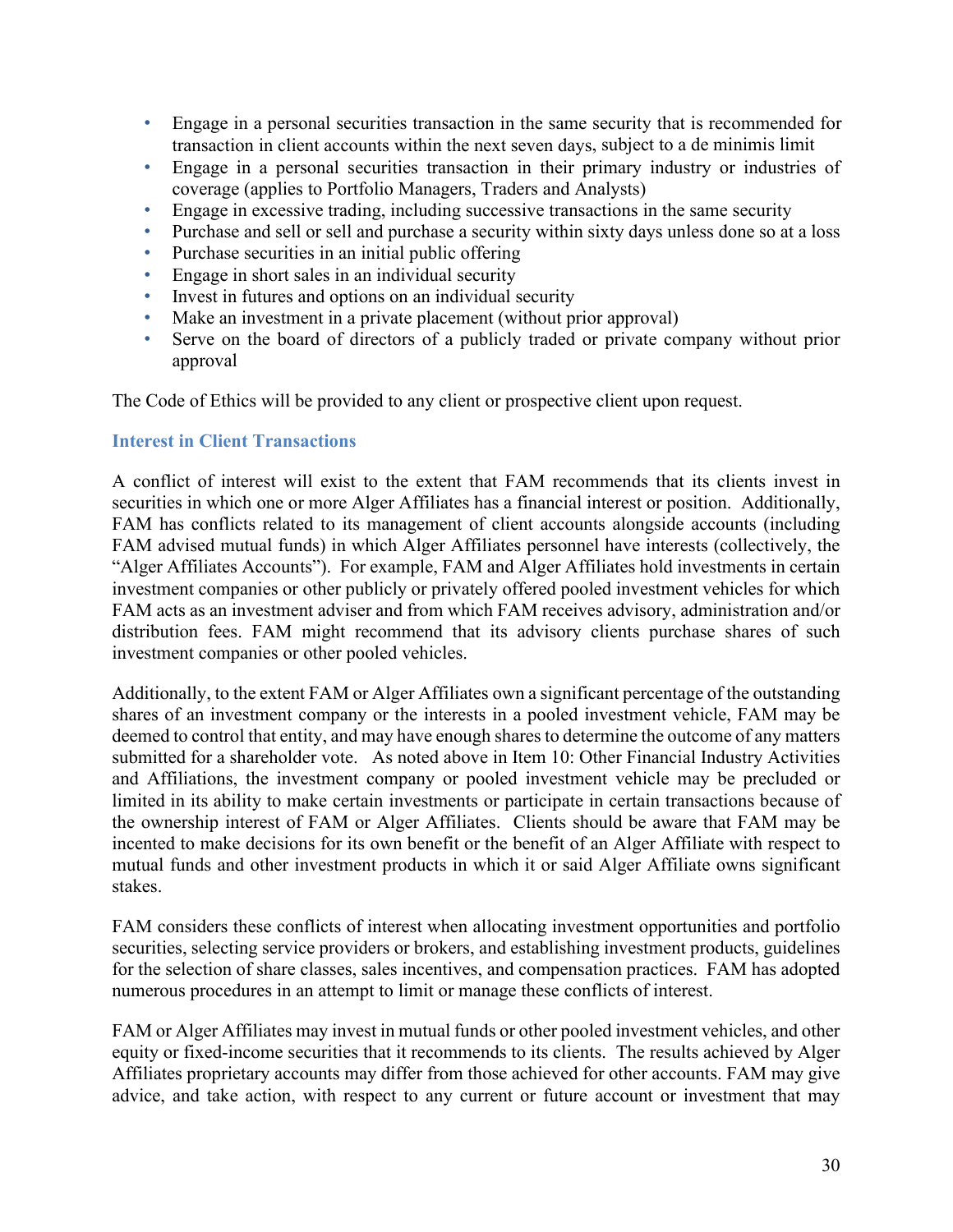compete or conflict with the advice FAM may give to other accounts (or for its own account) including with respect to the return of the investment, the timing or nature of action relating to the investment or method of exiting the investment. For a more detailed discussion of FAM's conflicts related to its affiliates, please see Item 10: Other Financial Industry Activities and Affiliations.

## **Recommending, Purchasing, or Selling Securities for Clients that an Alger Affiliate May Purchase or Sell for its Own Account**

Alger Affiliates may provide seed capital to, or own significant shares of, any of the registered investment companies, or other publicly or privately offered pooled investment vehicles that FAM advises or that its affiliates offer. These investments may be for the purposes of establishing a track record for a new vehicle or for hedging purposes. Such funding may also occur in a separate account maintained in the name of Alger Affiliates. As such, it is possible for securities held or traded in client accounts to be similarly held in Alger Affiliates' separate account(s) and an Alger Affiliate may purchase or sell for its own account securities at or about the same time that it recommends those securities to its clients.

Alger Affiliates consider these conflicts of interest when making investments. FAM has adopted numerous procedures in an attempt to limit or manage these conflicts of interest. These policies are discussed in more detail in Item 12: Brokerage Practices "Trade Allocation."

FAM may be deemed to be affiliated with certain pooled investment vehicles managed by Weatherbie Capital, LLC, and its affiliates may have a financial interest in separate accounts or pooled investment vehicles managed by Weatherbie Capital, LLC. These relationships could create conflicts of interest with clients with regard to simultaneous trading of securities, allocation of investment opportunities, or recommending securities in which an affiliate has a material financial interest, but FAM's accounts generally follow different strategies than those accounts, implemented independently by different investment personnel, and traded independently by different trading personnel.

## <span id="page-32-0"></span>**(12) Brokerage Practices:**

## **Execution**

Most clients for whom FAM serves as adviser give FAM discretion as to the selection of brokers or dealers to effect securities transactions. FAM places securities trades with the overriding goal of seeking best execution, meaning the most favorable combination of price and execution. In seeking best execution, FAM evaluates a wide range of criteria including price, the broker-dealer's execution capability, facilities, positioning, ability to handle difficult trades, as well as elements such as timing and order size.

For U.S. and non-U.S. equity securities, FAM generally executes its trades through a brokerdealer. FAM maintains relationships with various execution-only and full-service broker- dealers. FAM may also make use of electronic or program, direct market access and algorithmic trading methods. FAM also executes, when appropriate, "baskets" of multiple equity trades using program trading facilities. FAM may also use appropriate algorithmic trading strategies, including within dark pools, provided by select broker-dealers to execute an equity order. Algorithmic trading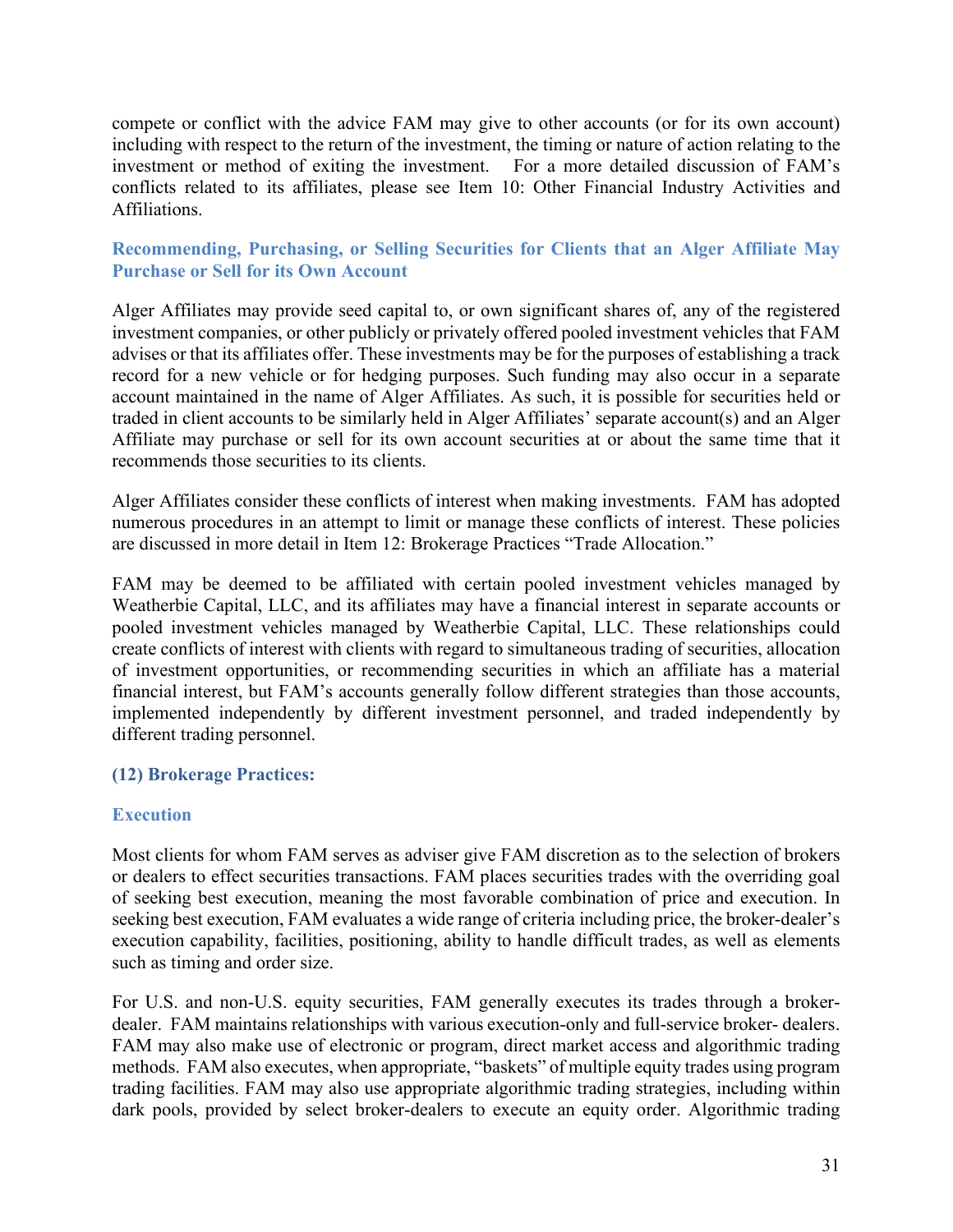strategies use advanced mathematical models with rules to determine the ideal time to place a transaction without affecting the security's price. FAM also maintains relationships with key counterparties to execute over-the- counter ("OTC") fixed income trades, when necessary.

When FAM trades in listed derivatives, such as exchange-traded options, the trades are executed via an agency member firm. OTC derivatives are executed with counterparties with whom FAM has established a contractual relationship.

When placing trades for its clients, FAM seeks the best overall execution under the prevailing circumstances. In most cases, FAM has sole discretion over the execution of portfolio transactions. When evaluating whether a trade execution is in the best interests of the clients, trading considers the following factors, among others, when selecting the broker dealer:

- Liquidity of the market for the security and the broker-dealer's access to markets;
- Sophistication of broker-dealer's trading facilities, trading style and strategy, including order routing arrangements;
- Speed of trade execution;
- Ability to handle difficult trades;
- Technology offerings;
- The broker-dealer's financial solvency;
- Quality of settlement process;
- The broker-dealer's commission rate;
- Reliability and quality of executions;
- Trading expertise, including specialized expertise;
- Back office efficiency, including quality of confirmations and account statements, and ability to settle trades in a timely fashion;
- Broker-dealer's reputation and integrity; and
- Confidentiality.

FAM may prioritize these factors differently depending upon the specific circumstances surrounding a trade, which may include the nature and objectives of the client and asset class. FAM believes that the absolute lowest possible commission price is not the only determining factor in deciding what constitutes a trade executed in the best interest of the client.

To the extent permitted by applicable law, and if not prohibited by a client, FAM may direct client trades in securities listed on a U.S. exchange to FAC, a registered broker dealer and affiliate of FAM and Weatherbie Capital, LLC. It is anticipated that the commissions, brokerage fees, other fees, compensation or profits, rates, terms and conditions charged by FAC will be commercially reasonable. FAC does not act as principal in any client trade nor does it underwrite the offering of securities.

## **Soft Dollars**

FAM relies primarily on its own internal research to provide primary research in connection with buy and sell recommendations. However, FAM does acquire research services provided by a thirdparty vendor, which it pays for with brokerage fees and commissions, sometimes referred to as "soft dollars." The services that FAM may receive include: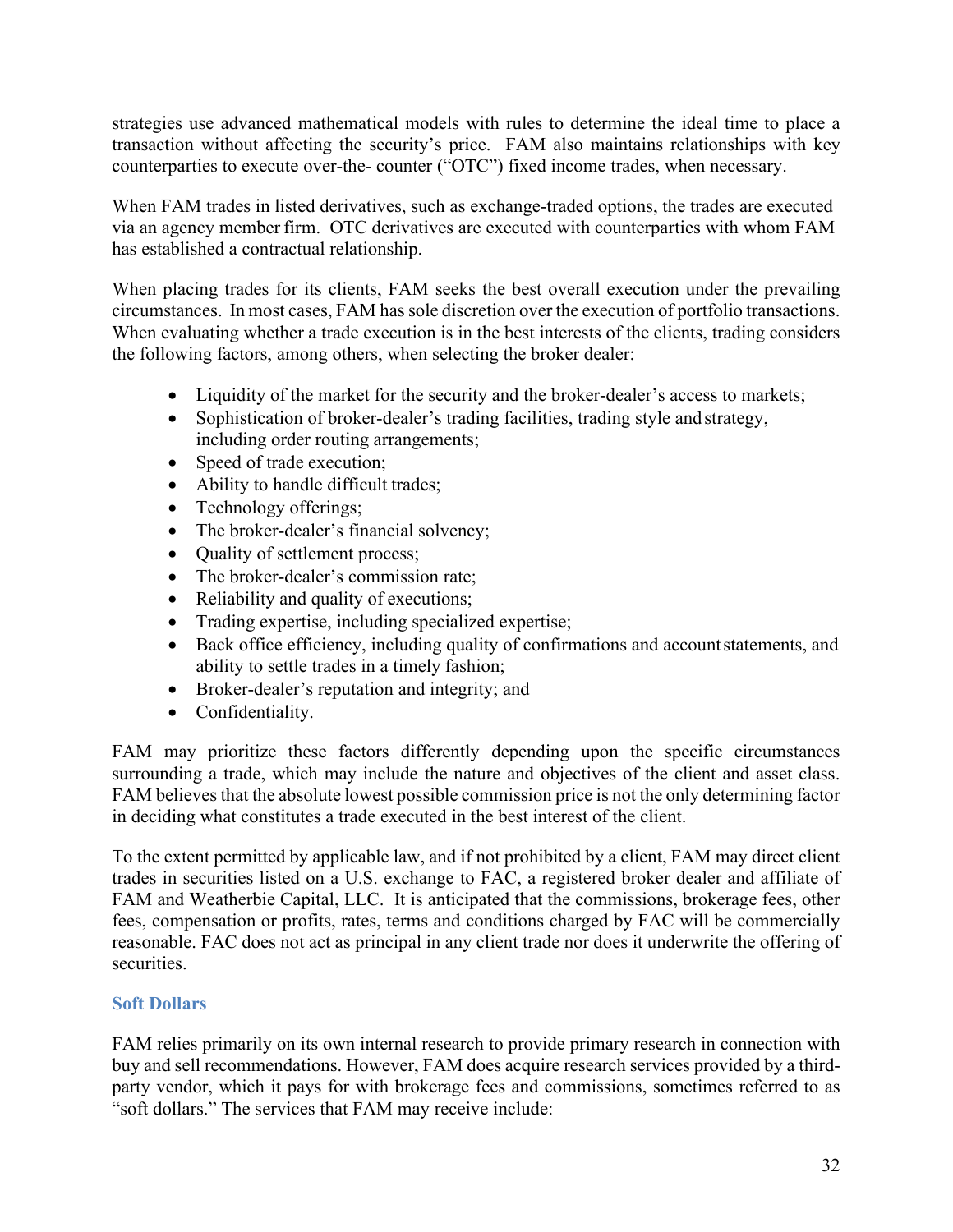- Management meetings
- Conferences
- Research on specific industries
- Research on specific companies
- Macroeconomic analyses
- Analyses of national and international events and trends
- Evaluations of thinly traded securities
- Computerized trading screening techniques and securities ranking services
- General research services (*i.e.,* Bloomberg, FactSet)

FAM may pay higher commissions for receipt of brokerage and research services in connection with securities trades that are consistent with the "safe harbor" provisions of Section 28(e) of the Securities Exchange Act. This benefits FAM because it does not have to pay for the research, products, or services. Such benefit gives FAM an incentive to select a broker-dealer based on its interest in receiving the research, products, or services rather than on its clients' interest in receiving the most favorable execution.

Research or other services obtained in this manner may be used in servicing any or all of the accounts. This includes accounts other than those that pay commissions to the broker providing soft dollar benefits. Therefore, such products and services may disproportionately benefit certain accounts to the extent that the commissions from such accounts are not used to purchase such services.

Neither the research services nor the amount of brokerage given to a particular broker-dealer are made through an arrangement or commitment that obligates FAM to pay selected broker-dealers for the services provided.

FAM has entered into certain commission sharing arrangements. A commission sharing arrangement allows FAM to aggregate commissions at a particular broker-dealer, and to direct that particular broker-dealer to pay various other broker-dealers from this pool of aggregate commissions for research and research services the broker-dealers have provided to FAM. These arrangements allow FAM to limit the broker-dealers it trades with, while maintaining valuable research relationships.

Additionally, FAM receives a credit for routing orders through a fixed connection with a national securities exchange, which is applied to the costs of research services.

In certain cases, a research service may serve additional functions that are not related to the making of investment decisions (such as accounting, record keeping or other administrative matters). Where a product obtained with commissions has such a mixed use, FAM will make a good faith allocation of the cost of the product according to its use. FAM will not use soft dollars to pay for services that provide only administrative or other non-research assistance.

#### **Directed Brokerage**

FAM does not consider client referrals when it selects a broker-dealer for executing trades on behalf of the accounts it advises. Further, FAM's procedures provide that no mutual fund advised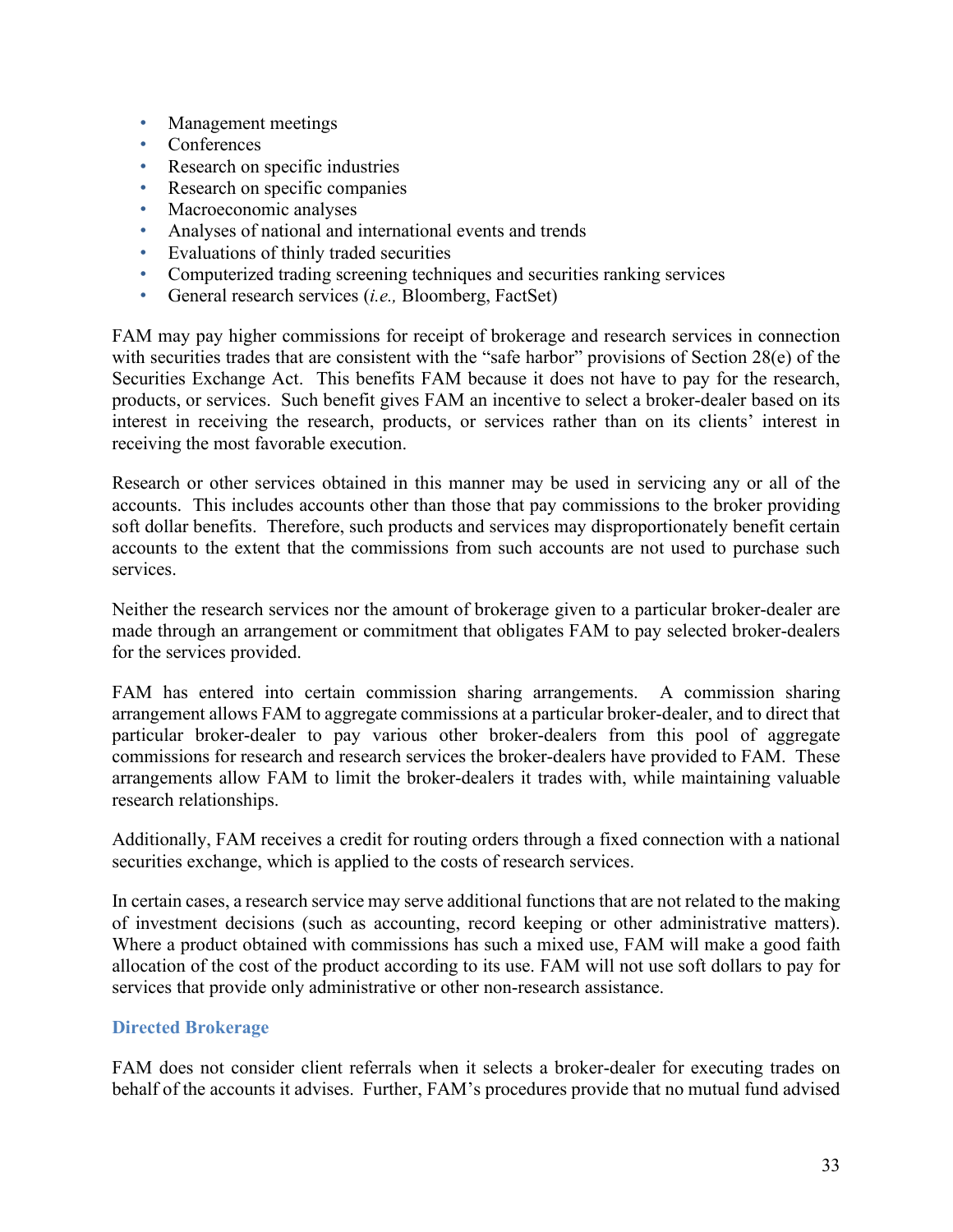by FAM may direct brokerage or any other payment to any broker in consideration of sales of shares of the Alger Family of Funds.

Separate account clients may, however, direct brokerage to a specific firm or firms of their choosing. A client that designates use of a particular broker-dealer should understand that such an instruction might prevent FAM from freely negotiating commission rates or selecting brokers based on the most favorable price and execution for the transaction.

Clients also may prohibit FAM from placing transactions for their accounts with certain broker dealers. A client that prohibits FAM from selecting certain broker-dealers for the placement of transactions for its account should understand that such a prohibition prevents FAM from selecting a restricted broker-dealer even though such broker-dealer may offer a more favorable price and execution for the transaction.

A client may lose the possible advantage that non-designating and unrestricted clients derive from batching orders into single larger transactions, utilizing alternative trading venues, or alternative trading techniques for the purchase or sale of a particular security. FAM will generally place orders for clients that have given FAM full brokerage discretion first, then for clients that have requested a specific broker. If FAM places orders on behalf of clients who direct brokerage after it places other trades, this may negatively impact the price at which trades are completed for such clients.

FAM periodically monitors execution and commission rates for accounts that direct brokerage to a specific broker dealer and may report to a client when execution and commission rates seem unreasonable versus comparable trades with a non-directed broker dealer.

Overall, any client instruction to use a certain broker-dealer or restrict trading with a particular broker-dealer may cause a client to pay higher commissions, receive less favorable net prices or investment results, or incur additional custodial or other external administrative charges than would be the case if FAM were authorized to choose the broker-dealers through which to execute transactions for the client's account.

## **Trade Aggregation**

If FAM believes that the purchase or sale of a security is in the best interest of more than one account, it may (but is not obligated to) aggregate the orders to be sold or purchased to seek favorable execution or lower brokerage commissions. As a general practice, FAM may delay an order for one account to allow portfolio managers of other strategies to participate in the same trade being recommended by a portfolio manager who also serves as an analyst to a specific sector or industry (e.g., healthcare).

Aggregation of trades under this circumstance may, on average, decrease the costs of execution. In the event FAM aggregates a trade for participating accounts, the method of allocation will generally be determined prior to the trade execution. Although no specific method of allocation of trades is expected to be used, allocations are generally pro rata and if not, will be designed so as not to systematically and consciously favor or disfavor any account in the allocation of investment opportunities. The accounts aggregated may include registered and unregistered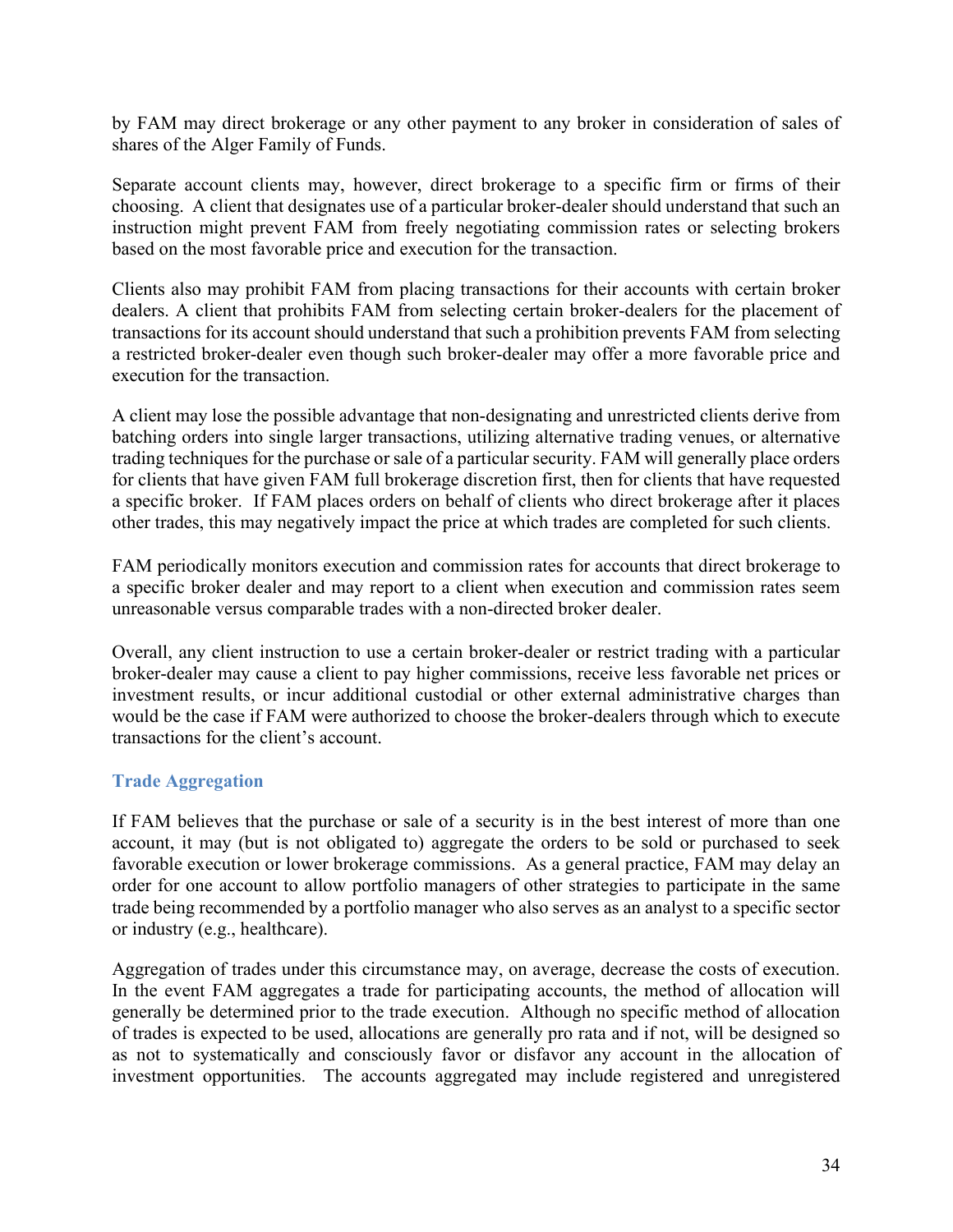investment companies, Alger Affiliates Accounts, and separate accounts. Transaction costs will be shared by participants on a pro rata basis according to their allocations.

When trades are aggregated, prevailing trading activity frequently may make impossible the receipt of the same price or execution on the entire volume of securities purchased or sold. When this occurs, the various prices may be averaged, and a participating account will be charged or credited with the average price. Thus, the effect of the aggregation may operate on some occasions to the disadvantage of an individual account.

When orders are aggregated for execution, it is possible that Alger Affiliates will benefit from such trades, even in limited capacity situations. FAM maintains policies and procedures that it believes are reasonably designed to deal equitably with conflicts of interest that may arise when purchase or sale orders for an account are aggregated for execution with orders for Alger Affiliates Accounts. For example, FAM may aggregate trades for its clients and affiliates in private placements pursuant to internally developed procedures. In such cases, FAM will only negotiate the price of such investments, and no other material terms of the offering, and will prepare a written allocation statement reflecting the allocation of the securities.

Orders to purchase or sell the same security need not be aggregated if there is a reasonable distinction between or among the orders. For example, orders that are not price specific need not be aggregated with orders that are to be executed at a specific price. Also, certain short sale trades may not be aggregated due to settlement issues and may not trade sequentially in order to maintain the average trade price.

## **Trade Allocation**

As FAM manages multiple client accounts, including Alger Affiliates, conflicts may arise as a result of how FAM allocates investment opportunities. In an effort to treat all clients reasonably in light of all factors relevant to managing an account, aggregated trades will generally be allocated pro rata among the accounts whenever possible. There are exceptions to this practice, however. Some of these exceptions are described below:

## *Unusual Market Conditions*

During periods of unusual market conditions, FAM may deviate from its normal trade allocation practices. During such periods, FAM will seek to exercise a disciplined process for determining its actions to appropriately balance the interests of all accounts.

## *Availability of Investments*

The availability of certain investments such as initial public offerings ("IPOs") or private placements may be limited. In such cases, all accounts may not receive an allocation. As a result, the amount, timing, structuring or terms of an investment by one account may differ from, and performance of such account may be higher or lower than, other accounts.

FAM, as a general practice, allocates IPOs and other limited availability investments pro rata among eligible accounts where the portfolio manager seeks an allocation. An account or accounts may not receive an allocation because it lacks available cash, is restricted from making certain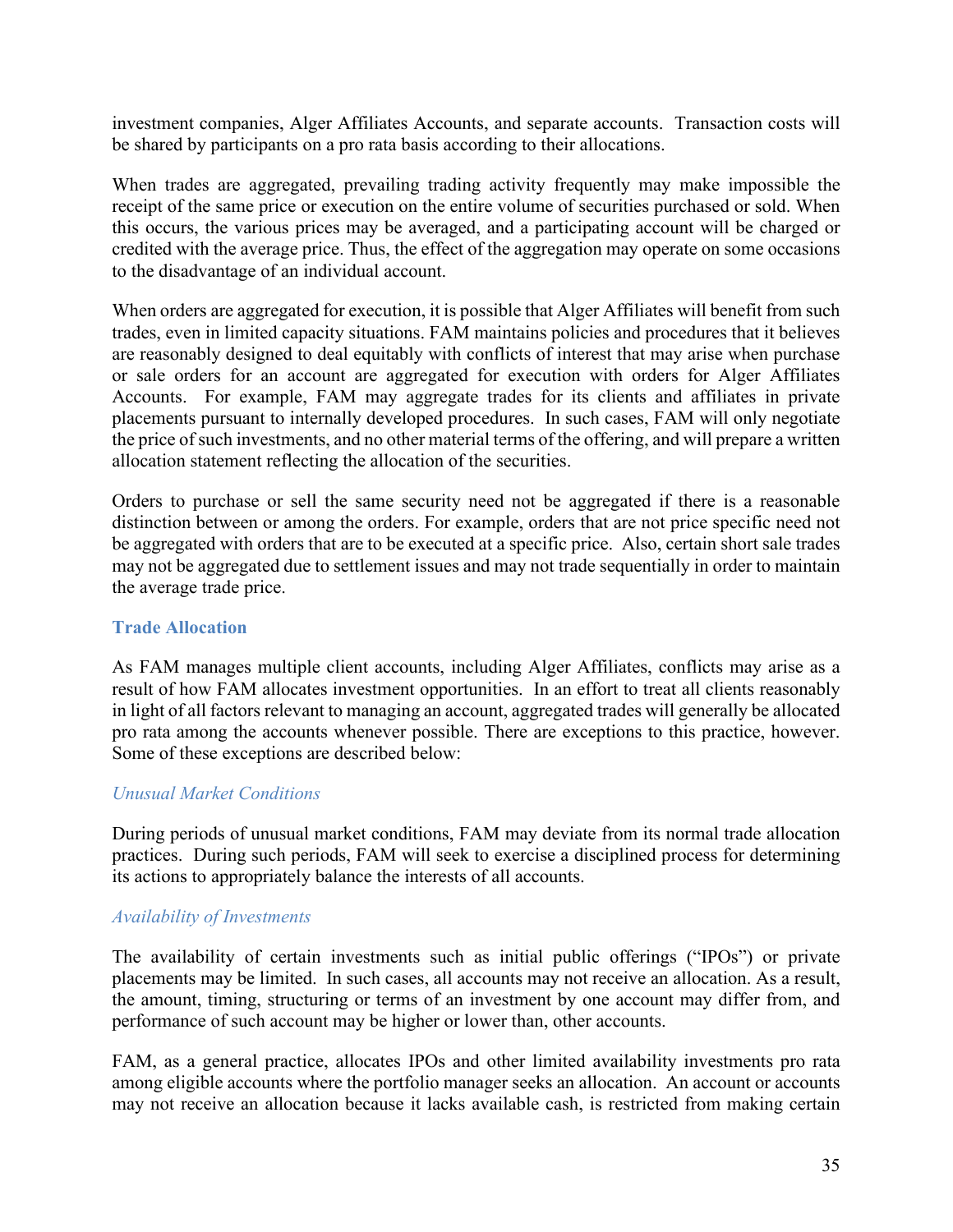investments, the account pays a performance fee, the account is so large that the allocation is determined to be insignificant, or due to co-investment by Alger Affiliates. When a pro rata allocation of limited availability investments is not possible or is not appropriate, FAM considers numerous other factors to determine an appropriate allocation. These factors include:

- FAM's good faith assessment of the best use of such limited opportunities relative to the investment objectives, investment limitations and requirements of the accounts
- Suitability requirements and the nature of the investment opportunity, including relative attractiveness of a security to different accounts
- Relative sizes of applicable accounts
- Impact on overall performance an allocation of such securities may have on an account
- Cash and liquidity considerations, including without limitation, availability of cash for investment
- Minimum denomination, minimum increments, de minimis threshold and round lot consideration
- Account investment horizons and guidelines
- Client-specific investment guidelines and restrictions
- An account's risk tolerance and/or risk parameters
- Tax sensitivity of accounts
- Concentration of positions in an account
- Appropriateness of a security for the account given the benchmark and benchmark sensitivity of an account
- Use of the opportunity as a replacement for another security FAM believes to be attractive for an account or the availability of other appropriate investment opportunities
- Considerations related to giving a subset of accounts exposure to an industry
- Account turnover guidelines

In some circumstances, it is possible that the application of these factors may result in certain accounts receiving an allocation when other accounts do not. Moreover, accounts in which FAM and/or its employees (or of affiliates of FAM and their employees) have interests, may receive an allocation or an opportunity not allocated to other accounts.

Certain portfolio managers manage multiple strategies, which may impact how investments, including IPOs and secondary offerings, are allocated across such strategies.

Portfolio managers who manage multiple strategies exercise investment discretion over each strategy on an individualized basis and therefore may allocate investments (including IPOs and secondary offerings) in a different manner for each strategy. Considerations for such different allocations, include, but are not limited to, when an allocation to a particular strategy results in an insignificant investment, different investment policies and objectives of one strategy versus another; as well as the implementation of strategy objectives such as sector or industry weightings. As a result of such allocations, there will be instances when client accounts within a strategy managed by the same portfolio manager do not participate in an investment that is allocated among clients invested in another strategy managed by the same portfolio manager. For example, it is generally the case that investment strategies with larger AUM do not participate in allocations of IPOs and secondary offerings as the allocation of limited shares will result in the strategy receiving insignificant amounts of shares to allocate across strategies. Such investment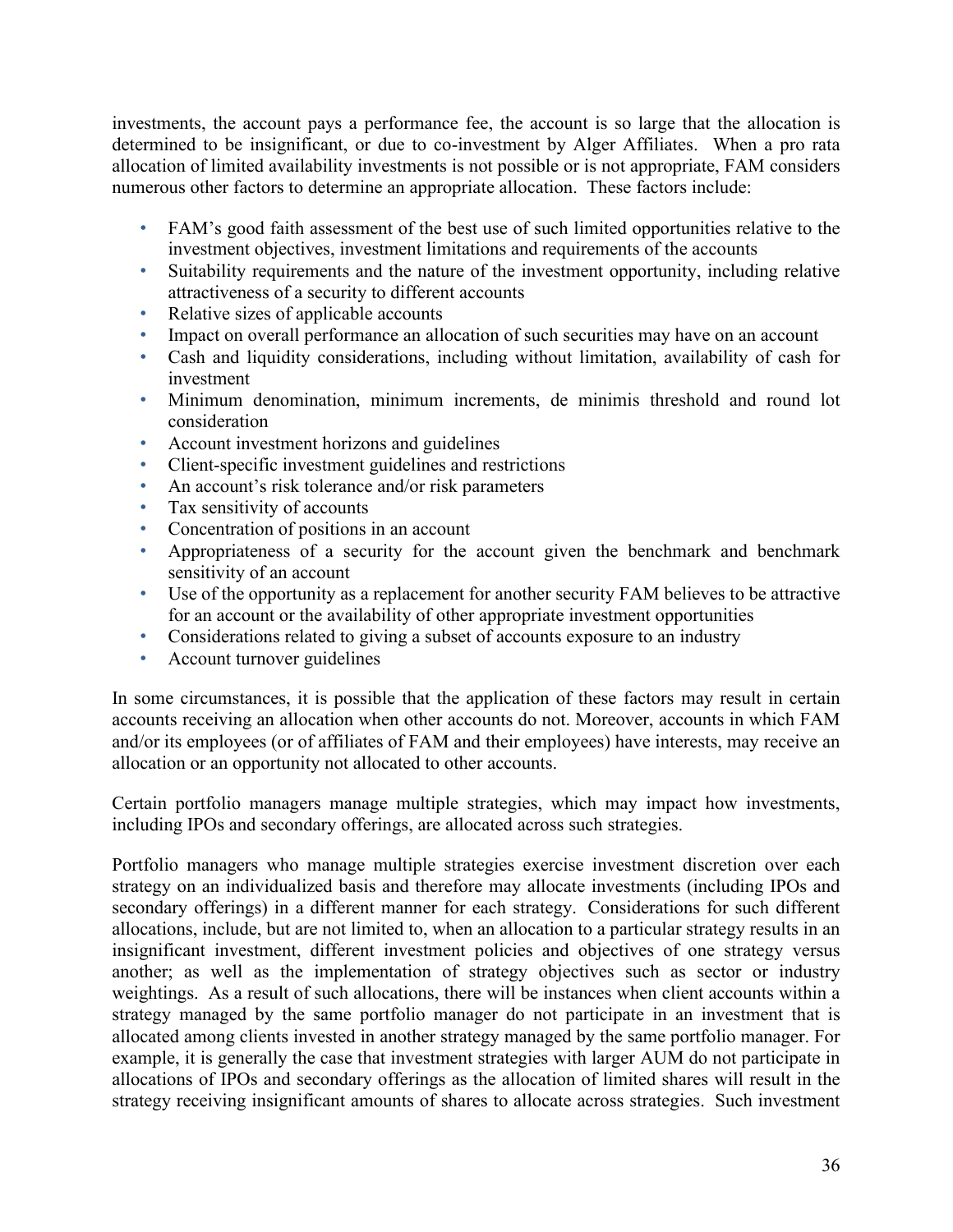decisions may result in a loss of investment opportunity for clients that may otherwise have been suited to invest in such offerings.

Please visit [www.alger.com](http://www.alger.com/) for a current list of portfolio managers by strategy as well as strategy AUM.

## *Differing Guidelines, Objectives and Time Horizons*

Because accounts are managed according to different strategies and individual client guidelines, certain accounts may not be able to participate in a transaction considered by FAM.

Actions taken by one account could affect others. For example, in the event that withdrawals of capital result in one account selling securities, this could result in securities of the same issuer falling in value, which could have a material adverse effect on the performance of other accounts that do not sell such positions.

Alger Affiliates may also develop and implement new strategies, which may not be employed in all accounts or pro rata among the accounts where they are employed, even if the strategy is consistent with the objectives of all accounts. Alger Affiliates may make decisions based on such factors as strategic fit and other portfolio management considerations, including:

- An account's capacity for such strategy
- The liquidity of the strategy and its underlying instruments
- The account's liquidity
- The business risk of the strategy relative to the account's overall portfolio make-up
- The effectiveness of, or return expectations from, the strategy for the account
- Any other factors Alger Affiliates deem relevant in their sole discretion

For example, such a determination may, but will not necessarily, include consideration of the fact that a particular strategy will not have a meaningful impact on an account given the overall size of the account, the limited availability of opportunities in the strategy and the availability of other strategies for the account.

For ease of management, FAM may group accounts with similar guidelines together for portfolio management purposes. As a result, an account may not invest in certain securities that its guidelines would allow because other similar accounts restrict such holdings. This could affect the performance of the account.

FAM currently manages or advises numerous accounts and these accounts may have or will have investment objectives that are identical or substantially similar to other accounts; however, accounts having identical or substantially similar investment objectives may not have identical or substantially similar investment portfolios. Differing investment portfolios can be expected to result from several factors, including, without limitation, the following: different investment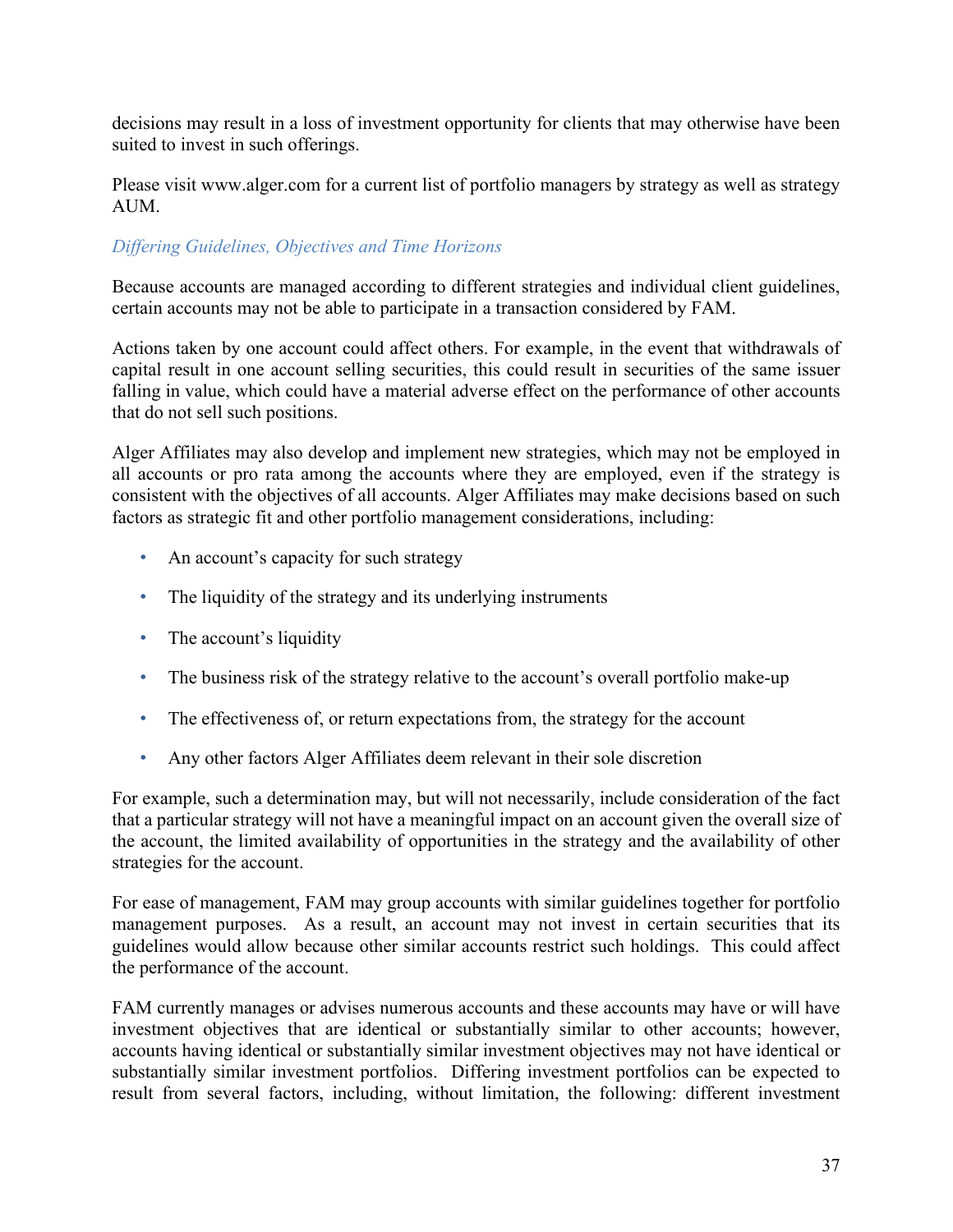decisions made by the different portfolio managers assigned to the accounts; regulatory constraints that apply to certain accounts but not to others; investment constraints imposed by the client; and the amount of cash available for investment at certain times. As a result of factors such as these, accounts may have a different investment portfolio (and, as a result, different performance results) from other accounts even though the accounts have identical or substantially similar investment objectives. Therefore, it is expected that the accounts will have different investment portfolios resulting from different investment decisions made by their respective portfolio managers.

## *Conflicts Related to Timing of Transactions*

When FAM implements a portfolio decision or strategy for an account ahead of, or contemporaneously with, similar portfolio decisions or strategies for another account, market impact, liquidity constraints, or other factors could result in the second account receiving less favorable trading results. The costs of implementing such portfolio decisions or strategies could be increased or the other account could otherwise be disadvantaged. FAM may, in certain cases, implement internal policies and procedures designed to limit such consequences to the accounts, which may cause an account to be unable to engage in certain activities, including purchasing or disposing of securities, when it might otherwise be desirable for it to do so.

Moreover, each account is managed independently of other accounts. Given the independence in the implementation of advice to these accounts, there can be no warranty that such investment advice will be implemented simultaneously. FAM will use reasonable efforts to procure timely execution. It is possible that prior execution for or on behalf of an account could adversely affect the prices and availability of the securities and instruments in which other accounts invest. In other words, an account, by trading first, may increase the price or decrease the availability of a security to a second account.

In some instances, internal policies designed to facilitate trade aggregation may result in delays in placing trades, which may adversely affect trade execution. For example, a purchase for a particular account may be held while other portfolio managers are considering whether to make the same transaction for other accounts. Differences in allocations will affect the performance of the accounts.

#### *Cross Transactions*

From time to time and for a variety of reasons, certain FAM accounts may buy or sell positions in a particular security while another account is undertaking the opposite strategy, which could disadvantage some of the accounts. For example, FAM may manage an account on one side of a trade and another account on the other side of the trade (including an account in which Alger Affiliates may have a proprietary interest). In an effort to reduce any negative impact, and when permitted by applicable law and otherwise practical to do so, the accounts may enter into "cross transactions." A cross transaction, or cross trade, occurs when FAM causes an account to buy securities from, or sell a security to, another client of FAM. FAM will ensure that any such cross transactions are affected on commercially reasonable market terms and in accordance with applicable law, including but not limited to FAM's fiduciary duties to all accounts.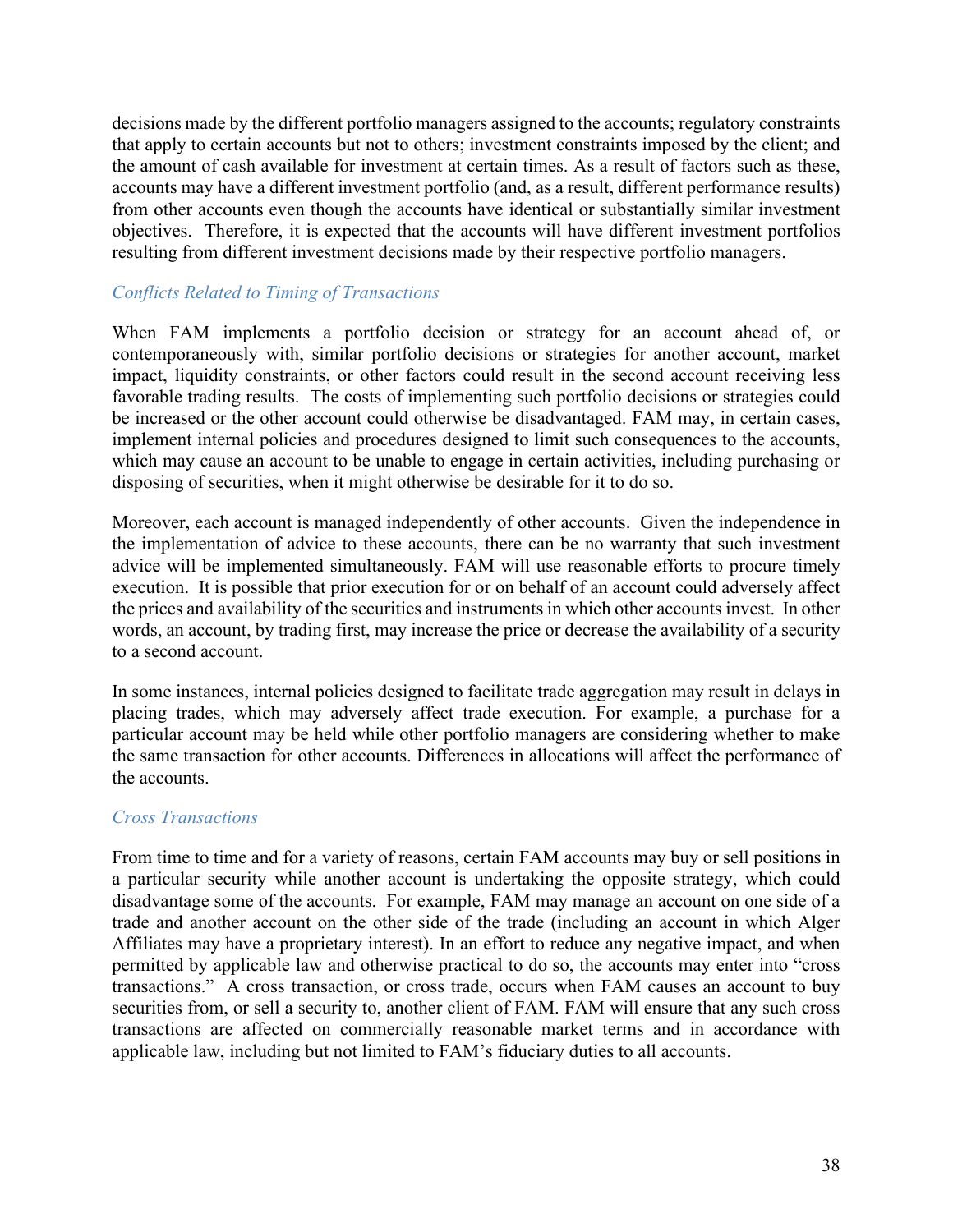#### **Certain Non-Discretionary Accounts**

Some non-discretionary accounts receive trade instructions or model account allocations later than other accounts as a result of bespoke arrangements with particular clients.

#### **Wrap Programs**

Wrap accounts generally follow a distinct trading process from other accounts. Portfolio Manager(s) of FAM's strategies continuously evaluate investment opportunities and make buy and sell recommendations. Such recommendations are provided simultaneously to FAM's accounts and wrap accounts but are reviewed and handled separately for the purposes of implementing buy and sell recommendations for wrap accounts given the considerations and constraints that exist in such wrap accounts. These considerations include, security type constraints (foreign securities, private placements, IPOs), trade and position size, cash flows, holding periods, and the ability of a sponsor to implement a trade. In order to limit the frequency of smaller sized trades for the wrap program accounts, when compared with other accounts, FAM has implemented trade size requirements on wrap program trades. These limitations will vary depending on the FAM strategy. Once determined, wrap trades are reviewed to ensure they are compliant with the specific wrap strategy and/or account guidelines. The trades are then submitted once per day to the various wrap sponsors according to a randomly selected rotation. As a result of this trading process, FAM typically takes more time to review and implement recommended transactions for wrap accounts; and therefore, wrap accounts generally trade after separate and fund accounts.

#### <span id="page-40-0"></span>**(13) Review of Accounts:**

FAM's Portfolio Managers, Compliance team and Institutional Sales and Service team review each client's portfolio guidelines when the account is opened, and if changes are made. Portfolio Managers work closely with FAM's traders to seek to adhere to client guidelines when making security selection decisions.

FAM's Compliance Department regularly reviews accounts for compliance with each client's investment objectives, policies and restrictions using an automated compliance monitoring system. Prior to execution, portfolio trades pass through real-time compliance checks that test the trade against account guidelines. Post-trade and end of day reports are also monitored daily. Certain guidelines which cannot be automated are reviewed manually; the frequency of these checks depends on the perceived risk of violation.

All accounts are also reviewed by the Client Administration Team for the purpose of reconciling FAM's records with those of the account's custodian. Cash and portfolio holdings are reconciled by the Client Administration Team on a daily basis and the Client Administration Team prepares month-end separate account reconciliations (including cash, security positions, local market values, prices and accruals, where applicable) to a client's custodian bank account statement.

On a quarterly basis, each client generally receives a written report containing a portfolio listing showing cost and market value of all securities in the account, a detailed listing of all trades in the account for the period, a listing of all realized gains and losses, a listing of dividends and interest received by the account, a listing of all security purchases and security sales, and account and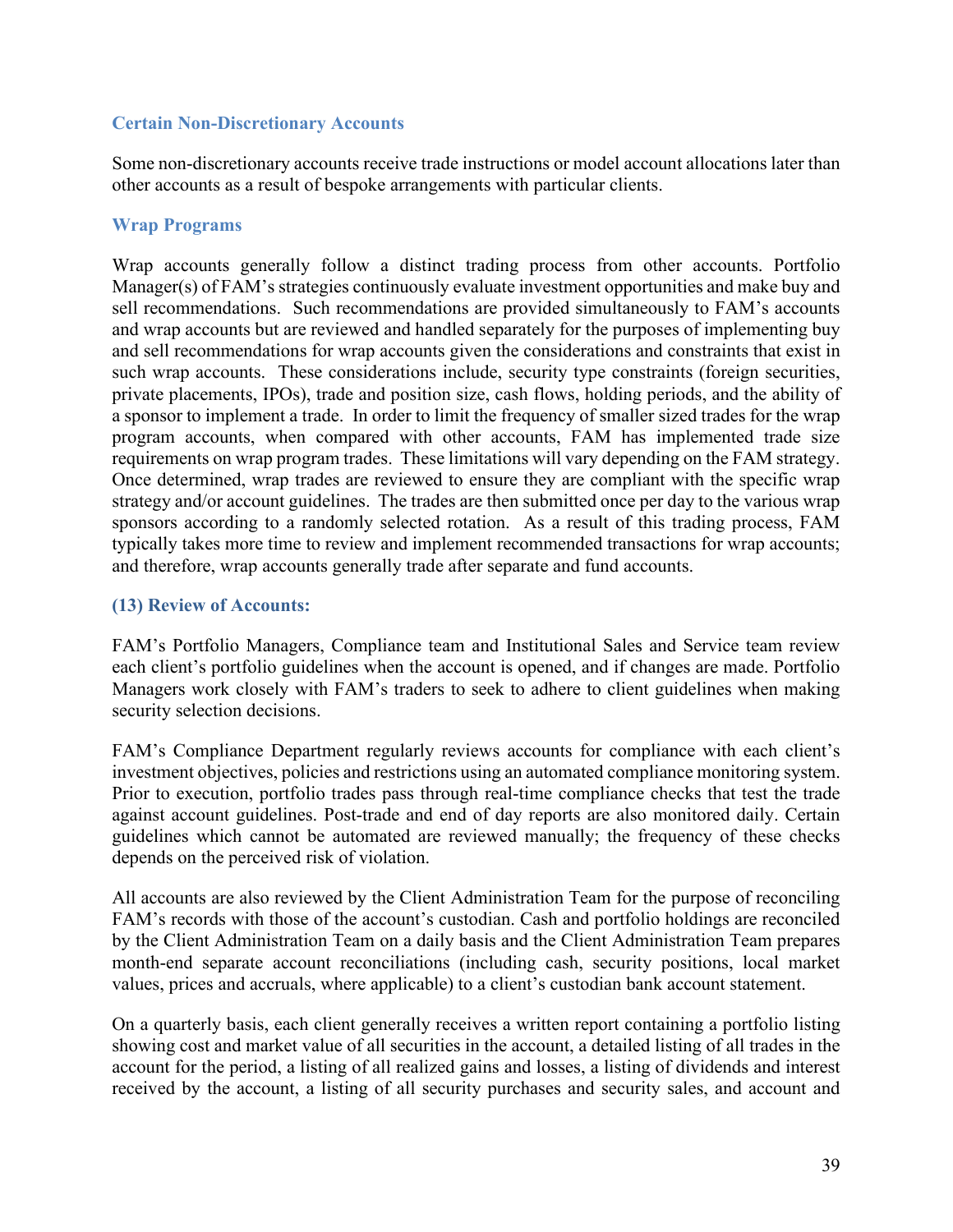benchmark performance. Certain clients also receive historical performance reports on a monthly basis. Clients may also receive specialized reporting at their request.

## <span id="page-41-0"></span>**(14) Client Referrals and Other Compensation:**

#### **Other Compensation**

FAM does not receive any compensation from third parties relating to advisory services provided to its clients.

## **Compensation of Third Parties for Client Referrals**

#### *Referral Fees*

FAM pays fees to financial intermediaries, advisers, and financial planners, among other individuals and entities, in return for referring potential clients. Alger Affiliates may also pay intermediaries who recommend FAM to their clients for separate account or wrap fee program services. Individual payment agreements vary, and some intermediaries may have a greater incentive to recommend FAM's services because the intermediary receives a higher fee as a result. These payments are made from FAM's advisory fees.

FAM may also pay a fee to pension and corporate consultants for certain services the consultants provide to FAM. These consultants may recommend FAM to these potential clients and may also advise current FAM clients. FAM may also pay Alger Affiliates for referring potential clients.

FAM currently has relationships with third-party firms to assist in sourcing business in Europe, Israel and certain East Asian countries and qualified investors for the Alger Dynamic Return Fund.

## *Marketing Payments*

Subject to applicable law, FAC may pay dealers and other financial intermediaries for, among other things, marketing the mutual funds, Alger Affiliates Accounts and other products. Such payments may relate to or result in the funds' and other investment products' inclusion on preferred or recommended fund lists or certain sales programs sponsored by the intermediaries. FAC may also participate in or partially sponsor industry and consultant sponsored conferences and may pay for access to intermediaries' registered representatives or salespersons. FAC may also pay to assist in the training and education of intermediaries' salespersons.

#### *Intangibles*

Alger Affiliates may have board, advisory, brokerage, or other relationships with issuers, distributors, consultants and others. These persons or entities may have investments in the mutual funds or other investment products and may recommend or distribute the mutual funds or other products. Alger Affiliates may make charitable contributions to institutions, including those that have relationships with clients, personnel of clients, dealers and other financial intermediaries and/or their registered representatives, and pension consultants.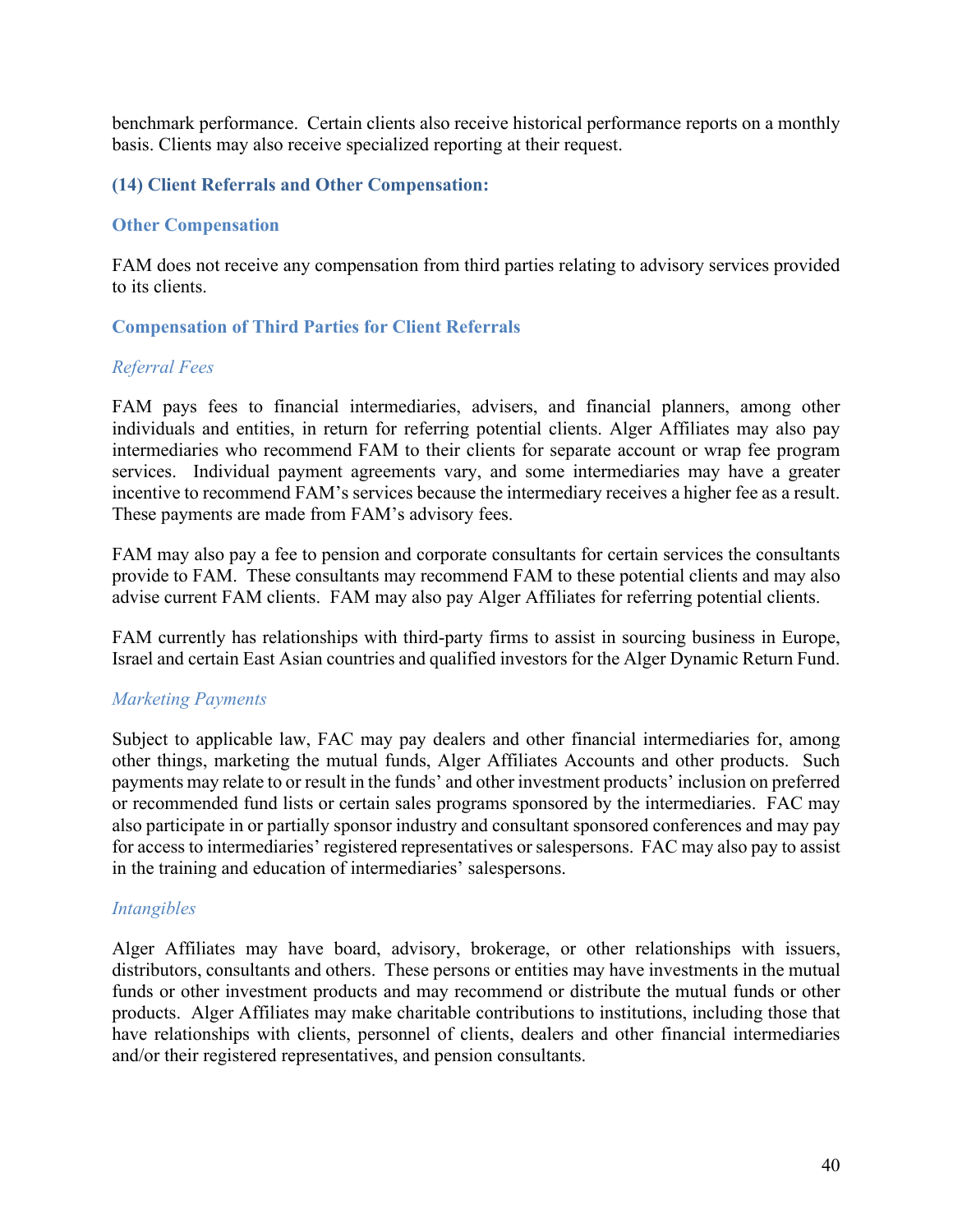As a result of the relationships and arrangements described in the preceding paragraphs, consultants, distributors, and other parties may have conflicts associated with their promotion of the mutual funds or other investment products or other dealings that create incentives for them to promote the mutual funds or other products or certain portfolio transactions.

# <span id="page-42-0"></span>**(15) Custody:**

FAM does not have actual custody of client assets. However, because it has a related person that serves as general partner of a pooled investment vehicle, and because it has the authority to collect its fees from certain client accounts, it may be deemed to have custody of the assets in those vehicles and accounts. Clients will receive account statements from both FAM and their custodians. Clients should review these statements carefully and compare them to each other.

## <span id="page-42-1"></span>**(16) Investment Discretion:**

FAM generally has the authority to make investment determinations on behalf of its clients. Such authority is generally set forth in the investment advisory agreement between FAM and its clients. As noted in Item 4: Advisory Business above, certain clients limit FAM's discretionary authority over their account.

Some clients or wrap program sponsors retain FAM to provide model portfolios, which they replicate for their clients' accounts. In these cases, FAM is not exercising investment discretion with respect to the account.

## <span id="page-42-2"></span>**(17) Voting Client Securities:**

Clients may grant authority to or withhold authority from FAM to vote proxies.

If a client withholds authority from FAM to vote its proxies, the client should make arrangements directly with its custodian to receive proxy statements. While a client who withholds authority may seek FAM's guidance in this regard, proxy issues are often time sensitive and it may not be practical to request FAM's input.

If a client grants FAM authority to vote its proxies, FAM exercises its proxy voting authority generally by evaluating the recommendations of Institutional Shareholder Services Inc. ("ISS"). FAM has determined that ISS should apply its Socially Responsible Investment Proxy Voting Guidelines in providing such recommendations, as well as its Taft-Hartley U.S. Voting Guidelines for such clients . Through ISS' proprietary research and voting platform, FAM has the ability to evaluate ISS' prepopulated vote recommendations based on the applicable ISS proxy voting guidelines. FAM reviews a sample proxy and corresponding ISS prepopulated vote recommendation prior to the proxy being automatically voted by ISS. FAM may override such recommendations when it feels that doing so is in the best interests of clients. When issuing vote recommendations and casting proxy votes in accordance with its pre-determined proxy voting guidelines, ISS discloses any conflicts of interest it has with the issuer of such securities that are the subject of its recommendation. To the extent ISS has a material conflict of interest with the company whose proxies are at issue, it may recuse itself from voting proxies. In such cases, FAM instructs ISS how to vote. When ISS discloses a conflict, FAM reviews ISS' disclosure regarding such conflict to ensure adherence to its guidelines and to confirm the vote recommendations are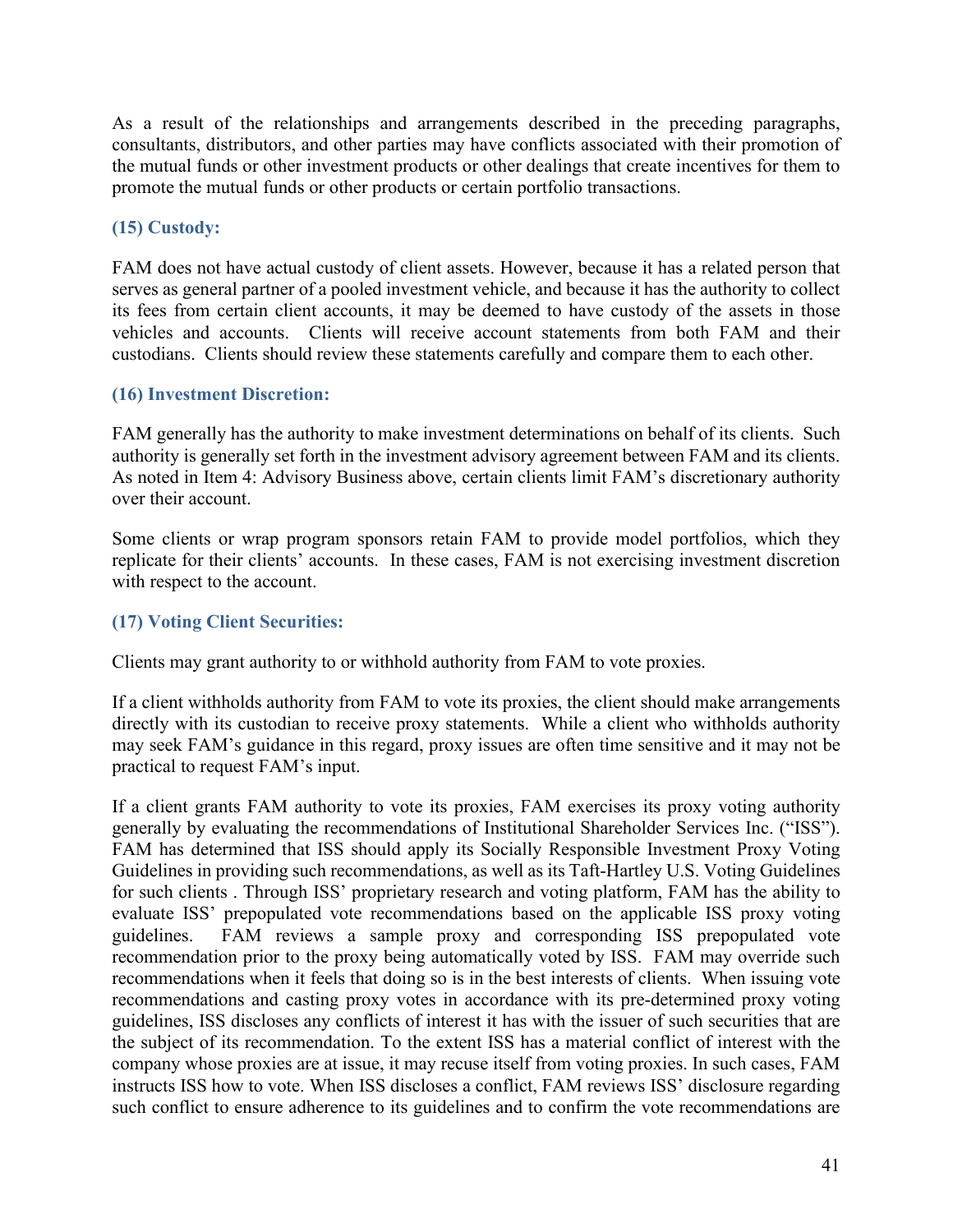consistent with its clients' best interests. Moreover, FAM regularly considers the robustness of ISS' policies and procedures regarding its ability to (i) ensure that its proxy voting recommendations are based on current and accurate information and (ii) identify and address any conflicts of interest.

Notwithstanding such proxy voting policies and procedures, proxy voting decisions may favor the interests of certain clients or Alger Affiliates over other clients.

FAM maintains proxy statements received, records of its proxy voting policies and procedures (which are available upon client request and on FAM's website at [https://www.alger.com/AlgerDocuments/ProxyVotingPolicyandProcedures.pdf\)](https://www.alger.com/AlgerDocuments/ProxyVotingPolicyandProcedures.pdf), records of votes cast on behalf of each account, records of requests for proxy voting information, and any documents prepared that were material to making a voting decision.

## *Class Actions*

In addition to voting rights with respect to securities held in our client portfolios, there may be other rights associated with those securities, including the right or opportunity to participate in class action, bankruptcy, or other litigation with respect to those securities. As a general matter, FAM participates in class action, bankruptcy settlement claims, or other litigation with respect to the issuers of securities held in the accounts of its separate account clients, unless otherwise mandated in an account's investment management agreement or otherwise agreed to. In addition, FAM will, at a client's request, assist clients and their agent(s) in determining their eligibility to participate in any given class action. With respect to corporate actions (such as an issuer's merger, tender offer, dividend distribution, etc.), FAM participates on behalf of clients who authorize the firm to do so, taking such action as the firm deems to be in the best interest of the portfolio. FAM uses ISS Securities Class Action Services for class action processing.

## <span id="page-43-0"></span>**(18) Financial Information:**

Not applicable.

## <span id="page-43-1"></span>**(19) Requirements for State-Registered Advisers:**

Not applicable. FAM is not a State-Registered Adviser.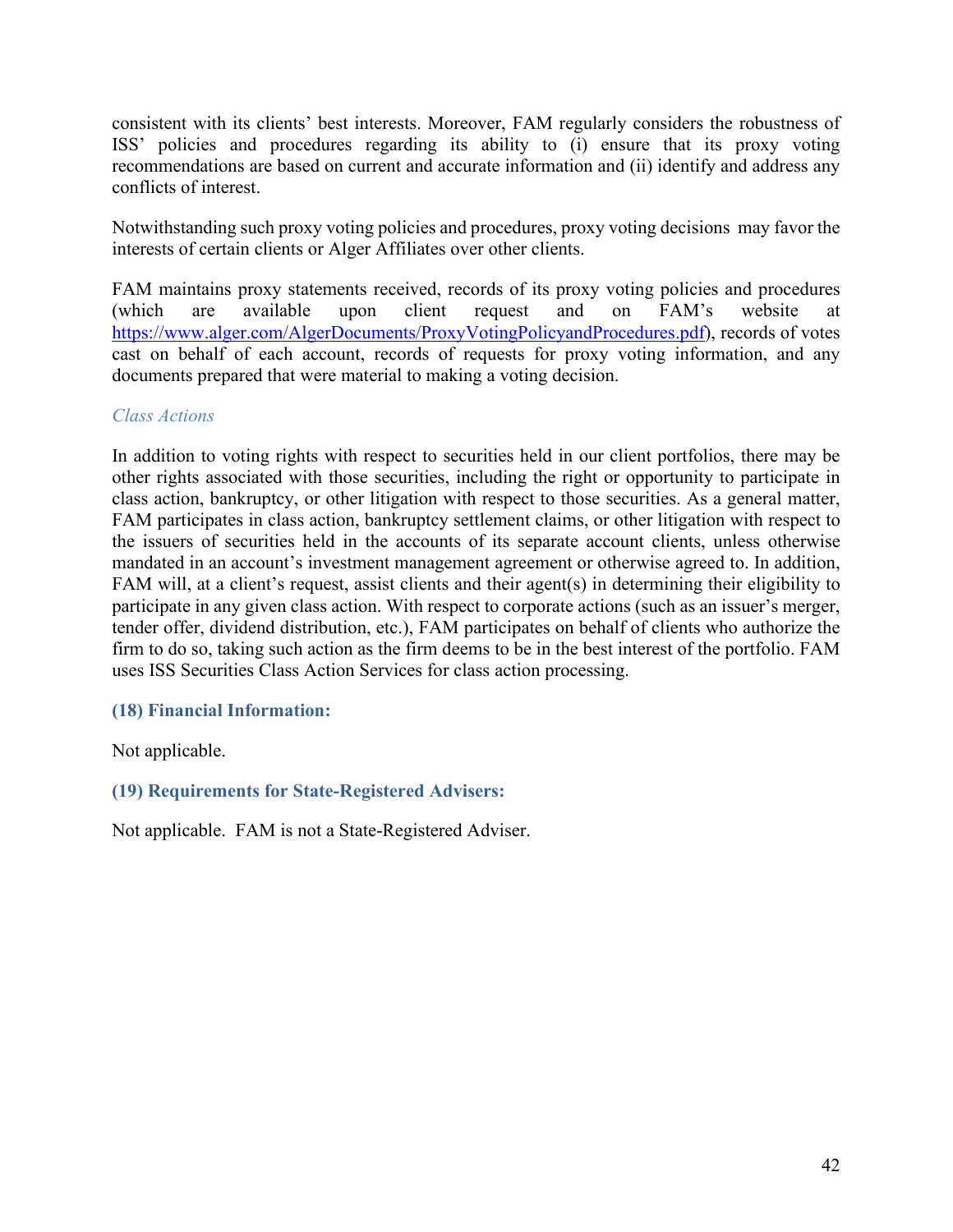# **FACTS WHAT DOES ALGER DO WITH YOUR PERSONAL INFORMATION?**

| Why?                                                                                       | Financial companies choose how they share your personal information. Federal law<br>gives consumers the right to limit some but not all sharing. Federal law also requires us<br>to tell you how we collect, share, and protect your personal information. Please read this<br>notice carefully to understand what we do.                                                          |                          |                                |
|--------------------------------------------------------------------------------------------|------------------------------------------------------------------------------------------------------------------------------------------------------------------------------------------------------------------------------------------------------------------------------------------------------------------------------------------------------------------------------------|--------------------------|--------------------------------|
| What?                                                                                      | The types of personal information we collect and share depend on the product or service<br>you have with us. This information can include:<br>Social Security number and<br>Account balances and<br>Transaction history and<br>Purchase history and<br>Assets<br>When you are <i>no longer</i> our customer, we continue to share your information as<br>described in this notice. |                          |                                |
| How?                                                                                       | All financial companies need to share personal information to run their everyday<br>business. In the section below, we list the reasons financial companies can share their<br>personal information; the reasons Alger chooses to share; and whether you can limit this<br>sharing.                                                                                                |                          |                                |
|                                                                                            | Reasons we can share your personal information                                                                                                                                                                                                                                                                                                                                     | <b>Does Alger share?</b> | Can you limit this<br>sharing? |
|                                                                                            | For our everyday business purposes-<br>such as to process your transactions, maintain your<br>account(s), respond to court orders and legal<br>investigations, or report to credit bureaus                                                                                                                                                                                         | Yes                      | No                             |
| For our marketing purposes-                                                                | to offer our products and services to you                                                                                                                                                                                                                                                                                                                                          | Yes                      | No                             |
| companies                                                                                  | For joint marketing with other financial                                                                                                                                                                                                                                                                                                                                           | N <sub>o</sub>           | We don't share                 |
|                                                                                            | For our affiliates' everyday business purposes—<br>information about your transactions and experiences                                                                                                                                                                                                                                                                             | Yes                      | No                             |
| For our affiliates' everyday business purposes—<br>information about your creditworthiness |                                                                                                                                                                                                                                                                                                                                                                                    | No                       | We don't share                 |
|                                                                                            | For nonaffiliates to market to you                                                                                                                                                                                                                                                                                                                                                 | N <sub>o</sub>           | We don't share                 |
| <b>Questions?</b>                                                                          | Call 1-800-223-3810                                                                                                                                                                                                                                                                                                                                                                |                          |                                |